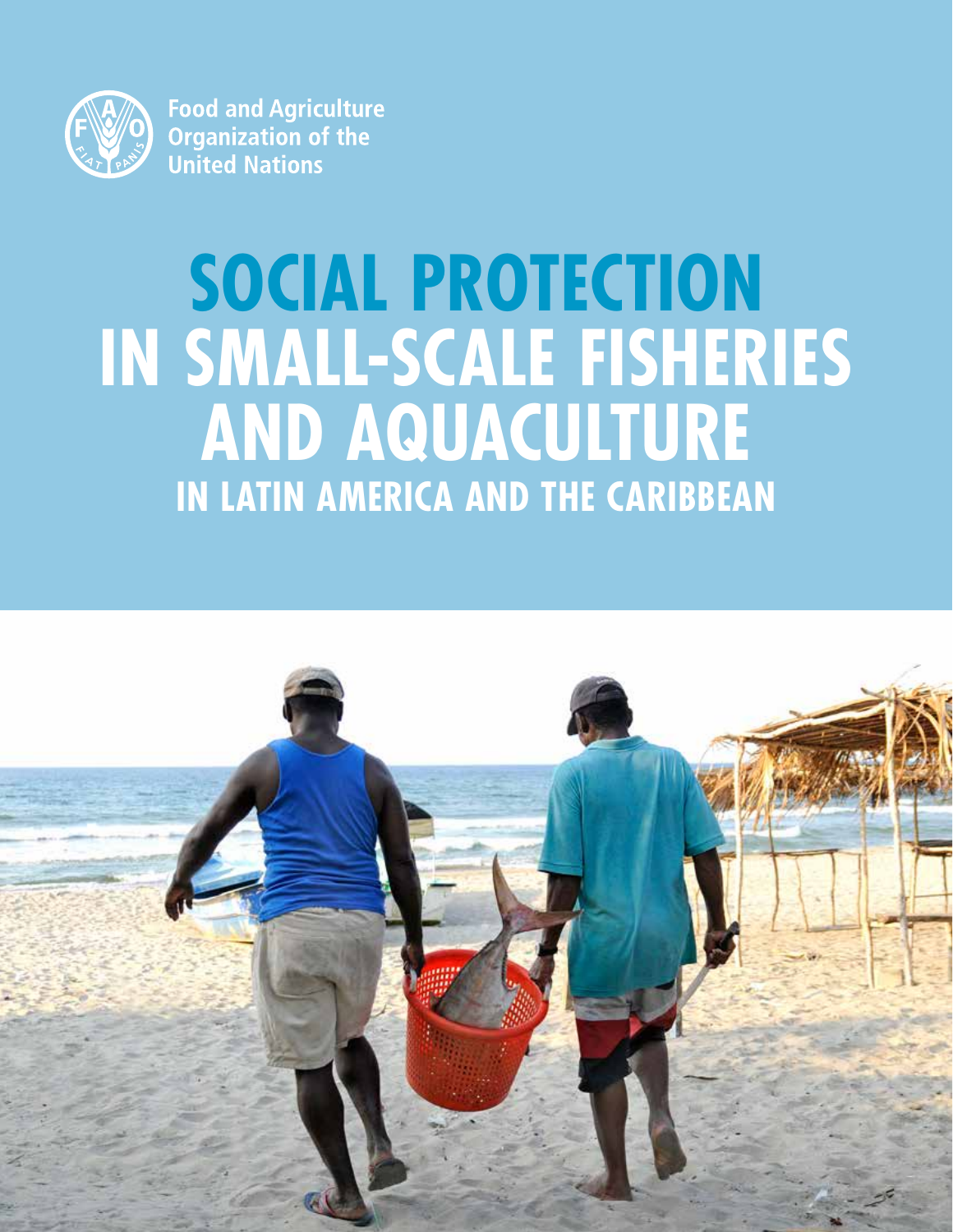# **SOCIAL PROTECTION IN SMALL-SCALE FISHERIES AND AQUACULTURE IN LATIN AMERICA AND THE CARIBBEAN**

Food and Agriculture Organization of the United Nations (FAO) Santiago, 2019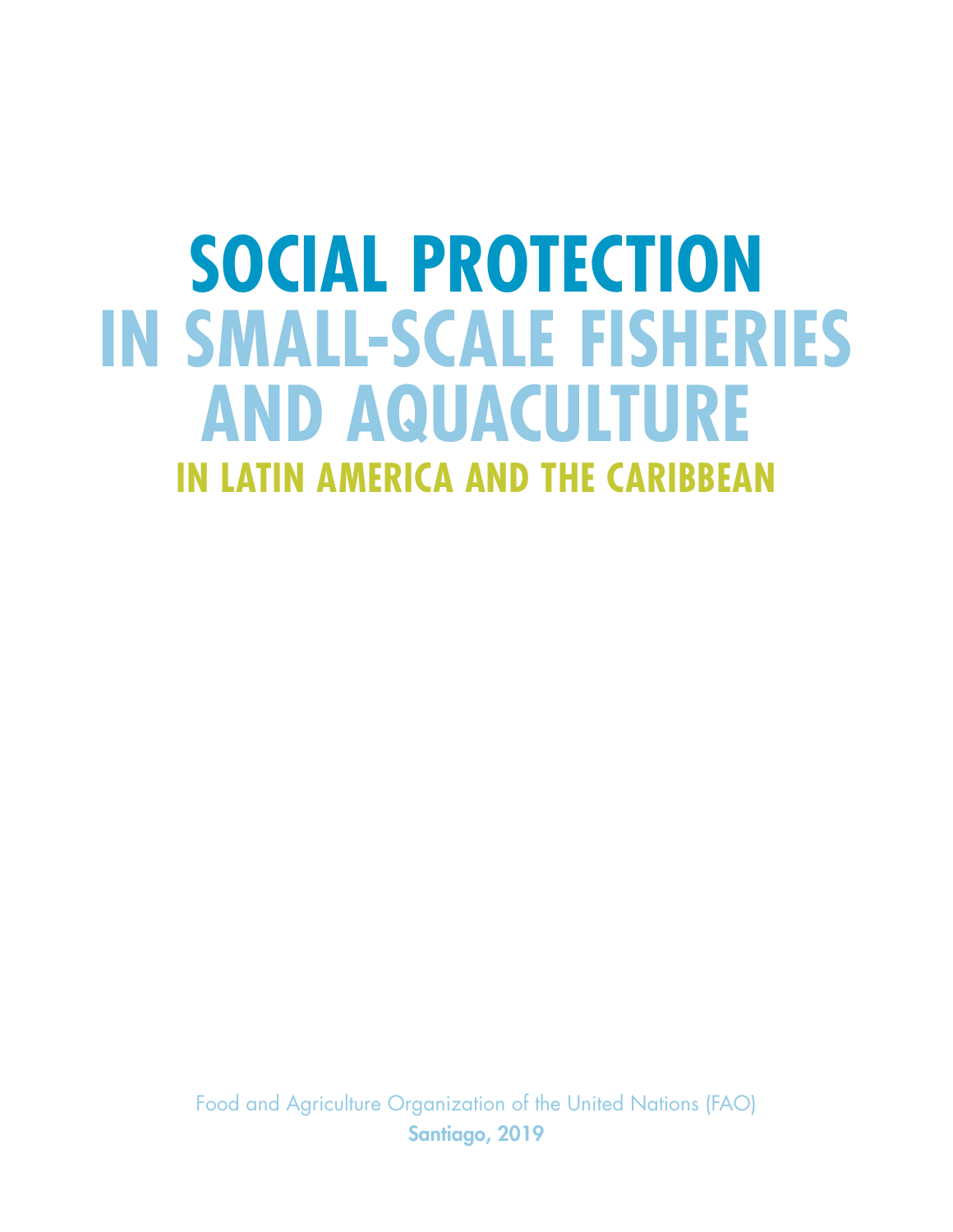Required citation: FAO. 2019. *Social protection in small-scale fisheries and aquaculture in Latin America and the Caribbean*. Santiago de Chile 48 pp. Licence: CC BY-NC-SA 3.0 IGO.

The designations employed and the presentation of material in this information product do not imply the expression of any opinion whatsoever on the part of the Food and Agriculture Organization of the United Nations (FAO) concerning the legal or development status of any country, territory, city or area or of its authorities, or concerning the delimitation of its frontiers or boundaries. The mention of specific companies or products of manufacturers, whether or not these have been patented, does not imply that these have been endorsed or recommended by FAO in preference to others of a similar nature that are not mentioned.

The views expressed in this information product are those of the author(s) and do not necessarily reflect the views or policies of FAO.

ISBN 978-92-5-131491-3 © FAO, 2019



Some rights reserved. This work is made available under the Creative Commons Attribution-NonCommercial-ShareAlike 3.0 IGO licence (CC BY-NC-SA 3.0 IGO; [https://](https://creativecommons.org/licenses/by-nc-sa/3.0/igo/legalcode/legalcode) [creativecommons.org/licenses/by-nc-sa/3.0/igo/legalcode/legalcode](https://creativecommons.org/licenses/by-nc-sa/3.0/igo/legalcode/legalcode)).

Under the terms of this licence, this work may be copied, redistributed and adapted for non-commercial purposes, provided that the work is appropriately cited. In any use of this work, there should be no suggestion that FAO endorses any specific organization, products or services. The use of the FAO logo is not permitted. If the work is adapted, then it must be licensed under the same or equivalent Creative Commons licence. If a translation of this work is created, it must include the following disclaimer along with the required citation: "This translation was not created by the Food and Agriculture Organization of the United Nations (FAO). FAO is not responsible for the content or accuracy of this translation. The original spanish edition shall be the authoritative edition."

Disputes arising under the licence that cannot be settled amicably will be resolved by mediation and arbitration as described in Article 8 of the licence except as otherwise provided herein. The applicable mediation rules will be the mediation rules of the World Intellectual Property Organization <http://www.wipo.int/amc/en/mediation/rules> and any arbitration will be conducted in accordance with the Arbitration Rules of the United Nations Commission on International Trade Law (UNCITRAL).

**Third-party materials**. Users wishing to reuse material from this work that is attributed to a third party, such as tables, figures or images, are responsible for determining whether permission is needed for that reuse and for obtaining permission from the copyright holder. The risk of claims resulting from infringement of any third-party-owned component in the work rests solely with the user.

**Sales, rights and licensing**. FAO information products are available on the FAO website [\(www.fao.org/publications\)](http://www.fao.org/publications) and can be purchased through [publications-sales@fao.org](mailto:publications-sales@fao.org). Requests for commercial use should be submitted via: [www.fao.org/contact-us/licence](http://www.fao.org/contact-us/licence-request)[request.](http://www.fao.org/contact-us/licence-request) Queries regarding rights and licensing should be submitted to: [copyright@fao.org](mailto:copyright@fao.org).

Cover photo: ©FAO, 2019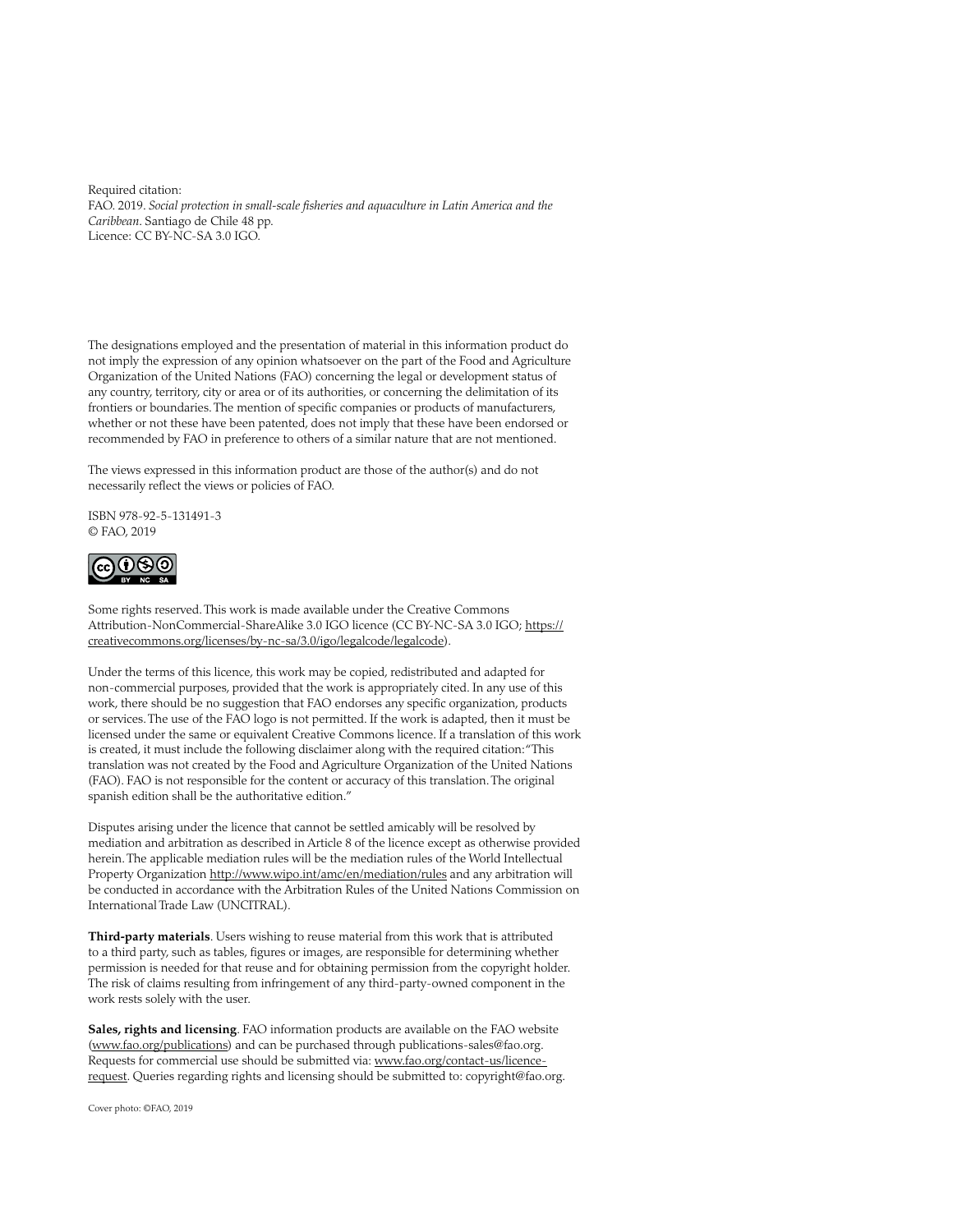## **CONTENTS**

| 1. Analysis of the vulnerabilities and specific social protection needs of small-scale fishermen                                                                                           |
|--------------------------------------------------------------------------------------------------------------------------------------------------------------------------------------------|
| 2. Social protection for small-scale fisheries and aquaculture: The experience of Latin America<br>A. Insurance and protection mechanisms against climatic shocks, periods of unemployment |
| E. Policies for the promotion of decent employment in small-scale fisheries and aquaculture. 27                                                                                            |
| 3. A roadmap to strengthen the social protection of small-scale fishers and fish-farmers in                                                                                                |
|                                                                                                                                                                                            |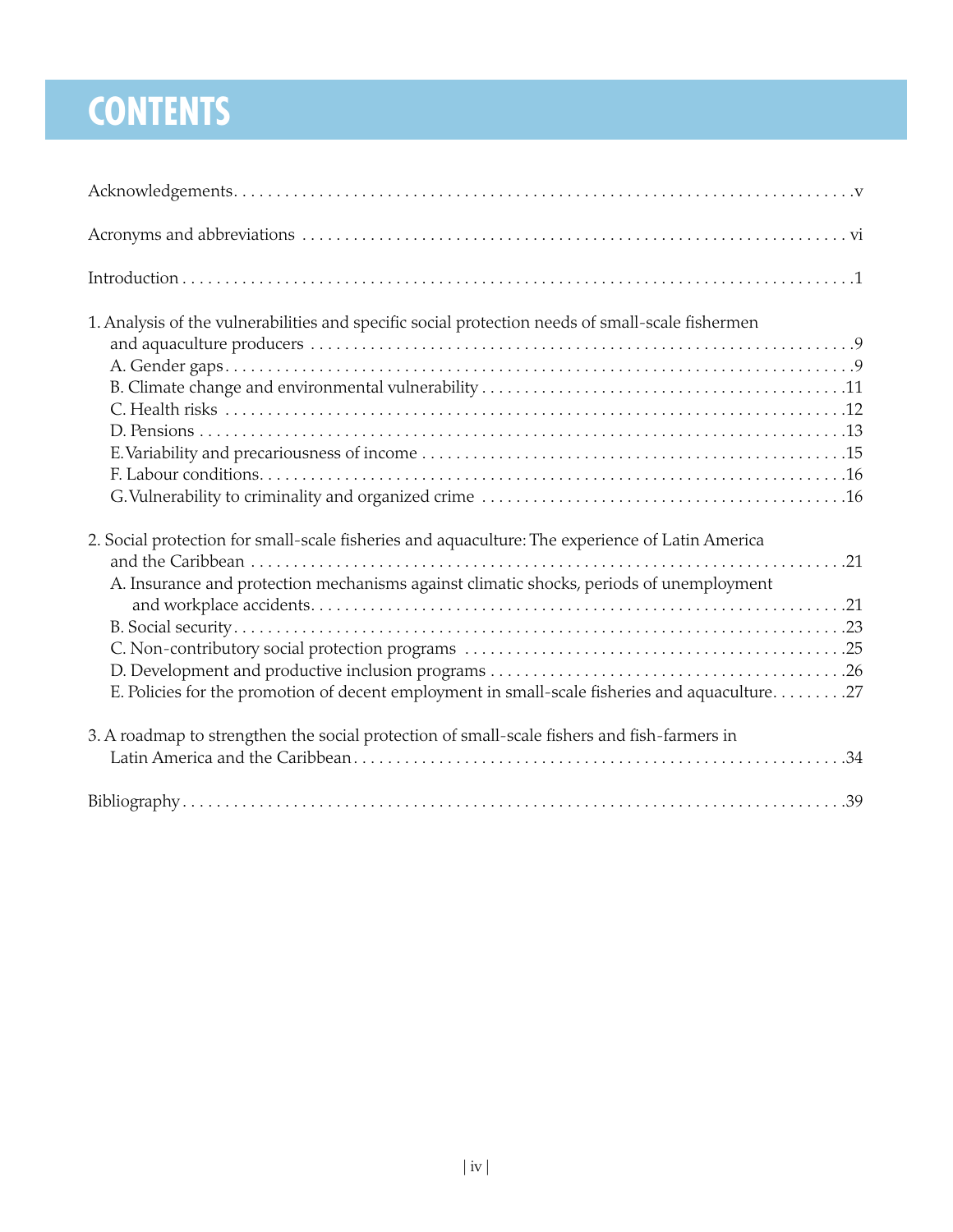### <span id="page-4-0"></span>**ACKNOWLEDGEMENTS**

This document is the result of technical cooperation between the social protection and fisheries and aquaculture policy analysis teams of the FAO Regional Office for Latin America and the Caribbean and FAO Headquarters in Rome.

Alejandro Flores Nava, Senior Officer of Fisheries and Aquaculture; Pablo Faret, Regional Consultant on Social Protection and Rural Development, and Javier Villanueva, Specialist Consultant on Small-Scale Fisheries and Aquaculture at the FAO Regional Office for Latin America and the Caribbean, were responsible for the technical coordination of the document. Valuable technical input was also received from Natalia Winder Rossi, Leader of the Social Protection Team at FAO Headquarters; Daniela Kalikoski, Fisheries Officer at FAO Headquarters; and Mariaeleonora D'Andrea, Decent Rural Employment and Social Protection Consultant in the Fisheries and Aquaculture Department at FAO Headquarters.

As part of the process of gathering and analysing information for the development of recommendations at the regional level, FAO coordinated four national teams of consultants that conducted research on social protection for populations dependent on fisheries and aquaculture. Lorena Boix developed a case study for Guatemala, Hernando Grueso Hurtado conducted the research for Colombia, Mauricio Quesada analysed the case of El Salvador and Viviana Ríos prepared the study for Paraguay. Hernando Grueso Hurtado was responsible for the regional analysis that is the basis for this publication. María Valentina Quintanilla, Policy Consultant at the FAO Regional Office for Latin America and the Caribbean, conducted research on policies and laws of countries in the region and edited the document.

Fernando Cesari was responsible for the design and layout. Julian Dowling was responsible for the English translation.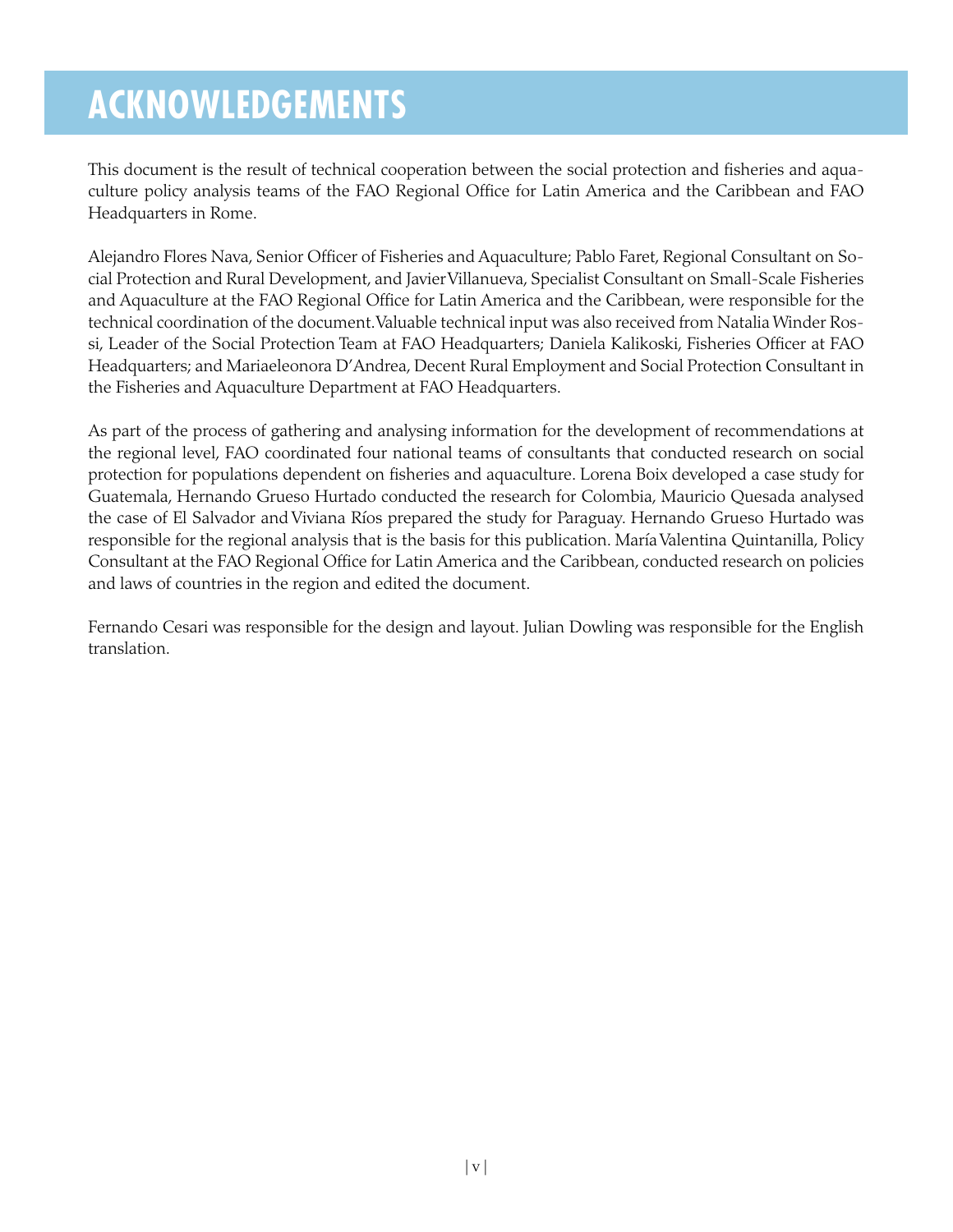## <span id="page-5-0"></span>**ACRONYMS AND ABBREVIATIONS**

| SSA           | Small-Scale Aquaculture                                                         |
|---------------|---------------------------------------------------------------------------------|
| <b>AUNAP</b>  | National Authority of Aquaculture and Fisheries, Colombia                       |
| <b>CAN</b>    | National Agricultural Census, Paraguay                                          |
| <b>CENPAR</b> | National Census of Small-Scale Fisheries, Peru                                  |
| <b>ECLAC</b>  | Economic Commission for Latin America and the Caribbean                         |
| <b>DANE</b>   | National Department of Statistics, Colombia                                     |
| FAO           | Food and Agriculture Organisation of the United Nations                         |
| <b>IESS</b>   | Institute of Social Security, Ecuador                                           |
| <b>MPI</b>    | Multidimensional Poverty Index                                                  |
| <b>INSS</b>   | National Institute of Social Security, Brazil                                   |
| <b>SDGs</b>   | Sustainable Development Goals                                                   |
| ILO           | International Labour Organization                                               |
| <b>WFP</b>    | World Food Program                                                              |
| <b>CCT</b>    | Conditional Cash Transfer (program)                                             |
| <b>RPA</b>    | Small-Scale Fisheries Registry, Chile                                           |
| SAS           | Secretariat of Social Action, Paraguay                                          |
| <b>SISBEN</b> | System for the Identification and Classification of Potential Beneficiaries for |
|               | Social Programs, Colombia                                                       |
| SOPA          | Obligatory Insurance for Artisanal Fisheries, Peru                              |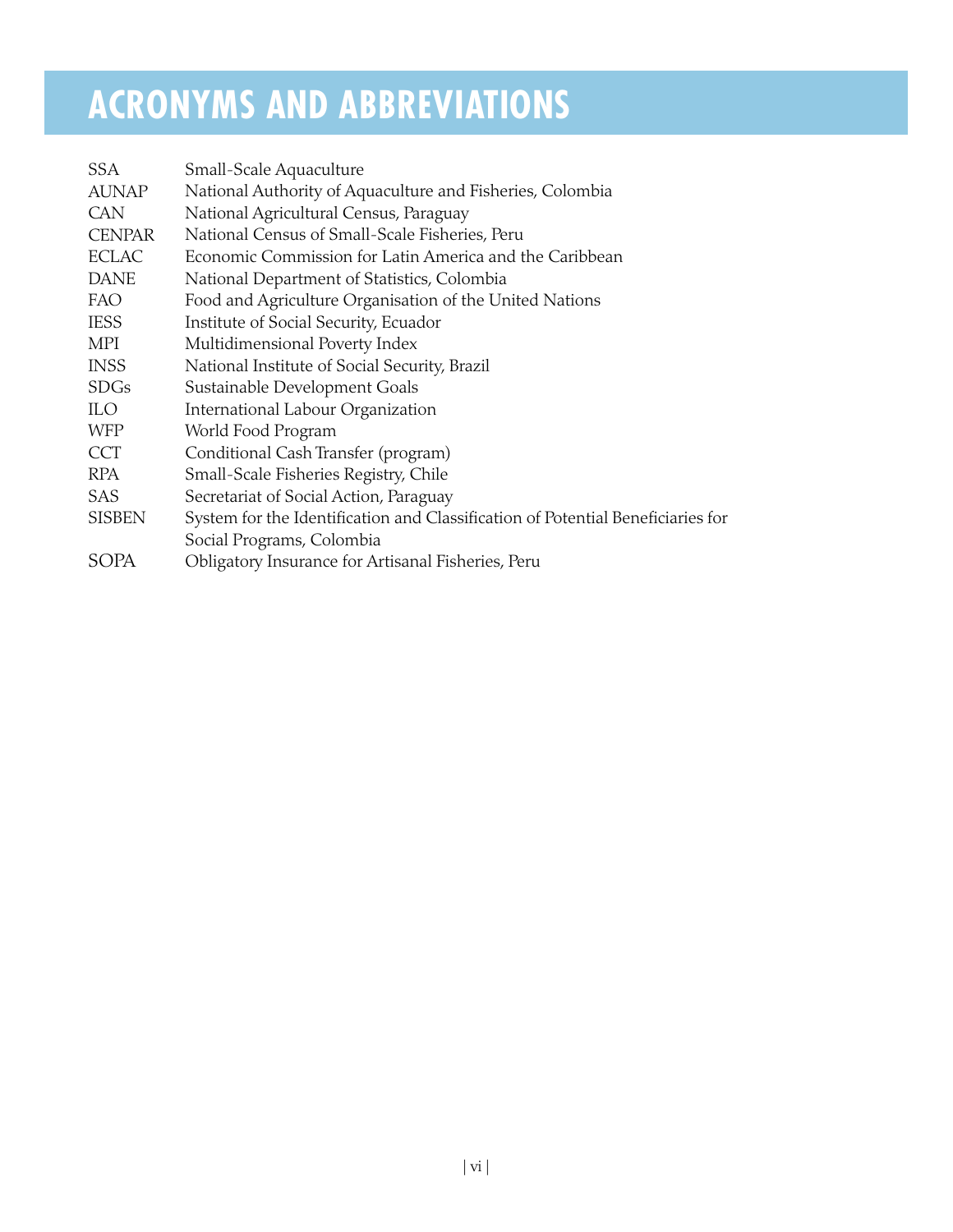### <span id="page-6-0"></span>**INTRODUCTION**

Given the risks faced by the rural population engaged in small-scale fishing and aquaculture activities in Latin America and the Caribbean, they have different and specific social protection needs. At a global level, small-scale fisheries represent half of the total production of the fishing sector, and this in turn employs 90% of the sector's workforce, of which half are women (FAO, 2015b). In general, international research shows a high vulnerability to poverty among workers engaged in fishing (Béné, Devereux & Roelen, 2015).

Taking into account the economic importance of this sector for small-scale producers, as well as its high degree of vulnerability, the aim of this report is to give an overview of the current state of social protection and challenges facing small-scale fishers and fish farmers in Latin America and the Caribbean. It analyses the social protection needs of this population segment, the main social protection programs in the region, and proposes a roadmap with public policy recommendations to promote adequate social protection.

Small-scale fisheries is characterized by the low use of capital inputs, labour-intensive activities, and relatively low productivity (Béné et al, 2015). The low level of productivity, mainly due to the economic and social barriers faced by households and rural productive units in this segment, reduces economic competitiveness and, therefore, reduces incomes derived from fishing.

For its part, small-scale aquaculture is defined as "*an activity that is practiced on the basis of self-employment, whether exclusively or in a complementary manner, under conditions lacking one or more resources that impede productive self-sustainability and coverage of the basic family basket in the region*" (Rodríguez and Flores, 2014). These deficiencies have to do with lack of access to natural resources, production inputs, markets, financial resources, knowledge about production techniques, and modern technologies to increase the productivity and competitiveness of aquaculture, among others.

Women and men working in small-scale fishing and aquaculture are more likely to be part of the informal economy and mainly engaged in subsistence activities.

The development of small-scale fisheries and aquaculture as a means of subsistence brings particular needs of social protection for the rural population due to risks inherent in this economic activity. Béné et al (2015) identify five dimensions of vulnerability affecting small-scale fisheries: (i) environment, (ii) income, (iii) health, (iv) working conditions, and (v) political marginalization. The environmental aspect is related to natural events such as floods, hurricanes and droughts that have a greater incidence on inhabitants of coastal areas. The income aspect is associated with the seasonality of fishing, price volatility and the risk of loss or theft of work equipment. The health aspect includes a high incidence of disease among small-scale fishers and personal injuries associated with the physical risks of fishing operations and aquaculture. Risks associated with working conditions include low quality employment on boats and processing factories, as well as child labour. And, finally, political marginalization includes the lack of access to spaces that allow fishers to influence decision-making and the process of formulating public policies (Béné et al, 2015). Additionally, there are occupational risks inherent to fishing that help to explain its high accident rate (FAO, 2016b). These inherent risks have to do with exposure to extreme weather conditions, the sinking of ships and attacks by animals, among others.

FAO defines social protection as "*the set of policies and programs that address the economic, environmental and social vulnerabilities of food insecurity and poverty through the protection and promotion of livelihoods*" (FAO,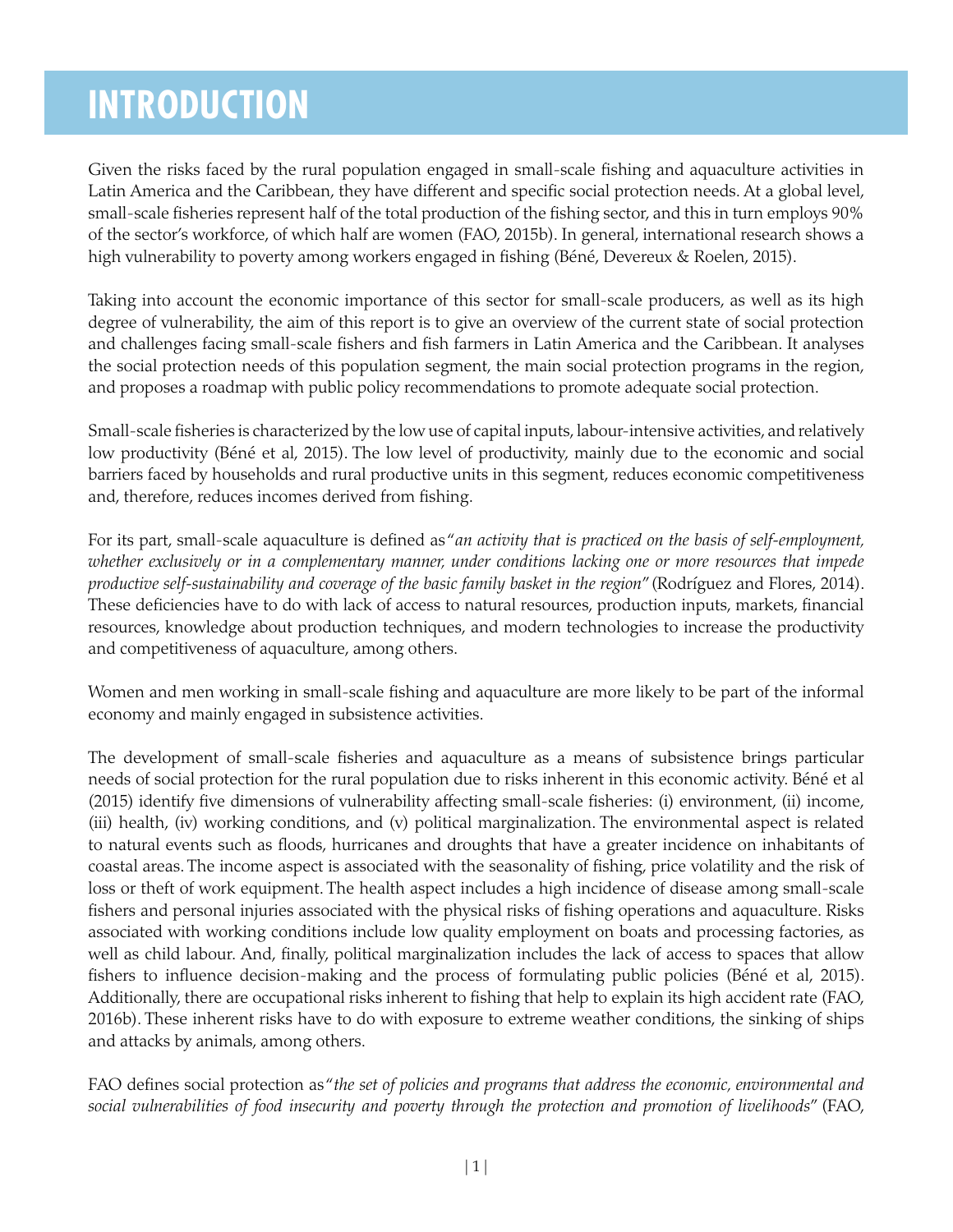2017a: 6), and promotes the development of comprehensive and inclusive social protection systems for the rural population through three main components: non-contributory social protection (or social assistance), contributory social protection (or social security) and market policies and labour regulations to guarantee decent employment (FAO, 2015a). Social assistance, also known as non-contributory social protection, refers to cash transfer programs, in-kind transfers, food or productive inputs. Social security, corresponding to contributory programs, is aimed at protecting the population against unforeseen events that affect welfare or income according to risks inherent to each stage of the life cycle and occupation. These programs include health insurance, pensions and unemployment insurance, among others, and are often implemented through subsidized or semi-contributory schemes. Finally, social protection policies focused on the labour market are aimed at strengthening standards of decent and secure employment through instruments such as the formalization of contracts, collective bargaining, occupational safety, minimum wages, and the elimination of child labour.

FAO's framework for social protection recognizes that, in addition to the function of *protection or provision*, social protection can play a role of *prevention, promotion and social transformation*. First, the *protection* function seeks to guarantee basic levels of consumption and well-being. The *prevention* function provides security in the face of risks, increasing the resilience of families against shocks and critical events, while preventing them from falling into poverty or more extreme poverty. For its part, the *promotion* function can strengthen the livelihoods of the population through the increase of human and productive capital. Finally, the *transformation* function of social protection seeks to promote autonomy and social mobility with a focus on those groups that have historically experienced discrimination in order to achieve full social and economic inclusion of all citizens (FAO, 2017a).

According to this framework, social protection can be a tool in policies and programs aimed at promoting each of these four functions separately or together. FAO's contribution to the development of social protection policies lies in the identification of risks and needs of rural populations, maximizing the synergies between social protection and productive sectors, food and nutritional security and the sustainable management of natural resources. In particular, with adequate social protection mechanisms, households engaged in smallscale fisheries and aquaculture can contribute to achieving higher levels of food security and nutrition at the local and national levels, increasing the resilience of the productive sector in the face of external shocks, improving the sustainable management of terrestrial and marine ecosystems, and promoting the inclusive economic development of coastal areas and wetlands (FAO, 2017a).

Within the framework of the 2030 Agenda for Sustainable Development, more and better social protection for small-scale fishers and aquaculture producers is essential in the coming years to achieve the Sustainable Development Goals (SDGs). The premise of "*leave no one behind*" imposes the need to generate specific development policies for different population groups, integrating social, economic and environmental development strategies.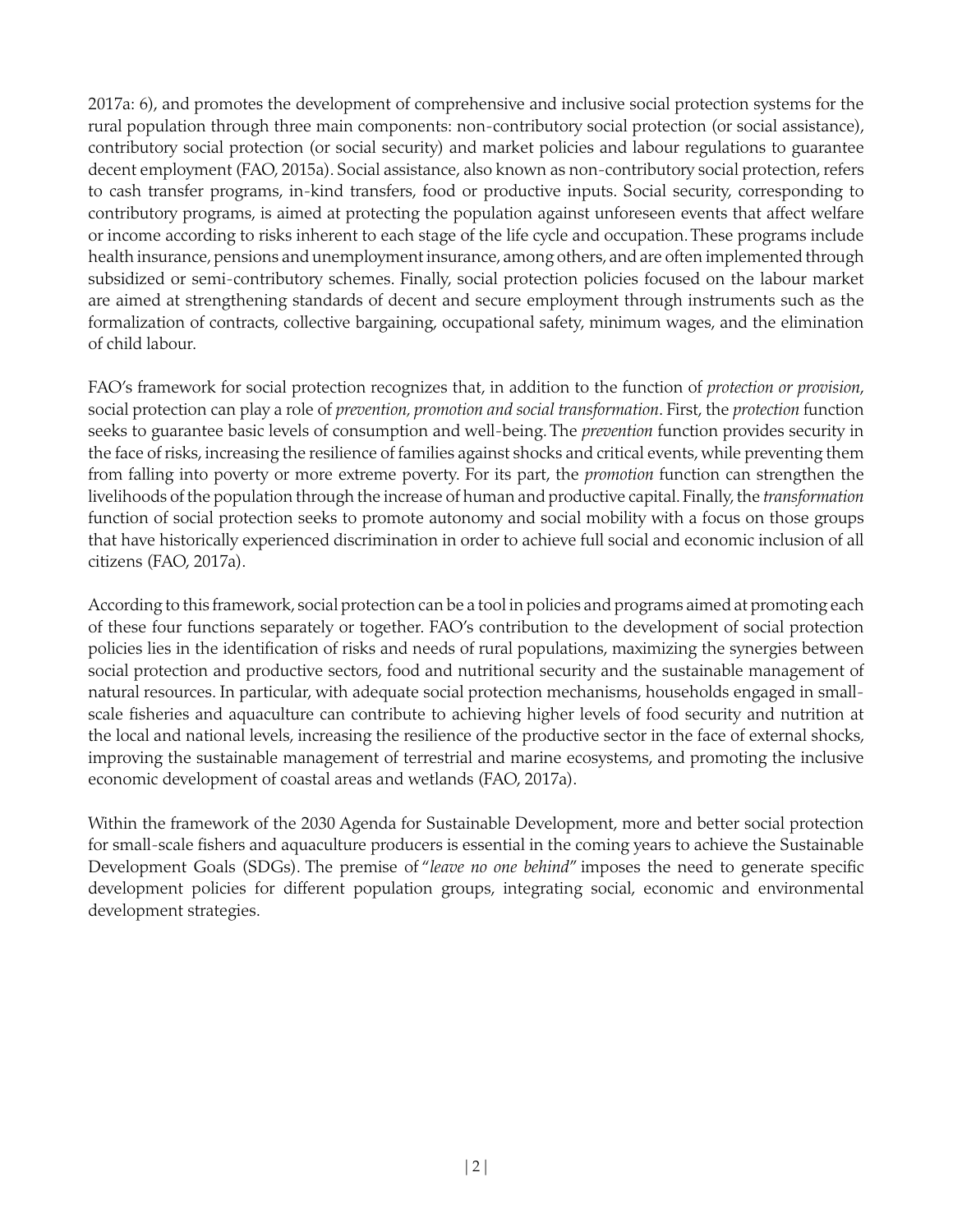### TABLE 1. SUSTAINABLE DEVELOPMENT GOALS LINKED TO THE IMPLEMENTATION OF SOCIAL PROTECTION MECHANISMS FOR SMALL-SCALE FISHERMEN AND AQUACULTURE PRODUCERS

| <b>SDGs</b>                 | <b>Targets</b>                                                                                                                                                                                                                                                                                                                                                                                                                                                                                                                                                                                                                                                                                                                                                                     | Impact of more and better social protection<br>for small-scale fisheries and aquaculture in<br>the achievement of the SDGs                                                                                                                                                                                                                                                                                                                                                                                                                                                                                                                                                                                                   |
|-----------------------------|------------------------------------------------------------------------------------------------------------------------------------------------------------------------------------------------------------------------------------------------------------------------------------------------------------------------------------------------------------------------------------------------------------------------------------------------------------------------------------------------------------------------------------------------------------------------------------------------------------------------------------------------------------------------------------------------------------------------------------------------------------------------------------|------------------------------------------------------------------------------------------------------------------------------------------------------------------------------------------------------------------------------------------------------------------------------------------------------------------------------------------------------------------------------------------------------------------------------------------------------------------------------------------------------------------------------------------------------------------------------------------------------------------------------------------------------------------------------------------------------------------------------|
| 1. Ending<br>Poverty        | 1.1 By 2030, eradicate extreme poverty for all people<br>everywhere, currently measured as people living on less than<br>USD 1.25 a day.<br>1.2 By 2030, reduce by at least half the proportion of men,<br>women and children of all ages who live in poverty in all its<br>dimensions according to national definitions.<br>1.3 Implement appropriate social protection systems and in-<br>dicators levels at the national level, including minimum levels,<br>and, by 2030, achieve substantial coverage of the poor and<br>the vulnerable.<br>1.5 By 2030, strengthen the resilience of the poor and<br>people in vulnerable situations and reduce their exposure to<br>extreme events related to climate and other economic, social<br>and environmental crises and disasters. | Expanded coverage in terms of social protec-<br>tion among the most vulnerable communities<br>in the world by 2030. Extending protection<br>to households and individuals engaged in<br>small-scale fisheries and aquaculture requires<br>differentiated strategies for the achievement<br>of poverty reduction. The expansion of social<br>protection in this sector can generate positive<br>effects, not only in the reduction of monetary<br>poverty, but also on multidimensional poverty<br>by contributing in areas such as health and<br>education.                                                                                                                                                                  |
| 2. Zero Hunger              | 2.3 By 2030, double agricultural productivity and incomes of<br>small-scale food producers, particularly women, indigenous<br>peoples, family farmers and fishermen, including through<br>secure and equitable access to land, other production resour-<br>ces and inputs, knowledge, financial services, markets and<br>opportunities for the generation of added value and non-agri-<br>cultural jobs.                                                                                                                                                                                                                                                                                                                                                                           | Small-scale fisheries and aquaculture are an<br>important source of food security for vulne-<br>rable populations, while at the same time<br>providing healthy food with high nutritional<br>value. Among the impacts of the promotion of<br>social protection in this sector is the increase<br>of high-value food sources at the local and<br>national levels, contributing to the objective of<br>"Zero Hunger".                                                                                                                                                                                                                                                                                                          |
| 3. Health and<br>Well-Being | 3.7 By 2030, ensure universal access to sexual and repro-<br>ductive health services, including family planning, informa-<br>tion and education, and the integration of reproductive health<br>into national strategies and programs.<br>3.8 Achieve universal healthcare coverage, in particular<br>protection against financial risks, access to quality essential<br>health services and access to safe, effective, affordable and<br>quality medicines and vaccines for all.                                                                                                                                                                                                                                                                                                   | Identifying unmet demand and promoting and<br>encouraging greater access to primary health<br>care services, as well as developing health<br>insurance schemes, are key functions of social<br>protection systems. Timely access to health-<br>care services and health insurance schemes<br>will generate positive impacts on the health<br>and well-being of the population engaged in<br>artisanal fishing and small-scale aquaculture.<br>Receiving adequate and timely treatment can<br>be a major incentive for those who practice<br>these occupations, which are considered the<br>most dangerous in the world, transforming<br>artisanal fisheries and aquaculture into more<br>sustainable ways to escape poverty. |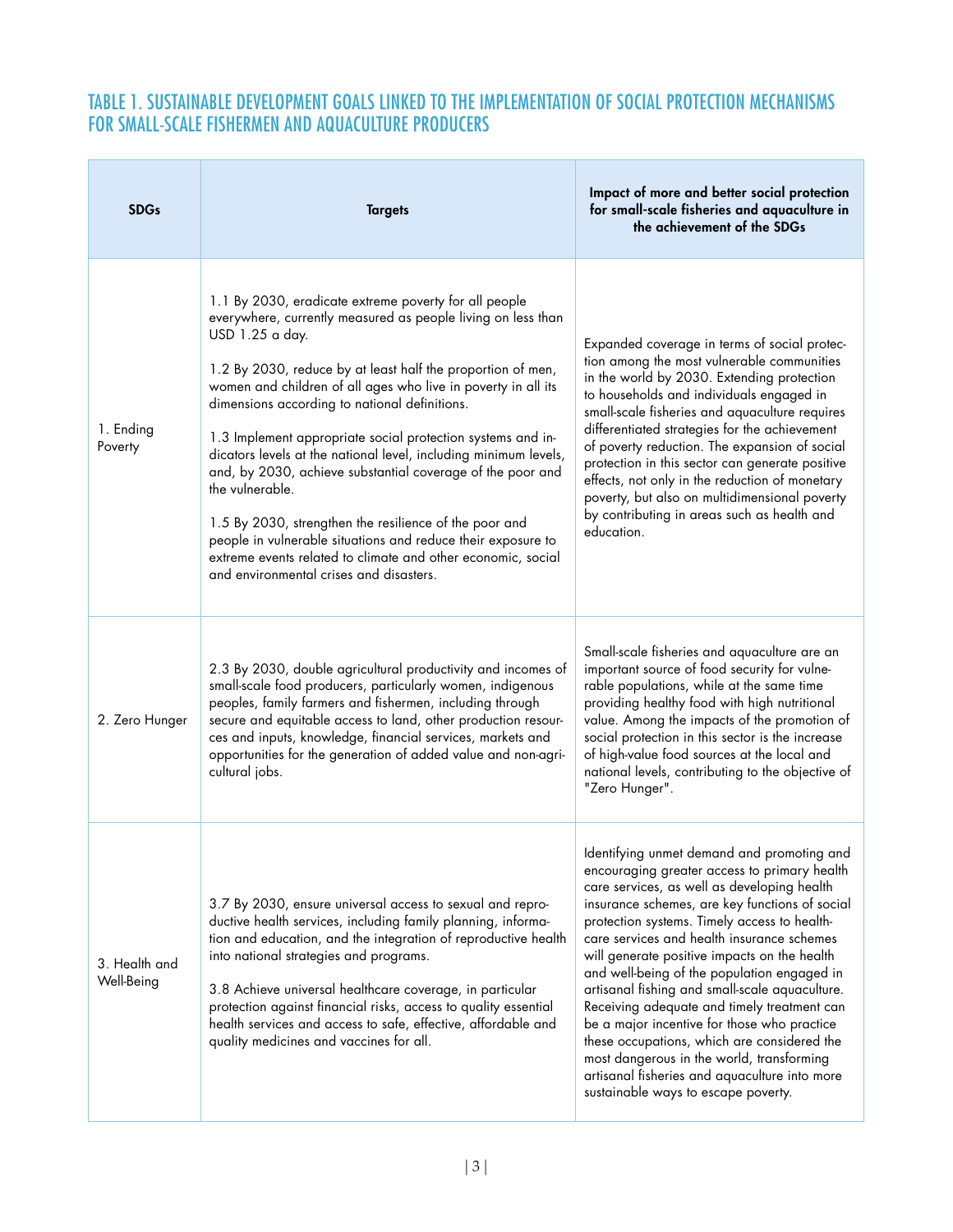| 4. Quality<br>Education                  | 4.4 By 2030, substantially increase the number of youth<br>and adults who have relevant skills, including technical and<br>vocational skills, for employment, decent jobs and entrepre-<br>neurship.                                                                                                                                                                                                                                                                                                                                                                                                                                                                                                                                                                                                                                                                                                                                                                                                                                                              | Social protection systems face the challenge<br>of establishing integrated protection and pro-<br>motion strategies related to the target linked<br>to the training of technical and professional<br>skills in young people and adults to strengthen<br>access to employment, decent work and forms<br>of entrepreneurship. In the case of small-scale<br>fisheries and aquaculture, these strategies<br>can help workers to acquire more knowledge<br>about their work, and at the same time ac-<br>quire new skills that allow them to have other<br>sources of income, due to the variability of<br>income from fisheries and aquaculture.                                                                                                                          |
|------------------------------------------|-------------------------------------------------------------------------------------------------------------------------------------------------------------------------------------------------------------------------------------------------------------------------------------------------------------------------------------------------------------------------------------------------------------------------------------------------------------------------------------------------------------------------------------------------------------------------------------------------------------------------------------------------------------------------------------------------------------------------------------------------------------------------------------------------------------------------------------------------------------------------------------------------------------------------------------------------------------------------------------------------------------------------------------------------------------------|------------------------------------------------------------------------------------------------------------------------------------------------------------------------------------------------------------------------------------------------------------------------------------------------------------------------------------------------------------------------------------------------------------------------------------------------------------------------------------------------------------------------------------------------------------------------------------------------------------------------------------------------------------------------------------------------------------------------------------------------------------------------|
| 6. Clean Water<br>and Sanitation         | 6.4 By 2030, substantially increase water-use efficiency<br>across all sectors and ensure sustainable withdrawals and su-<br>pply of freshwater to address water scarcity and substantially<br>reduce the number of people suffering from water scarcity.                                                                                                                                                                                                                                                                                                                                                                                                                                                                                                                                                                                                                                                                                                                                                                                                         | The sustainable use of water resources in all<br>sectors implies the expansion of social protec-<br>tion systems to stabilize incomes, reduce liqui-<br>dity restrictions and promote the sustainable<br>use of natural resources. In addition, social<br>protection systems can offer a platform for<br>small-scale aquaculture producers to have pre-<br>ferential access to priority technical extension<br>services, technology and financial inclusion,<br>thereby improving access to water resources<br>and their sustainable management.                                                                                                                                                                                                                       |
| 8. Decent Work<br>and Economic<br>Growth | 8.3 Promote development-oriented policies that support<br>productive activities, decent job creation, entrepreneurship,<br>creativity and innovation, and encourage the formalization<br>and growth of micro-, small- and medium-sized enterprises,<br>including through access to financial services.<br>8.4 Improve progressively, through 2030, global resource<br>efficiency in consumption and production and endeavour to<br>decouple economic growth from environmental degradation,<br>in accordance with the 10-year framework of programmes<br>on sustainable consumption and production, with developed<br>countries taking the lead.<br>8.5 By 2030, achieve full and productive employment and<br>decent work for all women and men, including for young<br>people and persons with disabilities, and equal pay for work<br>of equal value.<br>8.8 Protect labour rights and promote safe and secure wor-<br>king environments for all workers, including migrant wor-<br>kers, in particular women migrants, and those in precarious<br>employment. | Social protection is an important tool in<br>mitigating the occupational risks inherent in<br>fisheries activities and promotes the long-term<br>sustainability of various survival and develop-<br>ment strategies for the most vulnerable sectors.<br>Therefore, expanded coverage of social pro-<br>tection in small-scale fisheries and aquaculture<br>can contribute to the achievement of goals<br>related to formalization, growth of small and<br>medium-size enterprises, the decoupling of<br>economic growth from environmental degra-<br>dation through the stabilization of incomes<br>and the prevention of overexploitation; and<br>the protection and promotion of international<br>standards of decent employment to reduce<br>precarious employment. |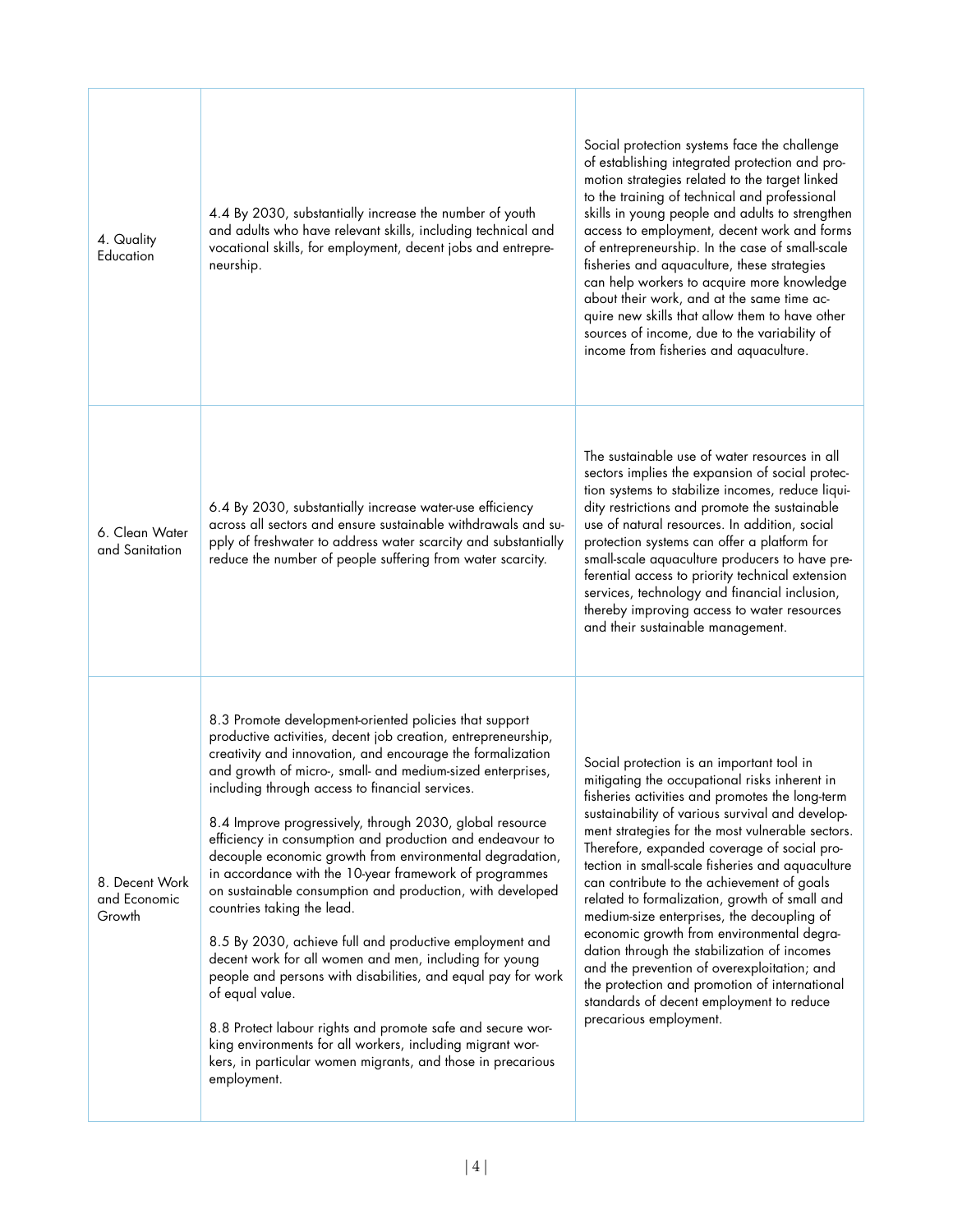| 10. Reduction<br>of Inequalities                 | 10.1 By 2030, progressively achieve and sustain income<br>growth of the bottom 40 per cent of the population at a rate<br>higher than the national average.<br>10.2 By 2030, empower and promote the social, economic<br>and political inclusion of all, irrespective of age, sex, disabili-<br>ty, race, ethnicity, origin, religion or economic or other status.<br>10.4 Adopt policies, especially fiscal, wage and social pro-<br>tection policies, and progressively achieve greater equality. | The expansion in social protection for<br>small-scale fisheries and aquaculture can<br>contribute to the achievement of the targets of<br>the SDG "Reduction of inequalities", through<br>an increase in the incomes of low-income<br>segments, the inclusion in pre-existing policies<br>of groups of the population that have been<br>historically excluded, and the promotion of a<br>specific framework with specific and affirmati-<br>ve actions for this sector.                                                                                                                   |
|--------------------------------------------------|-----------------------------------------------------------------------------------------------------------------------------------------------------------------------------------------------------------------------------------------------------------------------------------------------------------------------------------------------------------------------------------------------------------------------------------------------------------------------------------------------------|-------------------------------------------------------------------------------------------------------------------------------------------------------------------------------------------------------------------------------------------------------------------------------------------------------------------------------------------------------------------------------------------------------------------------------------------------------------------------------------------------------------------------------------------------------------------------------------------|
| 11. Sustaina-<br>ble Cities and<br>Communities   | 11.5 By 2030, significantly reduce the number of deaths and<br>the number of people affected and substantially decrease the<br>direct economic losses relative to global gross domestic pro-<br>duct caused by disasters, including water-related disasters,<br>with a focus on protecting the poor and people in vulnerable<br>situations.                                                                                                                                                         | The expansion in social protection for sma-<br>Il-scale fishers and fish farmers contributes to<br>achieving the target linked to the reduction of<br>deaths and people affected by disasters, the<br>reduction of economic losses and the protec-<br>tion of people in situations of high vulnerabili-<br>ty. This is because social protection can have<br>a positive impact on the sustainable manage-<br>ment of natural resources and risk manage-<br>ment, increasing resilience and reducing the<br>negative effects generated by disasters at the<br>social and productive level. |
| 12. Responsible<br>Consumption<br>and Production | 12.2 By 2030, achieve the sustainable management and<br>efficient use of natural resources.<br>12.3 By 2030, halve per capita global food waste at the<br>retail and consumer levels and reduce food losses along<br>production and supply chains, including post-harvest losses.                                                                                                                                                                                                                   | Social protection for small-scale fisheries can<br>promote the sustainable use of natural resour-<br>ces through the protection of income during<br>periods of closure and are linked to broader<br>intersectoral poverty reduction strategies to<br>provide productive, commercial and training<br>designed to reduce losses in the supply chain.                                                                                                                                                                                                                                        |
| 13. Climate<br>Action                            | 13.1 Strengthen resilience and adaptive capacity to clima-<br>te-related hazards and natural disasters in all countries.<br>13.b Promote mechanisms for raising capacity for effective<br>climate change-related planning and management in least<br>developed countries and small island developing States,<br>including focusing on women, youth and local and marginali-<br>zed communities.                                                                                                     | An increase in the coverage of social protec-<br>tion contributes to achieving the target related<br>to the increase of resilience and planning in<br>the face of climate change, through income<br>stabilization, diversification of livelihoods,<br>income transfers accompanied by productive<br>services and early rehabilitation, and the<br>promotion of more sustainable productive<br>practices in the territories that suffer from<br>prolonged environmental crises.                                                                                                            |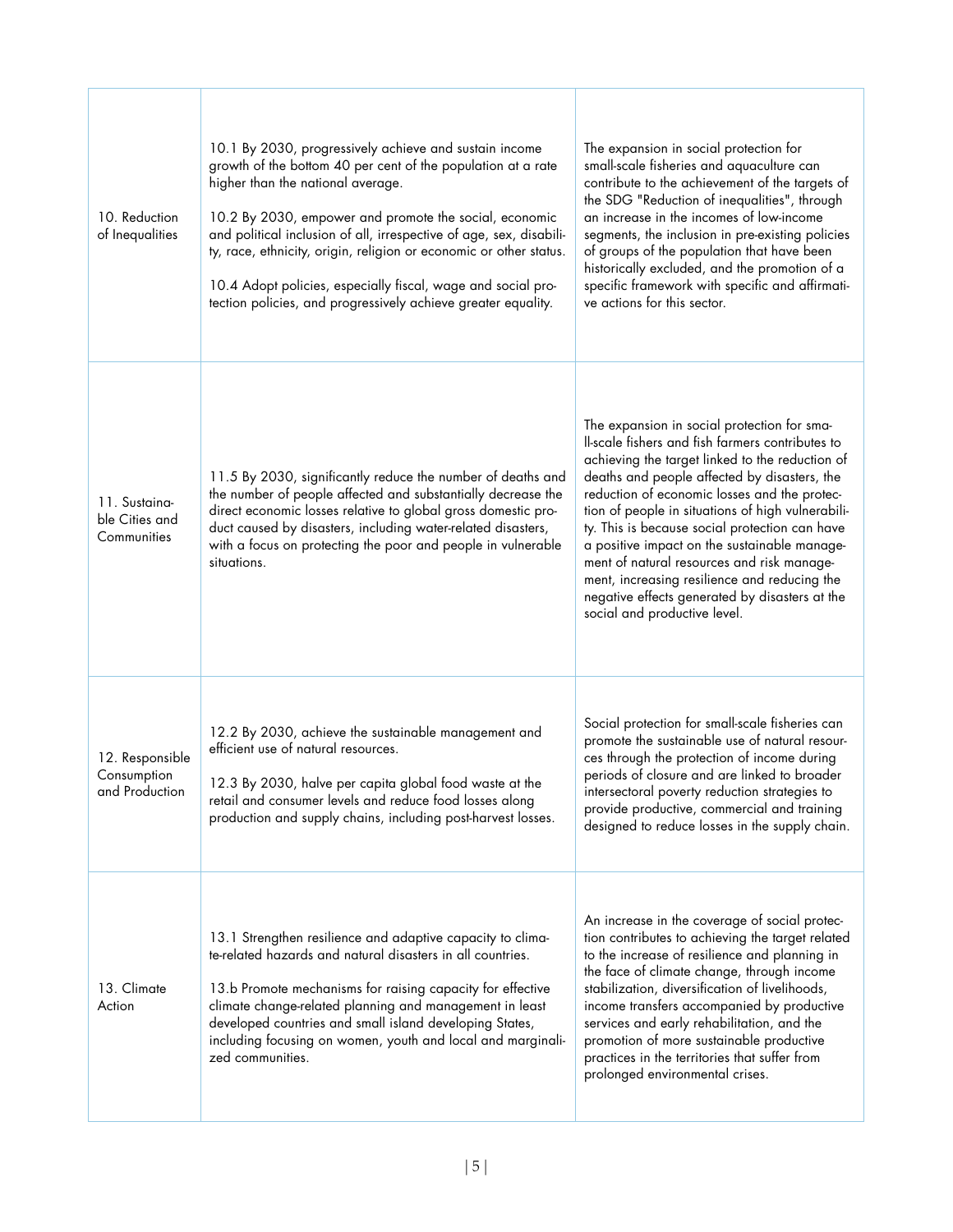| 14. Marine Life                          | 14.2 By 2020, sustainably manage and protect marine and<br>coastal ecosystems to avoid significant adverse impacts,<br>including by strengthening their resilience, and take action<br>for their restoration in order to achieve healthy and producti-<br>ve oceans.<br>14.4 By 2020, effectively regulate harvesting and end<br>overfishing, illegal, unreported and unregulated fishing and<br>destructive fishing practices and implement science-based<br>management plans, in order to restore fish stocks in the<br>shortest time feasible, at least to levels that can produce<br>maximum sustainable yield as determined by their biological<br>characteristics.<br>14.7 By 2030, increase the economic benefits to Small<br>Island developing States and least developed countries from<br>the sustainable use of marine resources, including throu-<br>gh sustainable management of fisheries, aquaculture and<br>tourism.<br>14.b Provide access for small-scale artisanal fishers to marine<br>resources and markets. | Social protection for small-scale fishers and<br>fish-farmers can play a fundamental role in<br>guaranteeing basic levels of consumption,<br>incentivising sustainable productive practices<br>on land and sea, and connecting them with<br>financial and non-financial services for their<br>productive inclusion. It can also help to achie-<br>ve the targets of the goals related to "marine<br>life" and "life of terrestrial ecosystems." |
|------------------------------------------|-----------------------------------------------------------------------------------------------------------------------------------------------------------------------------------------------------------------------------------------------------------------------------------------------------------------------------------------------------------------------------------------------------------------------------------------------------------------------------------------------------------------------------------------------------------------------------------------------------------------------------------------------------------------------------------------------------------------------------------------------------------------------------------------------------------------------------------------------------------------------------------------------------------------------------------------------------------------------------------------------------------------------------------|-------------------------------------------------------------------------------------------------------------------------------------------------------------------------------------------------------------------------------------------------------------------------------------------------------------------------------------------------------------------------------------------------------------------------------------------------|
| 15. Life of<br>Terrestrial<br>Ecosystems | 15.1 By 2020, ensure the conservation, restoration and sus-<br>tainable use of terrestrial and inland freshwater ecosystems<br>and their services, in particular forests, wetlands, mountains<br>and drylands, in line with obligations under international<br>agreements.                                                                                                                                                                                                                                                                                                                                                                                                                                                                                                                                                                                                                                                                                                                                                        |                                                                                                                                                                                                                                                                                                                                                                                                                                                 |

Source: Based on the United Nations Sustainable Development Goals (online), available at:<https://www.un.org/sustainabledevelopment/sustainable-development-goals/>

The SDGs and the need for comprehensive social protection systems (Cecchini and Martínez, 2011) are behind the expansion and strengthening of these systems for small-scale fisheries and aquaculture in Latin America.

Taking into account the current situation in the region, the following section analyses the vulnerabilities and specific needs of small-scale fishermen and aquaculture producers in the Latin American context. This is followed by a summary of the existing social protection policies and programs for this sector in the region and, finally, public policy recommendations and a roadmap to strengthen social protection for small-scale fisheries and aquaculture producers going forward.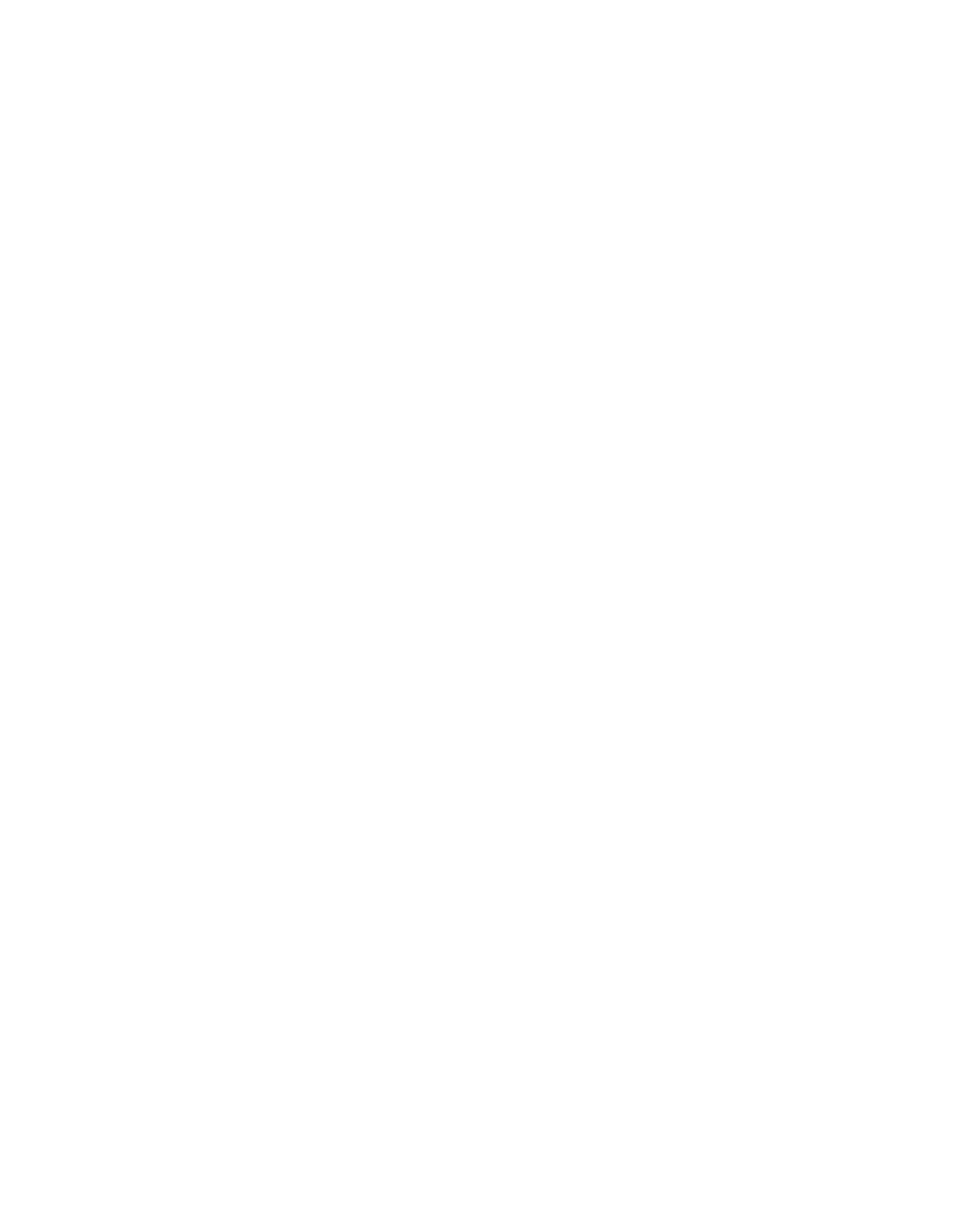

**1. ANALYSIS OF THE VULNERABILITIES AND SPECIFIC SOCIAL PROTECTION NEEDS OF SMALL-SCALE FISHERMEN AND AQUACULTURE PRODUCERS**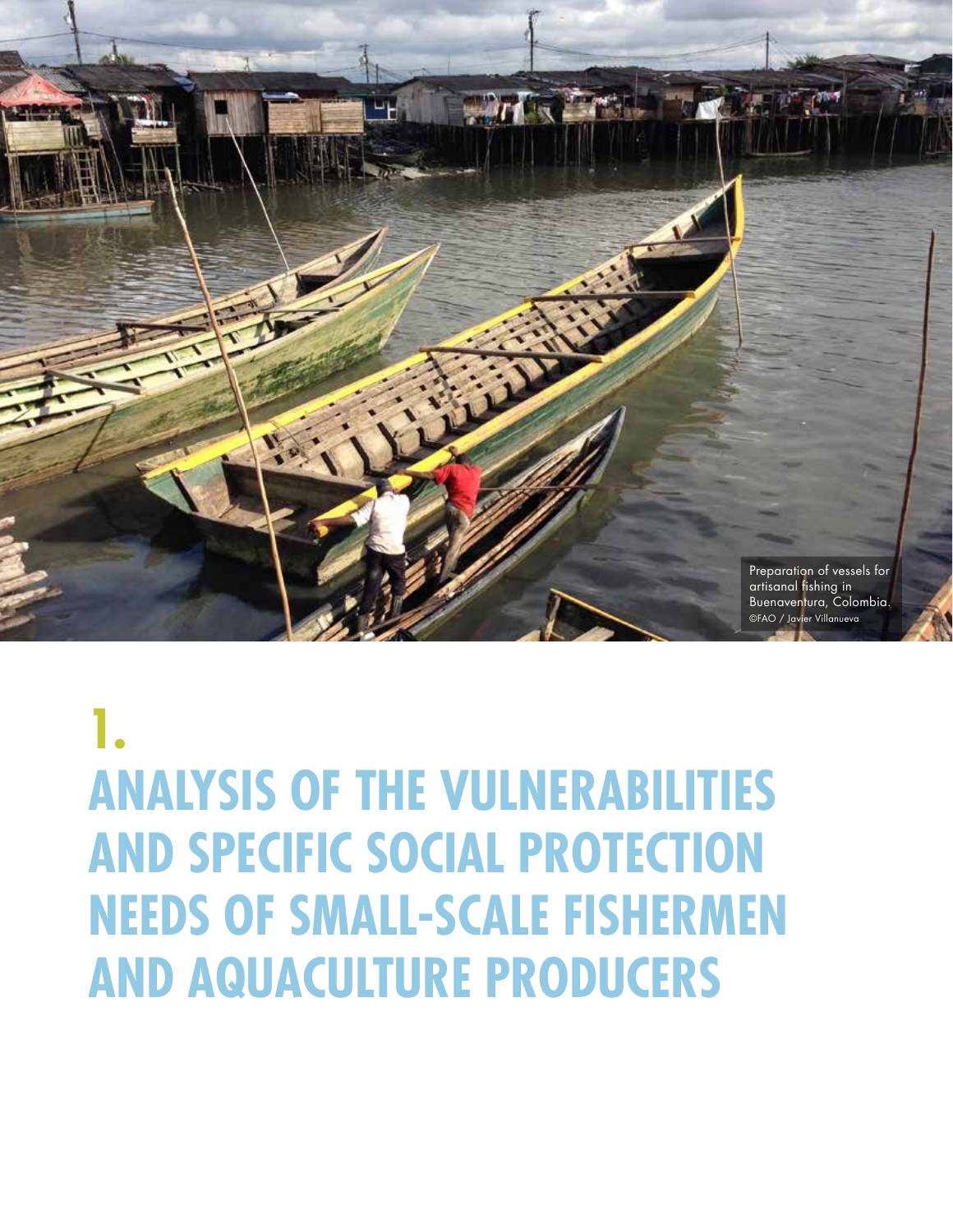### <span id="page-14-0"></span>**1. ANALYSIS OF THE VULNERABILITIES AND SPECIFIC SOCIAL PROTECTION NEEDS OF SMALL-SCALE FISHERMEN AND AQUACULTURE PRODUCERS**

Due to the informality that characterizes small-scale fisheries and aquaculture in Latin America, it is difficult to calculate exactly the total population engaged in this activity. In aggregate terms, it is estimated that fishing and aquaculture generate around 1.4 million direct jobs in the region (Rodríguez and Flores, 2014). This means that if we consider that the average household size in the poorest quintile of the region is 4.5 people (ECLAC, 2018a), it could be estimated that a total of 6.3 million people depend directly or indirectly on fisheries and aquaculture in the region.

In the particular case of small-scale aquaculture, it is estimated that at least 100 000 people work directly in this activity (Flores, 2013). This means that, if we consider the average number of family members per household in the poorest quintile of the region, around 450 000 people depend directly or indirectly on small-scale aquaculture as their main source of income and food. The average profile of the household head of these families "*[...] is a small-scale farmer, with little formal education and a large family, working a small area of land in a remote location, usually without well-defined property rights.*" (Rodríguez and Flores, 2014: 8). This description, as seen below, is similar to the profile of the typical small-scale fisherman.

This section covers five main areas related to the vulnerabilities and social protection needs of small-scale fishermen and aquaculture producers in the region. These areas are: gender, climate change, health and pension systems, variability in income, working conditions and crime. In each of these areas, examples from different countries in the region are given.

### **A. Gender gaps**

According to global statistics, there are clearly defined gender roles in the fishing sector. Harvest is an activity carried out mainly by men, while the processing (preparation and cleaning) and sale of fish is mainly carried out by women, who are often wives, companions or widows of fishermen (Béné et al, 2015). These same trends are seen in most Latin American countries.

In the case of Chile, the vast majority of those registered in the Small-Scale Fisheries Registry (RPA in Spanish) are men, while only 23% are women. In the case of Colombia, only 13% of those registered in the database of the National Aquaculture and Fisheries Authority (AUNAP) are women. In Paraguay, data from the National Agricultural Census (CAN) shows that 35% of people engaged in fishing are women, as well as 10% of small-scale aquaculture producers. In the case of Peru, the proportion is much lower: according to the National Census of Small-Scale Fisheries (CENPAR), only 3.1% of those engaged in fishing are women (Godoy et al, 2016).

There is no clear data on the participation of women in the different stages of the fisheries production chain. In fact, studies from the region (Godoy et al, 2016) reveal there is a major challenge facing information systems to measure or estimate the real participation of women in the sector. The limited information available is mainly linked to capture and production activities, without considering the wide spectrum of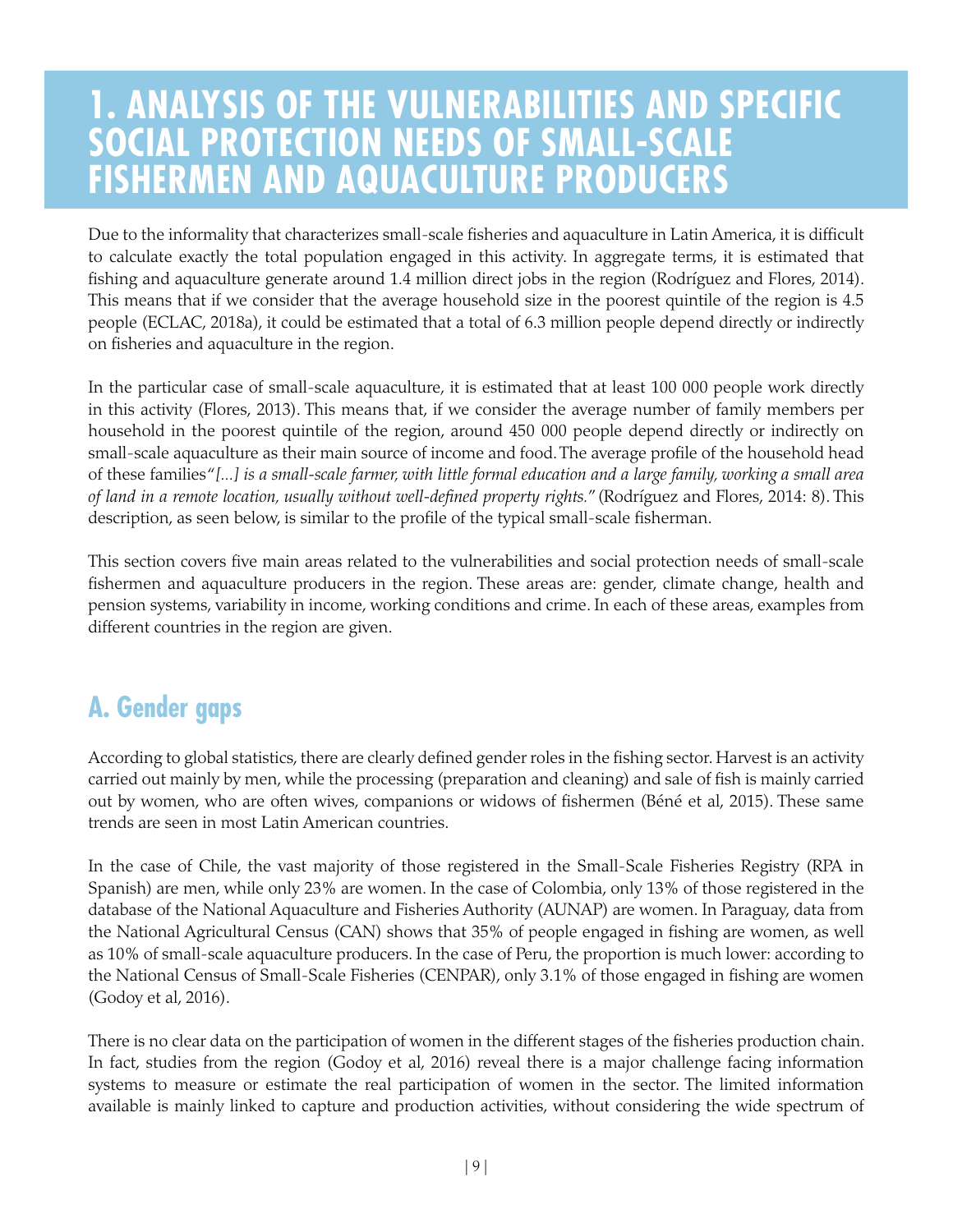other activities included in the fisheries value chain in rural territories, or providing information on fish processing and marketing activities in which rural women tend to have a greater participation. This lack of information makes it difficult to quantify and fully understand the profile of fisherwomen in Latin America and the Caribbean and, therefore, their vulnerabilities and particular needs for social protection.

In the case of the countries mentioned above, it is known that the average age of women engaged in smallscale fisheries is over 40 years (Godoy et al., 2016). This, for example, could suggest a higher incidence of health risks compared to the average for women in other economic activities and a higher pension burden.

Regarding the degree of dependence of households on the income of women, there is great heterogeneity in regional information. According to survey data, in Chile, 91% of women engaged in small-scale fisheries are considered heads of households, while in Paraguay the figure is 53% and in Colombia 34% (Godoy et al., 2016). This trend is also seen in cases where fishing is the main economic activity. In Peru, of the total women engaged in marine small-scale fisheries, 98% indicate that it is their main economic activity, while only 60% of women engaged in freshwater fishing said the same. In Colombia, only 15% of women engaged in small-scale fisheries and fish-farming said that this is their main economic activity (Godoy et al., 2016). This low percentage could be due to the inclusion of aquaculture, which is usually combined with other agricultural activities. More research is needed to understand these differences between countries in the degree of dependence of households on the income of fisherwomen and female aquaculture producers.

In general, the level of access of fisherwomen and female aquaculture producers to social security in the region is very low. In Peru, the percentage of women working in fisheries activities covered by a life and pension insurance policy is barely 1%, and in the case of aquaculture 6.4%. In Paraguay, the level of access to social security is 15% in the case of fisheries and 22% in the case of aquaculture. In Colombia, the level of access is higher for the particular case of the public health service included in SISBEN (System for the Identification and Classification of Potential Beneficiaries for Social Programs), which covers 78% of fisherwomen (Godoy et al. al., 2016).

Sources consulted on the level of access of fisherwomen to social protection do not include information to compare these percentages with men. However, there is evidence that indicates a gender imbalance in access to social protection. In the case of Colombia, the national household survey indicates that 83% of the population dedicated to fishing and aquaculture is affiliated with the subsidized social protection regime (MARD-FAO, 2015). This figure contrasts with 78% coverage for women only, and suggests that, in the case of fisheries and aquaculture, women have a lower level of access to social security than men.

In general, more information is still needed to determine the socio-economic profile of women working in fisheries and aquaculture in Latin America and the Caribbean, in order to identify their particular social protection needs and include them in the design of policies with a gender equality approach.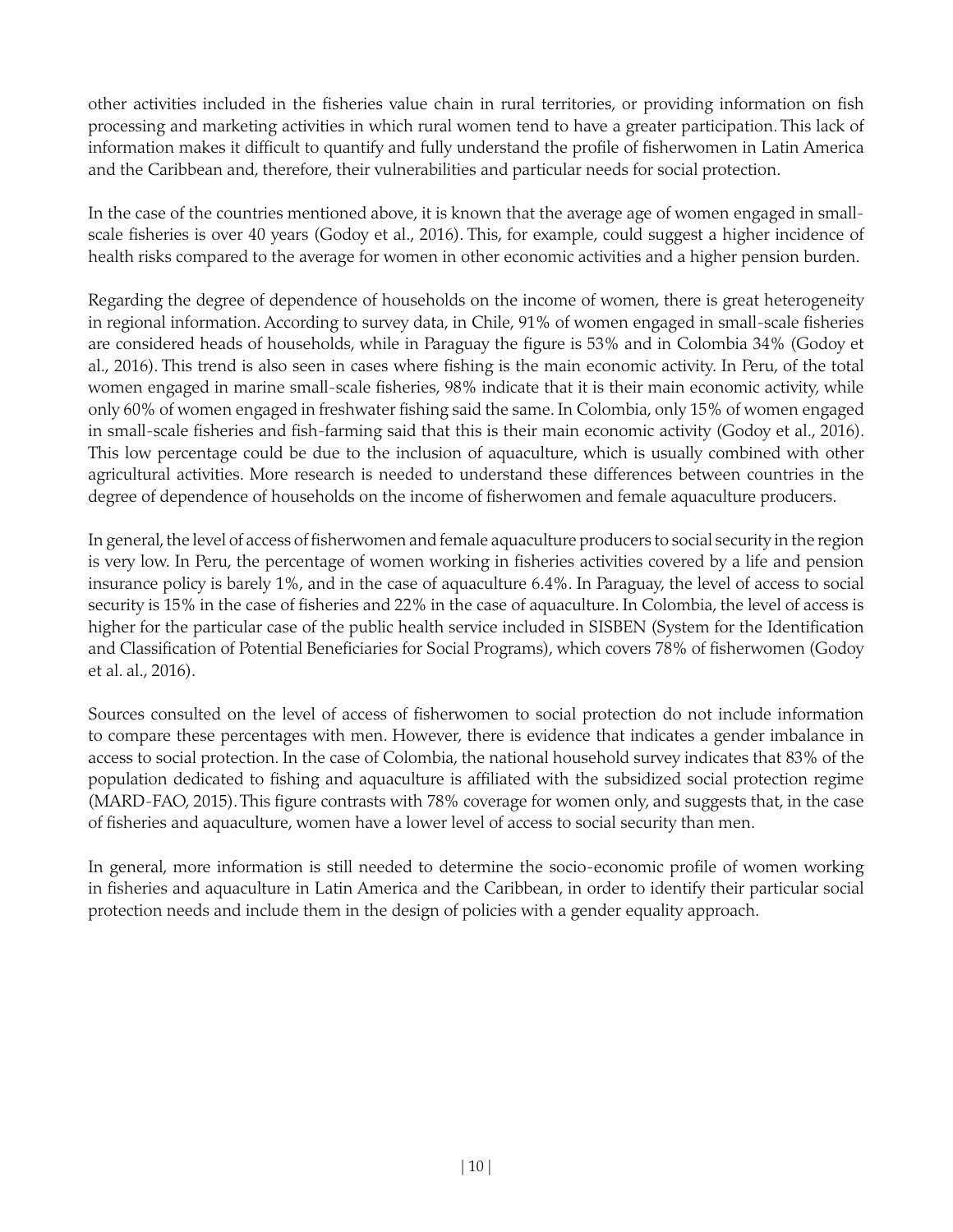### <span id="page-16-0"></span>**B. Climate change and environmental vulnerability**

Rural populations engaged in small-scale fishing and aquaculture are highly vulnerable to the effects and negative impacts of climate change:

- **The impacts on economic activity** linked to fisheries and aquaculture are reflected in problems such as greater variability of prices and inputs costs for the activity, less availability of fishing resources, damage to basic shipping infrastructure for capture fishing, aquaculture production and trade circuits.
- **The impacts on livelihoods** have to do with a decrease in the availability of fish for consumption, the high variation and vulnerability of family income, the loss or damage in equipment and supplies, and greater exposure to natural disasters due to the location of houses in proximity to water sources, especially in the case of fishers who live in coastal areas where a steady increase in ocean levels is expected in the medium term.
- **The main effects of climate change on capture fisheries and aquaculture production** have to do with variations in the mean sea level, increases in ocean temperatures, changes in marine currents, changes in the reproductive behaviour of fish and changes in body size. In continental zones, these effects are mainly comprised of droughts or floods that can negatively affect the fish population in rivers, as well as the quality of soils and water resources.

Regarding projected climate-related effects, it is estimated that, in the case of Colombia, the tuna population could suffer a 5.7% reduction in the coming decades. One possible explanation lies in the increase in the temperature of the oceans, which could displace this species towards colder regions (ECLAC, DNP and IDB, 2014). Changes in ocean temperature affect small-scale fishers due to the variation it causes in fishery resources and, therefore, in their income levels.

In the particular case of El Niño, the negative effects also have to do with the degradation of fishing infrastructure, specifically of wharves and small docks (Ministry of Production of Peru, 2016). The scientific evidence on the effects of climate change on the frequency or intensity of this phenomenon is still not clear (Cho, 2016); however, there is evidence of the effects of El Niño on incomes in the small-scale fishing sector. For example, Laguna de Los Patos, in southern Brazil, is known to represent a source of income for approximately 52 families engaged in fishing for shrimp. The increase in rainfall caused by El Niño causes the volume of water in the rivers to increase, which in turn raises the water level in the lagoon. This phenomenon has caused a significant reduction in shrimp population and, therefore, in the fishing resources available to families in the area (FAO, 2013a). In addition, El Niño causes excess rainfall in some areas of the region and drought in others. Droughts also have a negative effect by decreasing the fish population and hindering aquaculture production.

Another example of the effects of climatic variations on income has to do with the frequency of hurricanes. Again, the scientific evidence on the connection between hurricanes and climate change is still unclear; however, it is known that the increase in temperature and ocean levels tends to aggravate the intensity of these disasters (C2ES, online). For example, as a consequence of Hurricane Mitch that hit Central America in 1998, the disease known as the "white spot" spread, which considerably reduced shrimp farming in the region. Other crop species that suffered negative consequences after this hurricane were "[...] tilapia (*Oreochromis sp.*), freshwater shrimp (*Macrobrachium roserbergii*), carp (*Cyprinus carpio*) and guapote (*Cichlasoma sp.*)." (FAO, 2013a: 43).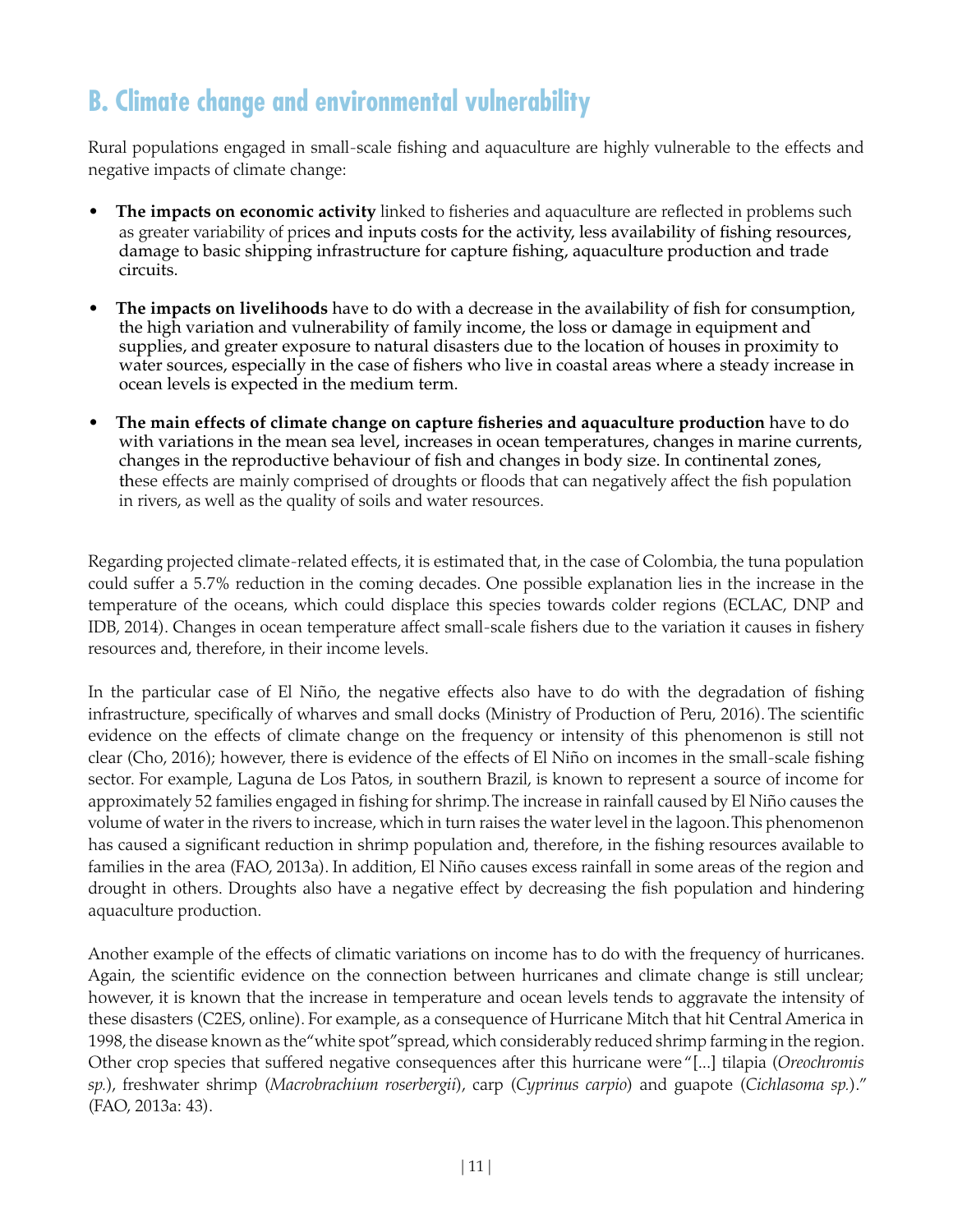<span id="page-17-0"></span>In the case of aquaculture, the negative effect of climatic variations has to do with the occurrence of frosts. This phenomenon also affects agriculture and, therefore, the food security of small-scale aquaculture producers engaged in this activity (Ministry of Production of Peru, 2016).

It is interesting to mention that climate change can also have ambiguous effects on the livelihoods of fishers. For example, there is evidence that the temperature variation in the Galapagos Islands, as a consequence of El Niño in 1997 and 1998, led to an expansion in the population of various marine species, such as lobsters and sea cucumbers (Defeo et al., 2013). These temperature variations also explain the migration of fish, which can have positive and negative effects on the availability of fish resources in different geographical areas. Although it is possible to identify positive effects of climate change on the availability of fish resources, these are marginal in comparison to the aggregate negative consequences for the livelihoods of small-scale fishers and aquaculture producers in the region.

In short, climate change affects a large number of variables for the development of small-scale fisheries and aquaculture (Field, 2014). There is a direct relationship between climate change and the occurrence of extreme natural events that have direct consequences on income and food security of rural populations, including those that depend on small-scale fisheries and aquaculture, which represents an important challenge for the expansion of social protection systems linked to early warning and response systems, civil defence organisations, early recovery measures, and the promotion of sustainable production practices.

### **C. Health risks**

The social protection needs in terms of health for small-scale fisheries and aquaculture are related to occupational risks inherent in the activity and the low level of access to healthcare services. In the case of small-scale fisheries, international evidence indicates that this is one of the most dangerous work activities that exist due to its high accident rate (Béné et al., 2015). Some of the causes of accidents are falls, prolonged exposure to extreme temperatures, fires due to engine overheating, and handling of harpoons, knives and hooks (ACHS, online). Among the factors that explain the high accident rate in fisheries is that fishermen "[...] *work longer hours, ignore fatigue, work with small crews and do not comply with safety regulations* [...]" (FAO, online). The low level of compliance with safety regulations is compounded by the high degree of informality in small-scale fisheries, which hinders supervision by labour authorities and the access of fishermen to social security services. Also, according to information collected through interviews with fishers in El Salvador, a high prevalence of stomach, respiratory and dermatological diseases associated with precarious hygiene and sanitation conditions is observed (Quesada, 2017).

In the case of aquaculture, some risks inherent to this activity are poisoning by inhalation or contact with corrosive substances, burns, electric shocks due to poor installation of equipment, infections due to low hygiene standards and accidents related to falls into ponds or on to solid surfaces or damp soils (Oliveira et al., 2017).

Social protection programs for fishing and aquaculture communities with an integral focus on healthcare<sup>1</sup> are virtually non-existent in Latin America and the Caribbean. To this is added the informality of many

<sup>&</sup>lt;sup>1</sup> Prevention and promotion, medical care and facilitation of access to more complex health services in coordination with the Ministries of Health.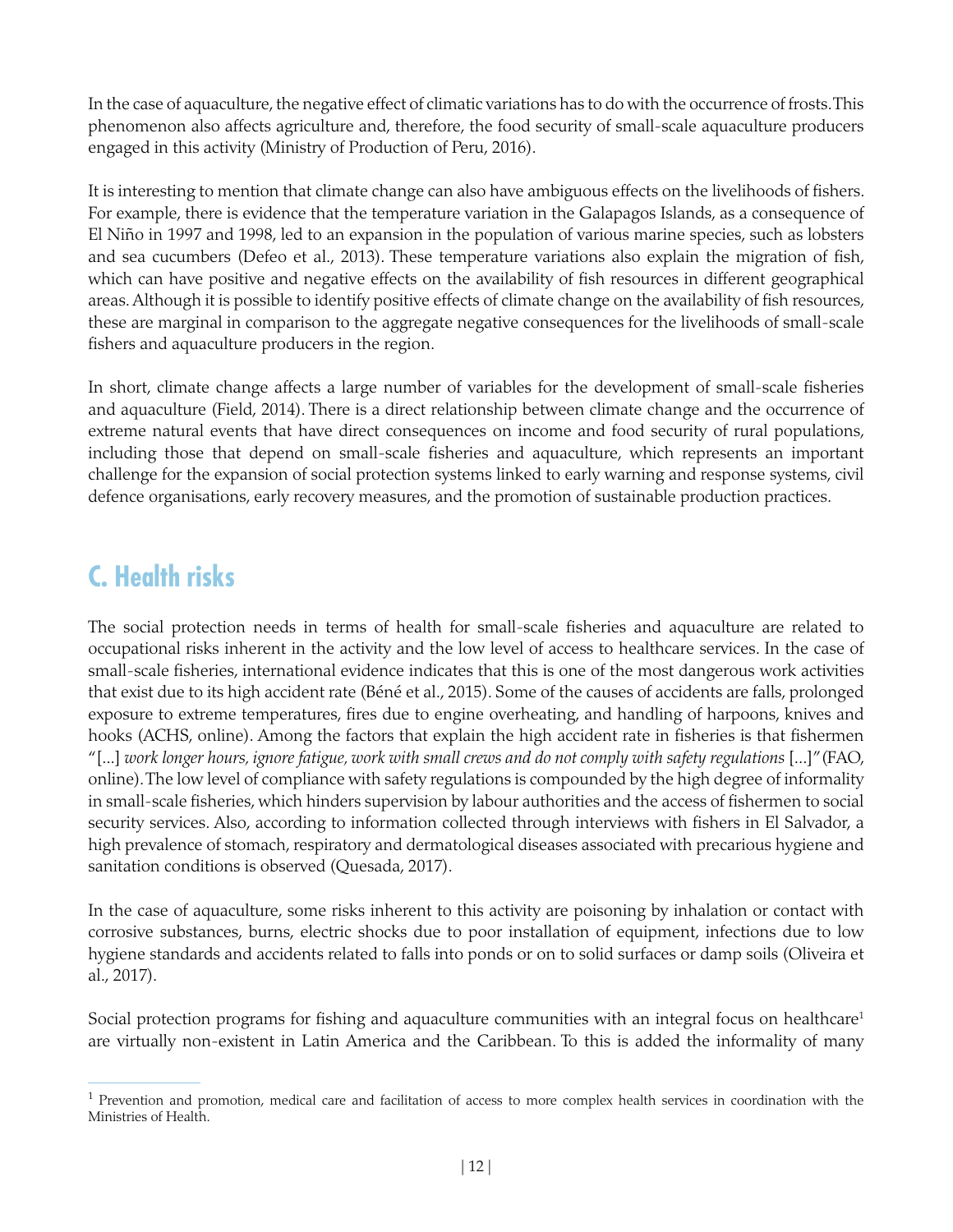<span id="page-18-0"></span>small-scale fishers and aquaculture producers, which makes it even more difficult to reach them through contributory mechanisms. A recent survey conducted in Peru revealed that 70% of small-scale fishermen lack health insurance (Villanueva and Flores, 2016). This despite the existence of state social insurance available to fishermen, which has a monthly cost equivalent to USD 24. The informality and cost of medical insurance can explain the low level of coverage, as well as the geographical dispersion of these populations, which hinders their access to healthcare centres. Another limitation is the variability and difficulty in predicting income, which generates high levels of economic uncertainty and makes it difficult to assume regular monthly insurance payments.

### **D. Pensions**

In general, the region shows a large deficit in terms of contributory social security schemes. Coverage is determined by income, gender and geographic area, which means that the most vulnerable population segments have lower access to pensions. In the case of women, they are at a comparative disadvantage compared to men in the region, because although the percentage of employed workers affiliated with a pension system in 2015 was 50% for men and 51% for women, considering the average of 17 countries in the region (ECLAC, 2018b: 59), the amount of pensions received by women continues to be lower in the vast majority of cases. For example, for the eight countries in the region where pension information is available, considering both contributory and non-contributory pensions $^2$ , pensions paid to men exceed, on average, 1.5 times the pensions paid to women (ECLAC, 2018b: 74).

There is also an important disparity in the urban/rural ratio of those affiliated with a pension scheme. According to data from ECLAC (2018b), of 13 countries in Latin America, the average rate of affiliation in urban areas of those over 15 years of age exceeds by 2.5 times the rate in rural areas. The countries with the greatest gaps in this respect are Peru (where the rate of pension scheme affiliation in urban areas exceeds by 4.3 times the rural rate), the Plurinational State of Bolivia and Honduras, where this difference is 3.5 times. On the other hand, the geographical gap in terms of pension scheme affiliation is smaller in the Dominican Republic, Chile and Costa Rica, where the rate of pension scheme affiliation in urban areas exceeds the rural rate by 1.2 times (see Graph 1). In the long term, this situation means that the elderly population living in rural areas is at a systematic disadvantage compared to the urban population as far as social protection is concerned due to the "lower penetration of formal employment, institutional structures, and social security contribution mechanisms in rural areas" (Rossel, 2012).

 $^2$  Plurinational State of Bolivia, Chile, Costa Rica, Ecuador, Mexico, Panama, Paraguay and Peru.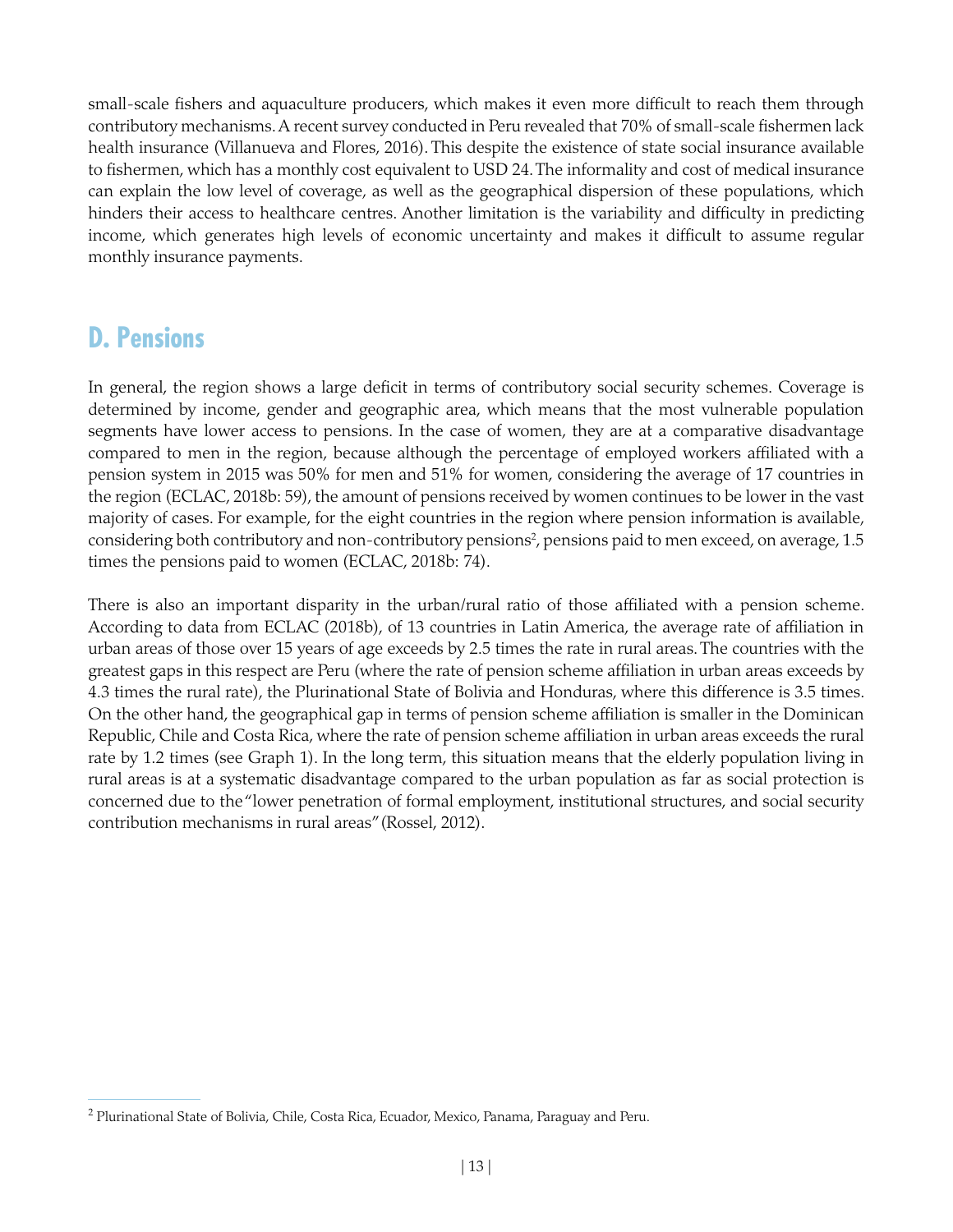### FIGURE 1. LATIN AMERICA: PROPORTION OF EMPLOYEES AGED 15 AND OVER AFFILIATED WITH A PENSION SYSTEM, BY AREA OF RESIDENCE CIRCA 2015 (%)



### Source: ECLAC (2018b).

In terms of small-scale fisheries and aquaculture, the logic turns out to be very similar, albeit with even wider geographical gaps. Although there are policies that focus their efforts on improving access to social security for the most vulnerable population, not all of these actions include workers in the small-scale fishing and aquaculture sector as beneficiaries. In Peru, for example, 94.3% of fishers are not affiliated with any pension scheme, while in the case of Colombia this rate is 97% (Villanueva and Flores, 2016). In Chile, only 8% of fishers registered in the Small-Scale Fisheries Registry are affiliated with a pension scheme (CONAPACH, 2015). In the case of El Salvador, it is estimated that 93% of people employed in fishing and aquaculture work in the informal sector and, therefore, do not have pensions (Quesada, 2017).

In the case of Brazil, there is a pension scheme for semi-contributory family farming known as *Previdência Rural*, which includes the small-scale fishing sector. Under this program, men and women over 60 and 55 years of age, respectively, are entitled to receive as a pension the equivalent of the monthly minimum wage, corresponding to USD 300. There are no precise statistics on the percentage of fishers who effectively benefit from this program, but it is estimated that, in 2012, 5.8 million informal workers in Brazil were enrolled in this program (FAO, online). In Ecuador, the *Seguro Social Campesino*, which provides social protection for agricultural workers and small-scale fishers, includes an old-age pension. This is granted only to the head of the family if they comply with the conditions of age and duration of contributions, with the corresponding amount equal to 75% of the reference basic salary, and cannot exceed USD 100 (Instituto de Seguridad Social, online).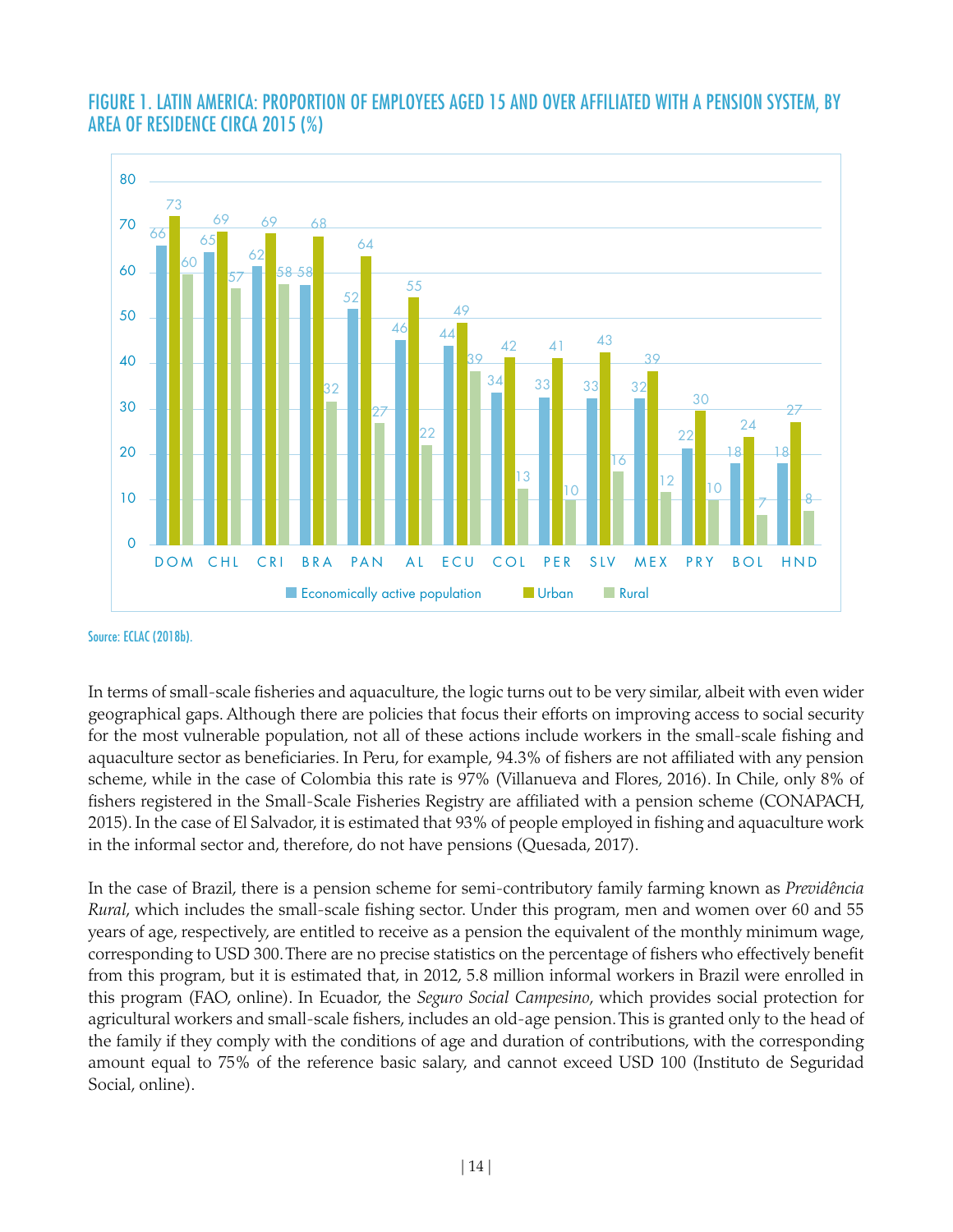<span id="page-20-0"></span>The low coverage of pension systems for small-scale fishers and aquaculture producers in Latin America and the Caribbean is mainly due to structural factors such as the informality of work and the already low coverage of social protection programs in rural areas, as well as the absence or weakness of key labour institutions in rural areas for social protection, such as workplace inspections, the definition and enforcement of a minimum wage and the organization of workers and employers (ILO, online).

### **E. Variability and precariousness of income**

There are no regional statistics for Latin America and the Caribbean on the income levels of small-scale fishers and aquaculture producers; nevertheless, it is known that these populations live mostly in a situation of poverty and/or high vulnerability due to their economic situation and limited access to public services. For example, the most recent national agricultural census in Colombia shows that, of the total number of rural families that reported being engaged in fishing activities, 68.8% live in poverty according to the country's Multidimensional Poverty Index (MPI)<sup>3</sup>. Additionally, the same census indicated that more than 85% of small-scale fishers and aquaculture producers in the country do not have access to sanitation or sewerage services (DANE, online).

One of the factors that make it difficult for households to overcome monetary poverty is the high variability in income, which makes it difficult to budget the allocation of resources to consumption and investment. The variability in income is related both to the high seasonality of fishing activity, as well as to the variability in prices of related products in the market, occupational risks and the low capacity of small-scale fishers to increase their productivity. These challenges negatively affect the supply of fish and the competitiveness of producers in the market. This seasonal variation in incomes may worsen as a consequence of climate change. In addition, in many fisheries dependent communities there may be economic and social barriers to saving, accompanied by a low level of access to formal credit.

In El Salvador, it is estimated that 82% of fishers who have access to financing have done so through informal channels (Quesada, 2017), which represents opportunities and risks: on the one hand, the sources of informal credit are usually friends and family who can provide greater facilities for the quick relief of liquidity constraints, but on the other, fishers often turn to informal lenders linked to organized crime, who charge very high interest rates and ensure the repayment of loans through the use of force (Béné et al, 2015). Among the reasons for resorting to informal credit is the lack of access to formal credit (due to the absence of collateral or financial guarantees) and the fear of formalization due to possible costs related to taxation, payments for paperwork related to obtaining permits, or appearing as "a self-employed fisher" in social databases used in processes of targeted social programs and productive inclusion (Quesada, 2017).

In the case of Costa Rica, there are financing lines for aquaculture, but there are no differentiated interest rates or specific payment periods for small-scale fish-farmers (Rodríguez and Flores, 2014). These models, which ignore the income variability of the fishing and aquaculture sectors, are in turn entry barriers for their formalization.

 $3$  The MPI is calculated taking into account various types of indicators at the household level related to health, education and standard of living.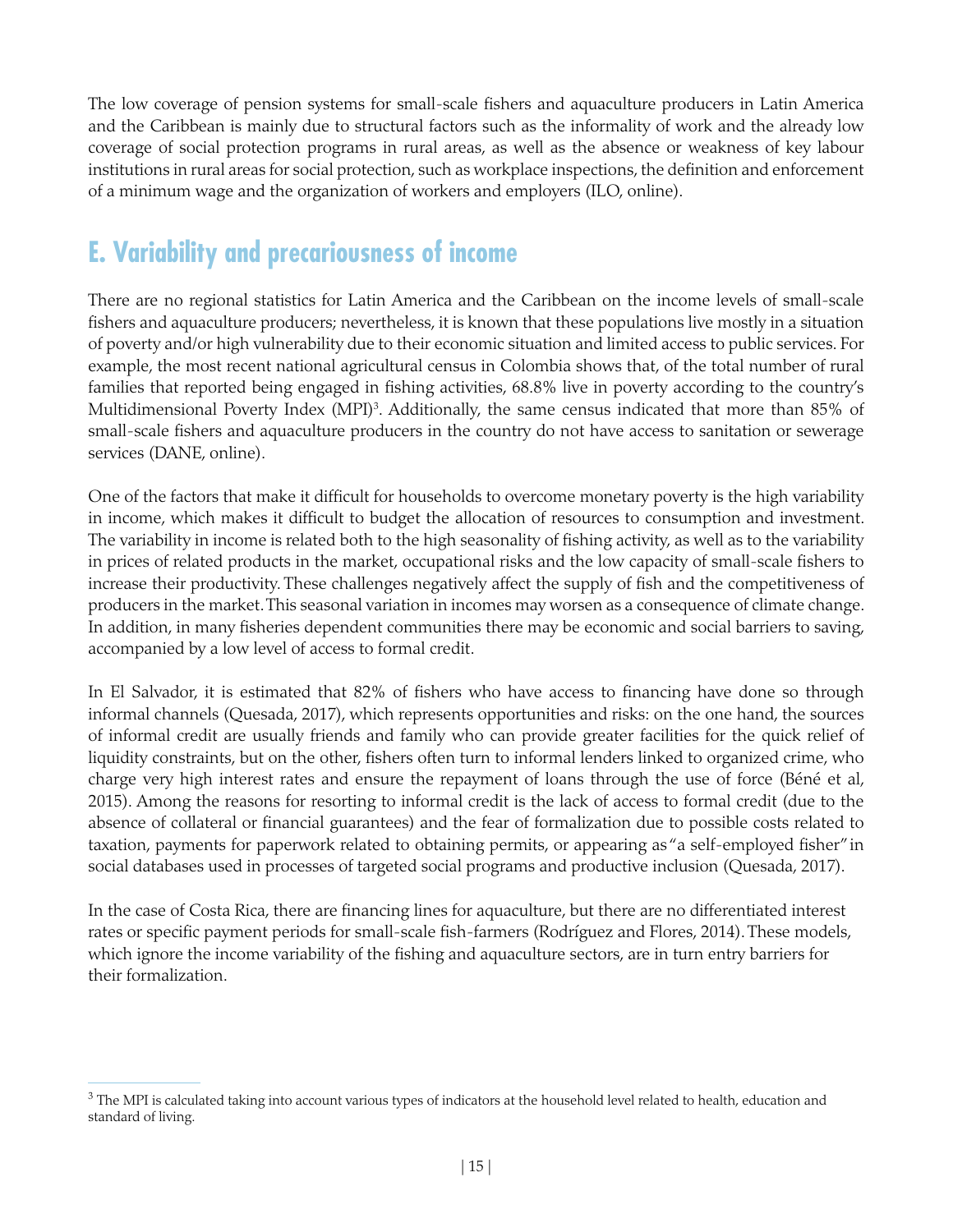### <span id="page-21-0"></span>**F. Labour conditions**

ILO Work in Fishing Convention 188 establishes the minimum requirements that must be fulfilled by "*fishing vessels of 24 metres in length or more that usually remain more than three days at sea and, after consultation with other fishing vessels, taking into account the number of fishers on board, the area of operations and the duration of the trip*" (ILO, online). These requirements apply to the case of small-scale fishing carried out under these conditions and correspond to the need to promote minimum standards of "decent work" in marine capture fisheries. Some of the areas covered in this instrument are mandatory periods of rest, minimum age, access to medical services, remuneration and accommodation conditions.

However, in the case of small-scale fisheries, the main challenge for compliance with minimum labour standards is the prevalence of informality and working conditions in a situation of poverty. When it comes to small-scale fisheries relying on self-employment, it is not possible to guarantee minimum standards for fishers who also face a higher risk of accidents due to the extreme conditions in which they work.

The challenges in terms of decent work are also present in the case of aquaculture. For example, in Chile, there is a practice of diving in order to manually operate underwater aquaculture cages (FAO, 2017b). The risks arise when this practice is carried out without prior instruction or even without an oxygen tank, putting at risk the life of the worker. These same risks occur in the case of small-scale underwater fishing. In the case of Colombia, "[...] *there are only a few [artisanal] fishermen who practice scuba diving, while the young people who venture into this activity have chosen to do free diving.*" (FAO, 2017b: 19). This practice increases the risk of accidents at work or of long-term health problems.

It is difficult to gauge the magnitude of the risks associated with the lack of labour standards for small-scale fisheries and aquaculture in Latin America. This is because the practice of this activity is mainly informal. For example, according to the testimony of a small-scale fisher in Costa Rica:

*"Applying the concept of decent work in this activity is difficult in the context of our*  reality, since fishermen are usually always out at sea without adequate rest spaces. This is *especially evident in traditional fleets characterized by conditions of informality that usually include relatively small vessels and crews"* (Solórzano-Chávez et al., 2016: 31)

With respect to small-scale aquaculture, which is an activity usually practiced with agriculture in family plots or community farms, the same deficits in decent employment seen in other agricultural sectors in the region are evident, including high levels of informality, absence of respect for the minimum wage, precarious unionization and collective bargaining, low access to social protection and weak and informal forms of hiring (FAO, ECLAC and ILO, 2012).

### **G. Vulnerability to criminality and organized crime**

International experience shows that small-scale fishers are highly vulnerable to suffering from the loss or theft of their work equipment (Béné et al., 2015). The loss of equipment represents a situation of vulnerability because it restricts the economic activity of fishing and, consequently, the means of subsistence. In order to return to work, fishers and aquaculture producers usually turn to informal moneylenders, who are occasionally linked to organized crime. This dependence on informal credit is related to the low resilience capacity of fishers with limited access to financial services.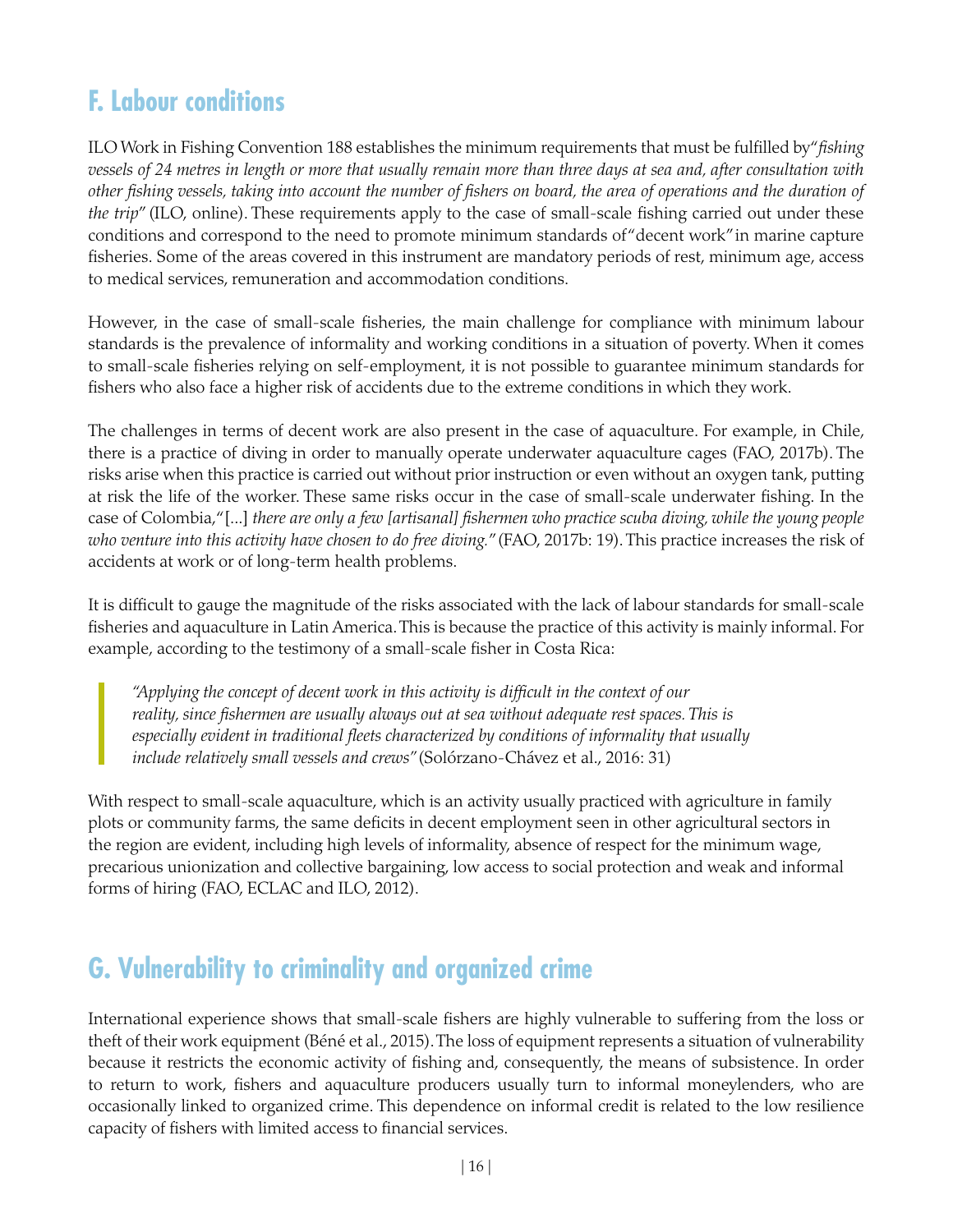For example, interviews with small-scale fishers in El Salvador reveal that many have been victims of criminal gangs including threats, extortion and robberies. Below is the testimony of one of the fisher interviewed:

*"We are exposed to insecurity everyday. We have no security at all. They come to steal our motors. The criminals arrive by boat and, as there is no surveillance, they take their time and threaten anyone who opposes them. With luck they leave us on the shore and then take everything (...) It happens more during certain periods of the year, especially in December. It scares us. During the day or night in the holiday season we are almost afraid to turn the lights on... this is why the boats have guards and weapons, and we can only ask them to leave us alive with a buoy to swim to shore. We are quite exposed" (Quesada, 2017: 70).*

Box 1 below summarizes the main risks facing the men and women engaged in small-scale fisheries and aquaculture in Latin America and the Caribbean, outlining specific challenges for national social protection systems in the region.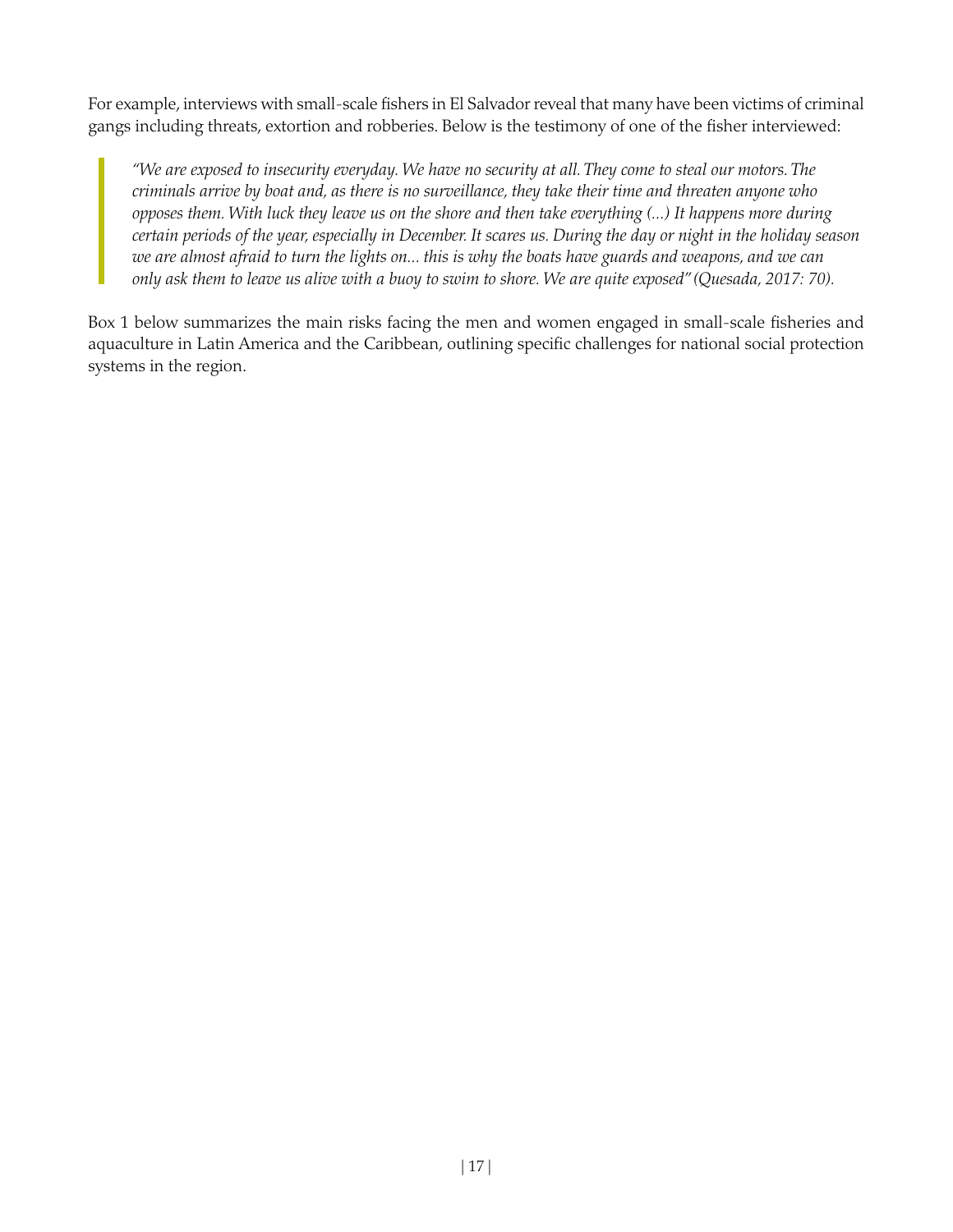### BOX 1. MAIN RISKS AND SOCIAL PROTECTION NEEDS OF SMALL-SCALE FISHERIES AND AQUACULTURE IN LATIN AMERICA AND THE CARIBBEAN

#### Gender gaps:

- è Women have low economic autonomy, lower access to productive assets and services and high economic dependence on men due to gender systems involved in the allocation of household work and the fish value chain.
- There is a low level of access for women to existing social assistance and protection programs.
- è There is a deficit of statistical information on the participation of women in the small –scale fisheries and fish-farming production value chains, and in their access to social protection and promotion policies while conducting these activities.

#### Climate change and environmental vulnerability:

- $\rightarrow$  High vulnerability and low-income levels due to negative impacts on the quantity and quality of fishing resources available in oceans, rivers and lakes, as a result of changing conditions.
- Losses in aquaculture production due to climatic variations and disasters.
- è Greater vulnerability of economic activity (variations in sales prices and inputs, production losses, damage to infrastructure and trade circuits).
- è Reduction in levels of food security in families and communities dependent on small-scale fisheries and aquaculture as a consequence of the reduction of fishery resources.

#### Health and safety in the workplace:

- $\rightarrow$  High vulnerability to occupational accidents due to the development of high-risk tasks and the precariousness of hygiene, health and safety conditions in the workplace.
- è Low access to contributory health insurance due to the high informality of the activity.
- è Low access to primary healthcare services due to the remote location of some fishing and aquaculture communities.

#### Pensions:

- $\rightarrow$  Low access to pension schemes in the sector due to labour informality and economic barriers.
- è The seasonality and variability of income makes it difficult for workers to contribute regularly to pension funds.
- è Low incomes hinder access to contributory pension schemes, or even subsidized pension programs.

#### Income variability and precarious employment:

- $\rightarrow$  The seasonality of the activity and high variability of income resulting from the changing and uncertain levels of capture fishing and aquaculture production.
- è Low incomes and high rates of poverty due to the variability of catches, low productivity and reduced participation in fish value chains.
- è Economic and social barriers to saving and access to formal sources of credit, which generates dependence on informal credit.

#### Decent employment:

 $\rightarrow$  Existence of a low quality labour market due to informality, absence of a minimum wage, precariousness in the organizations of producers and workers, low access to social security, the performance of highly dangerous jobs, and long working hours.

#### Criminality and organized crime:

- $\rightarrow$  High vulnerability to theft of work equipment, restricting economic activity.
- $\rightarrow$  Risk of threats and extortion.

Source: FAO.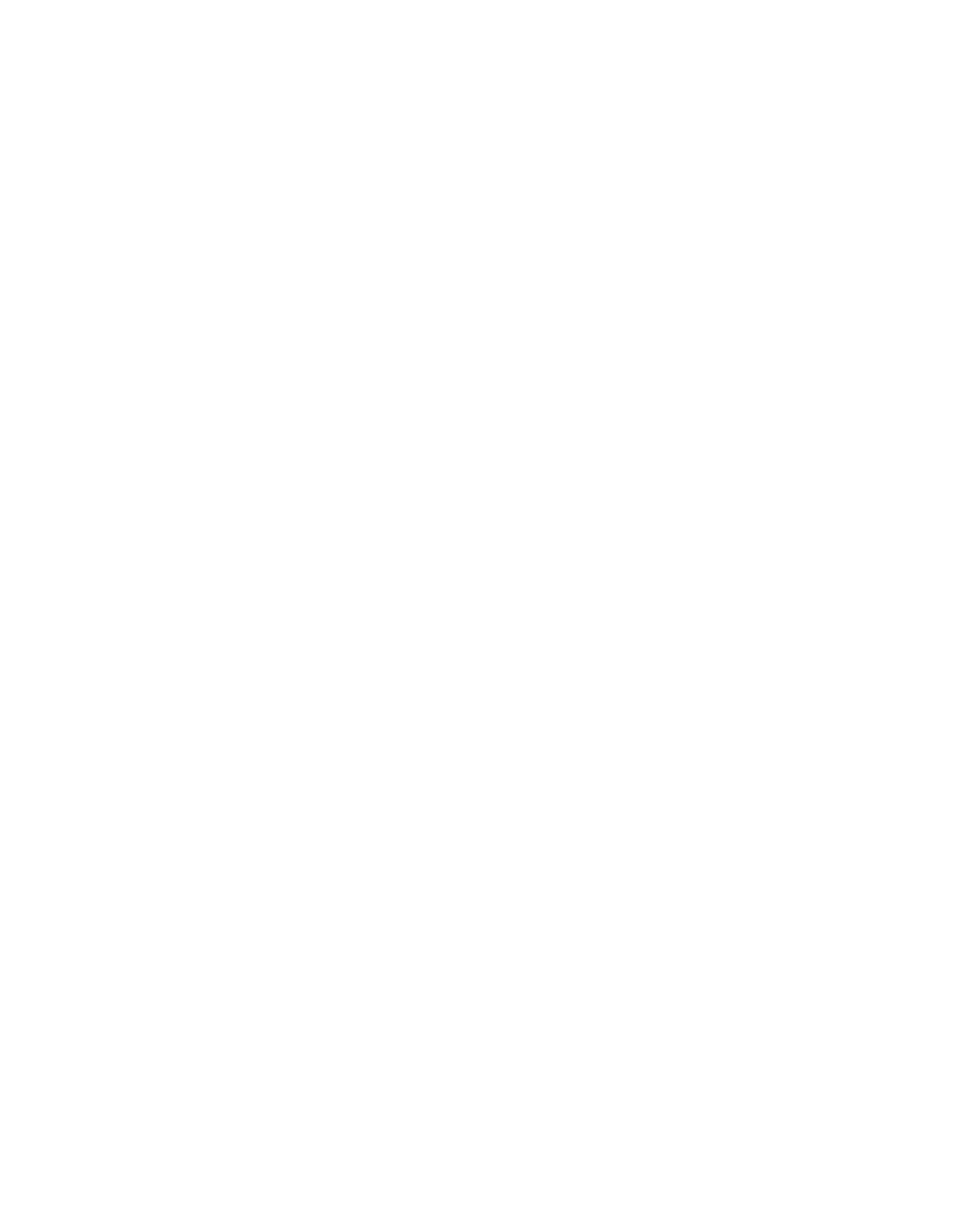

**2. SOCIAL PROTECTION FOR SMALL-SCALE FISHERIES AND AQUACULTURE: THE EXPERIENCE OF LATIN AMERICA AND THE CARIBBEAN**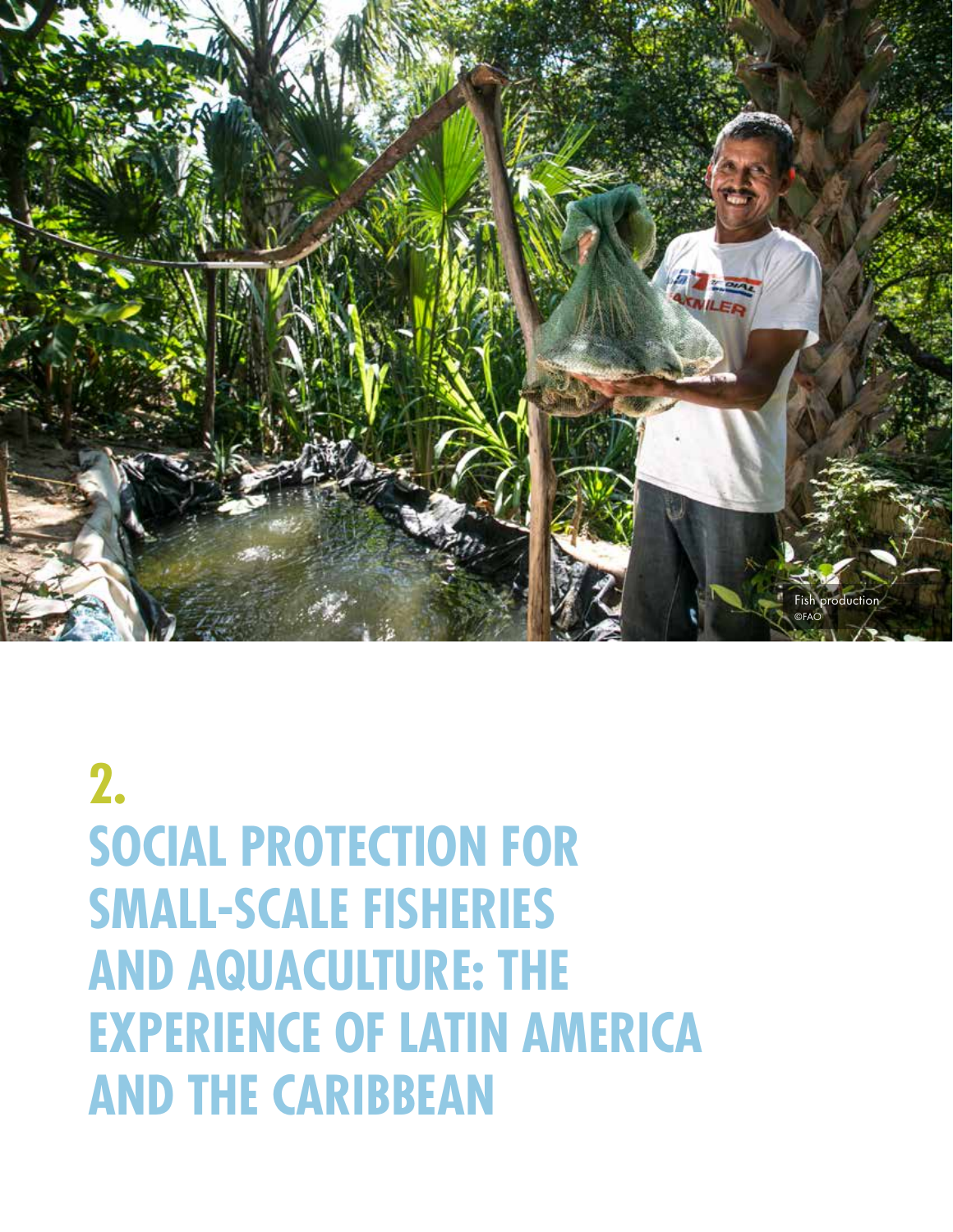### <span id="page-26-0"></span>**2. SOCIAL PROTECTION FOR SMALL-SCALE FISHERIES AND AQUACULTURE: THE EXPERIENCE OF LATIN AMERICA AND THE CARIBBEAN**

The majority of public programs focused on small-scale fisheries and aquaculture in Latin America are almost exclusively aimed at increasing productivity by facilitating access to essential materials and inputs through a productive inclusion approach. Although they have a limited impact without broader social protection policies, these programs can contribute to improving the well-being of these population groups, and may achieve some of the functions of social protection. However, as pointed out in the previous section, the social protection needs of small-scale fishers and aquaculture producers go beyond increasing their economic productivity.

Without social protection mechanisms, the consumption and investment decisions of households in poverty are linked to the same resources, leading them to prioritize their immediate survival through low risk strategies with low profitability. For this reason, the implementation of productive inclusion programs, without social protection programs to protect basic consumption, fails to contain the risks and restrictions that limit the implementation of new production strategies and techniques. These limitations include the lack of liquidity, income instability, and low access to credit, public goods, insurance, and transport and security systems (Moya, 2016).

For example, it is likely that the impact of training workshops will be limited if the target population faces high levels of food insecurity, or that investment in inputs and productive assets under more ambitious business models will be limited by liquidity constraints due to the prioritization of basic needs, or that the sustainable management of fishery resources, especially during closed seasons, will be threatened by the immediate need of families to generate income. In this regard, productive inclusion programs for small-scale fishers and aquaculture producers in the region have been characterized by a limited approach, as they have not taken into account the complexity of the social vulnerabilities of these groups and, therefore, their needs for social protection aimed at promoting self-sufficiency (Rodríguez and Flores, 2014).

The following describes the main social protection programs and initiatives in the region with an impact on small-scale fishermen and aquaculture producers.

### **A. Insurance and protection mechanisms against climatic shocks, periods of unemployment and workplace accidents**

There are some examples of unemployment insurance that benefit the small-scale fisheries and aquaculture sector in Latin America. Mexico has had several micro insurance programs against extreme climatic variations that are aimed at small-scale rural producers. These programs include the Natural Disasters Fund (FONODEN, 1995-2002), the Fund for Rural Populations Affected by Climatological Contingencies (FAPRACC, 2003-2008), the Program for Attention to Climatological Contingencies (PACC, 2008-2011) and the Natural Disasters Attention Component in the Agricultural and Fishing Sector (CADENA, 2011- 2013), now called the Rural Support Fund for Climatological Contingencies. As a result of these programs,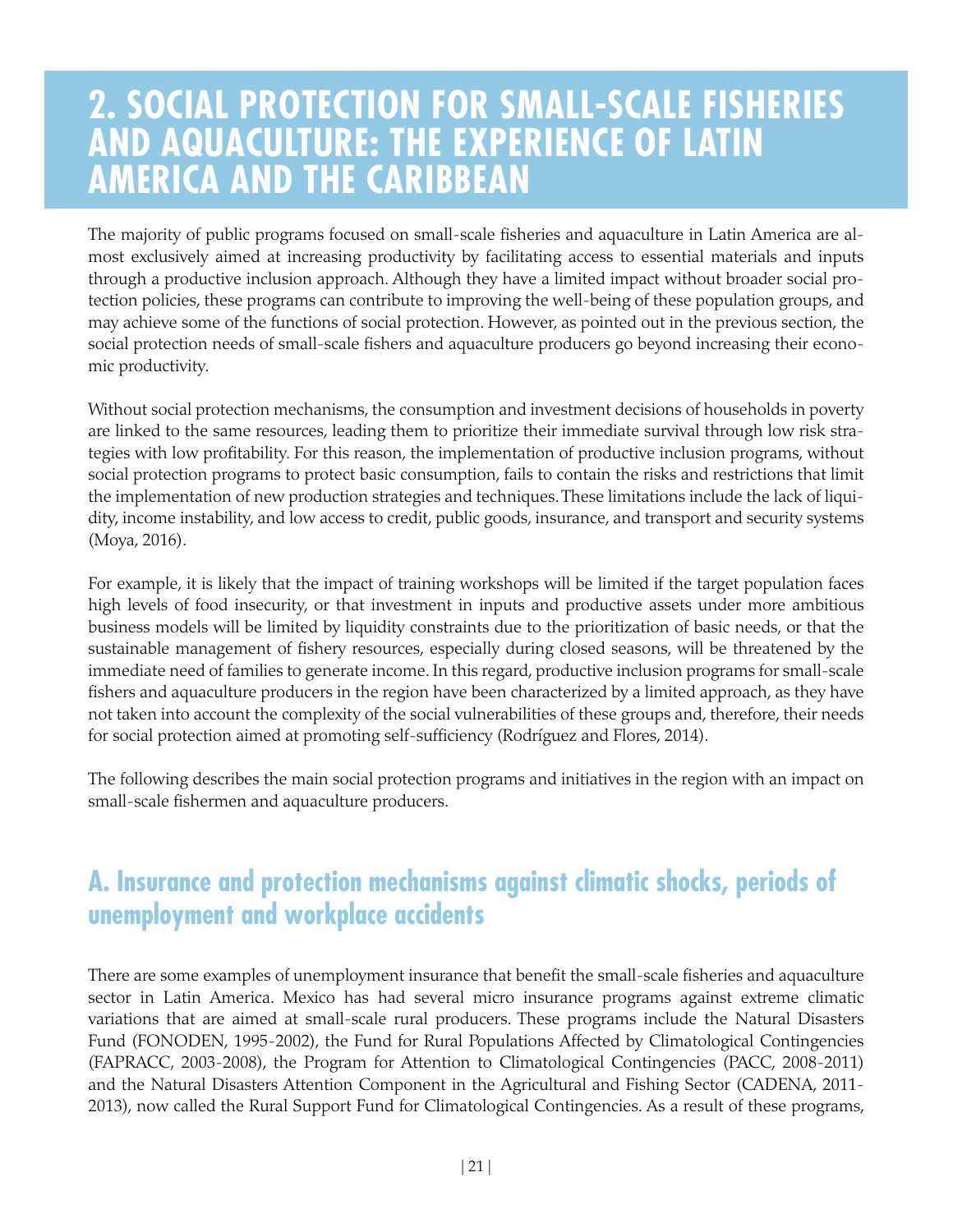83.6% of participants have been able to return to their productive activities after having suffered negative effects due to climatic variations (Cecchini et al., 2015). One of the challenges of these programs has been in their response times, because producers have a high propensity to rely on informal credit immediately after suffering the consequences of inclement weather.

In Costa Rica, there has been collective insurance for small-scale fishers since the 1980s. This insurance works through cooperatives and fishers' associations, allowing their members to register and receive state subsidies (Solórzano-Chavez et al., 2016). One of the challenges of this initiative is to promote the development of fishers' organizations to expand the scope of the insurance. It is worth noting that those fishers who are members of cooperatives are usually not the most vulnerable, due to the transaction costs of forming associations and the existence of gaps in access to information, payment capacity and social participation between different households and productive units. There are no statistics on the level of coverage of this insurance.

In Brazil, there is another example called Unemployment Insurance for Small-Scale Fishers (*Seguro-Desemprego do Pescador Artesanal*). This insurance provides a temporary stipend during the closed season for those fishers who are registered (INSS, online). In addition, this tool fulfils the dual purpose of contributing to the income stability of fishers, and providing incentives for the conservation of the ecosystem. However, one of the limitations of this insurance is that it only covers fishers in the formal sector, since among its requirements is the registration in the General Fishing Registry and regular social security contributions for at least 12 months prior to the request for insurance. These requirements can constitute barriers to entry for poor fishermen who cannot afford to make regular contributions to social security schemes.

In Paraguay, there is a similar mechanism called the National Fishers' Assistance Program. This program began in 2007, with the objective of subsidising fishers who are unable to work during the closed season. This insurance works through an annual payment of approximately USD 2 000, in the form of a non-contributory transfer. It is estimated that the subsidy currently benefits 19 648 fishers who must be registered in the General Fishermen Registry and live in a household that is classified as poor (FAO, online; SAS, online). Unlike Brazil, this insurance does not require contributions to the social security system and, therefore, may offer greater coverage of the vulnerable population that is part of the informal sector in the form of noncontributory social protection.

In Colombia, a bill currently under consideration proposes the creation of unemployment insurance for small-scale fishers, which is similar to that of Brazil and Paraguay (AUNAP, online). This insurance represents an incentive for the sector in the closed season and promises compensation in the amount up to the legal monthly minimum wage. Once this law is approved, its implementation will be under the responsibility of the Ministry of Labour, which will define the mechanism for fishers to access the subsidy. In addition to unemployment insurance, this bill proposes the creation of a subsidized social security scheme for smallscale fishers, bearing in mind that it is one of the most vulnerable social groups.

In the case of Peru, a law was enacted in 2017 that seeks to provide insurance coverage to independent small-scale fishers. Law No. 30 636 created the Mandatory Insurance for Small-Scale Fisherman (SOPA), which acts in the form of personal accident insurance and covers the risk of death and bodily harm suffered by independent small-scale fishers including crew and non-crew members. The approximate cost of the insurance is USD 100 per year and the Peruvian government estimates that it will benefit approximately 40 000 artisanal fishers (Ministerio de Producción del Perú, online). The insurance includes compensation for death, total or partial disability, temporary disability, burial expenses and medical expenses. Also, in Peru there is the Complementary Insurance for High-Risk Work (SCTR), which is an insurance plan for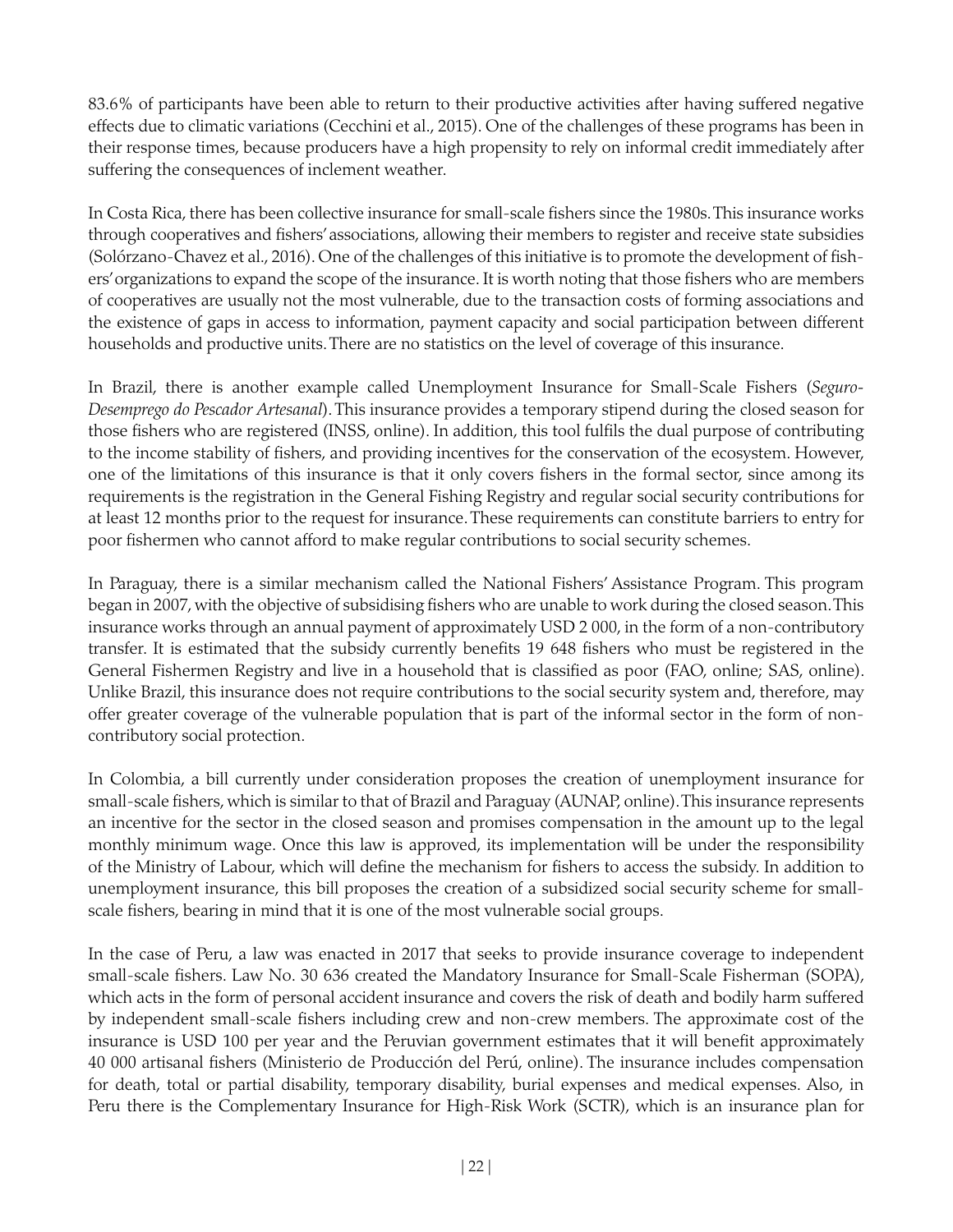<span id="page-28-0"></span>those who perform high-risk work such as fishing and covers preventive assistance for work-related health problems, and medical assistance including surgery and rehabilitation. However, this type of insurance can only be contracted by the employer (Lévano, 2016). Finally, the General Directorate of Agrarian Promotion offers an insurance policy called "Seguro + VIDA" against accidents, which covers personal accidents and grants compensation in case of death or total or partial permanent disability. The insurance is available to independent small-scale fishers and other fishworkers with a monthly contribution of 5 soles, and its coverage extends 365 days a year (Sarmiento, 2017).

There are no precise statistics on the total coverage of these insurance mechanisms in the region. A pending challenge is the design of mechanisms to extend insurance coverage to the most vulnerable populations of small-scale fishermen and aquaculture producers. It is also worth mentioning that the function of unemployment insurance in fisheries and aquaculture should be aimed at protecting the livelihoods of populations vulnerable to the short-term production impacts of shocks. Solutions to external shocks that affect long-term production should be aimed at the adoption of sustainable capture and production practices, and the incorporation of complementary productive activities that increase the resilience of these vulnerable groups.

### **B. Social security**

In Latin America and the Caribbean, access to social security is heterogeneous among countries. Considering a weighted average for 17 countries in the region, 70.8% of the population over 65 years of age receive some type of contributory or non-contributory pension. However, this average hides important differences between countries. For example, Bolivia provides pensions to 96.4% of its population over 65, Argentina to 90% and Uruguay to 87.4%; while, on the other hand, Honduras only provides pensions for 9.6% of its population in this age group, El Salvador for 16.4% and Guatemala for 19.3% (ECLAC, 2018b: 66). Healthcare coverage presents similar disparities, ranging from close to 100% in Uruguay, 75% in Argentina and 70% in Brazil, to less than 20% in Paraguay (Cecchini et al., 2015: 249).

Regarding the access of populations living in poverty, there are different contributory systems in the region that provide social security for the most vulnerable groups. In Colombia, for example, there is the Pension Solidarity Fund (FSP), which constitutes a special account within the contribution of salaried workers aimed at financing the pension system of the population excluded from the contributory system (Cecchini et al., 2015). In terms of healthcare, Colombia also has the System for Identifying Potential Beneficiaries of Social Programs (SISBEN), which allows subsidized medical services to be channelled to people classified as living in poverty. Although this system is not designed to meet the specific needs of small-scale fishers and aquaculture producers in terms of healthcare, it includes these groups that usually live in poverty.

In terms of contributory health insurance schemes, the vulnerable rural population experiences important barriers to access. One of these barriers is the co-payment requirement. Chile, for example, eliminated the co-payment requirement for certain medical services in 2006, in order to expand coverage in the public health system (Cecchini et al., 2015). Other barriers have to do with physical access to health centres. In the case of small-scale fisheries and aquaculture, there is a low level of health insurance coverage in the region, especially in rural territories and isolated fishing communities. This low level of coverage is explained, in part, by the geographic dispersion of rural populations and the lack of health centres and specialists outside the main urban centres.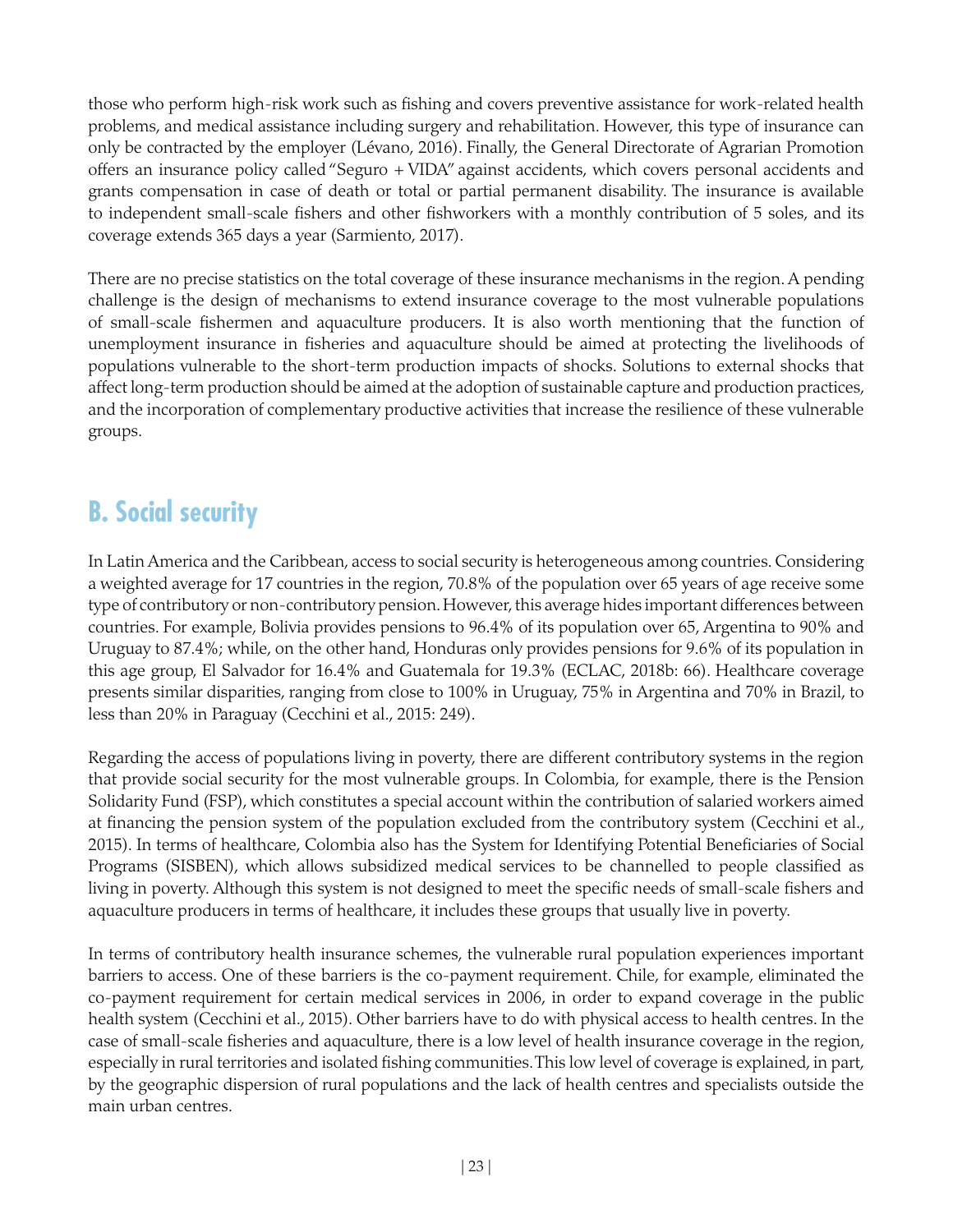There is a very low level of access to social security among small-scale fishers and fish-farmers in Latin America, especially to contributory social security, due to the situation of poverty and informality facing many people in these groups. For example, it is estimated that in Peru only 30% of the small-scale fisheries sector has access to contributory social security plans (including health and pensions), in Chile 25%, and in Colombia only 3% (Villanueva and Flores, 2017).

For its part, Brazil has advanced legislation on social protection for fish workers, although the level of access is still limited due to bureaucratic and administrative barriers. Even so, Brazil has insurance programs for small-scale fishers, which include pensions, unemployment insurance, maternity leave, healthcare and workplace accident insurance. But effective access to these benefits is limited due to the strict requirements of the public administration. Some of the barriers faced by fishing and aquaculture workers are their lack of documentation or, even, updating information on their main economic activity in existing public records. This especially affects women engaged in small-scale fisheries who, due to the existing gender systems and their invisibility as productive entities, are registered as "housewives" and, therefore, do not have the same rights as men (FAO, 2016b).

In the case of Peru, the Special Social Security Scheme for Fishworkers and Pensioners entered into force in 2014, through Law 30003, which establishes monthly contributions between 5% and 8% for fishers, granting them the right to a retirement equivalent to 24.6% of the salary of the previous five years from the age of 55 (Lévano, 2016). However, some barriers to accessing this benefit may be the low level of income of this segment of the population, the obligation of monthly contributions, and the need to be registered within the formal economy.

Ecuador, meanwhile, has a similar social security scheme for rural populations that works in a similar way to the Colombian FSP. This is the Rural Workers Insurance, which includes small-scale fishermen. This insurance is financed by the solidarity contribution of salaried and independent workers who are registered with the Ecuadorian Institute of Social Security and offers services such as healthcare, funeral assistance and retirement due to disability or old age (IESS, online).

Informality is one of the main concerns in terms of access to social security and, consequently, different countries in the region have implemented policies aimed at formalizing the most vulnerable sectors within the framework of broad protection and promotion strategies. Brazil has implemented an incentive mechanism for the formalization of small producers through Law 128 of 2008, which aims to facilitate the formalization of self-employed business owners with at least one employee, providing them with access to social security (including health and pensions) through a reduced contribution of 11%. Similarly, Mexico has introduced an incentive scheme for formalization through a reduced contribution to social security and Value Added Tax (VAT) for small-scale producers (Sojo, 2015).

Argentina and Uruguay also have similar contribution schemes that establish simplified, minimum contribution schemes so that microentrepreneurs can access social security. In Argentina, this scheme is known as *Monotributo Social Agropecuario*, which covers workers in small-scale fisheries and aquaculture (Ministerio de Producción y Trabajo de la Argentina, online). In Uruguay, the *Monotributo* scheme also covers fishers with vessels of up to 4 GRT4 (BPS, online), in addition to the modalities of *Monotributo* for associative ventures (*Monotributo Sociedad de Hecho*) and for poor households (*Monotributo Social* of the Ministry of Social Development).

 $4$  Total Tonnage or Gross Register Tonnage (GRT) is a ship's total internal volume total based on its permanently enclosed capacity.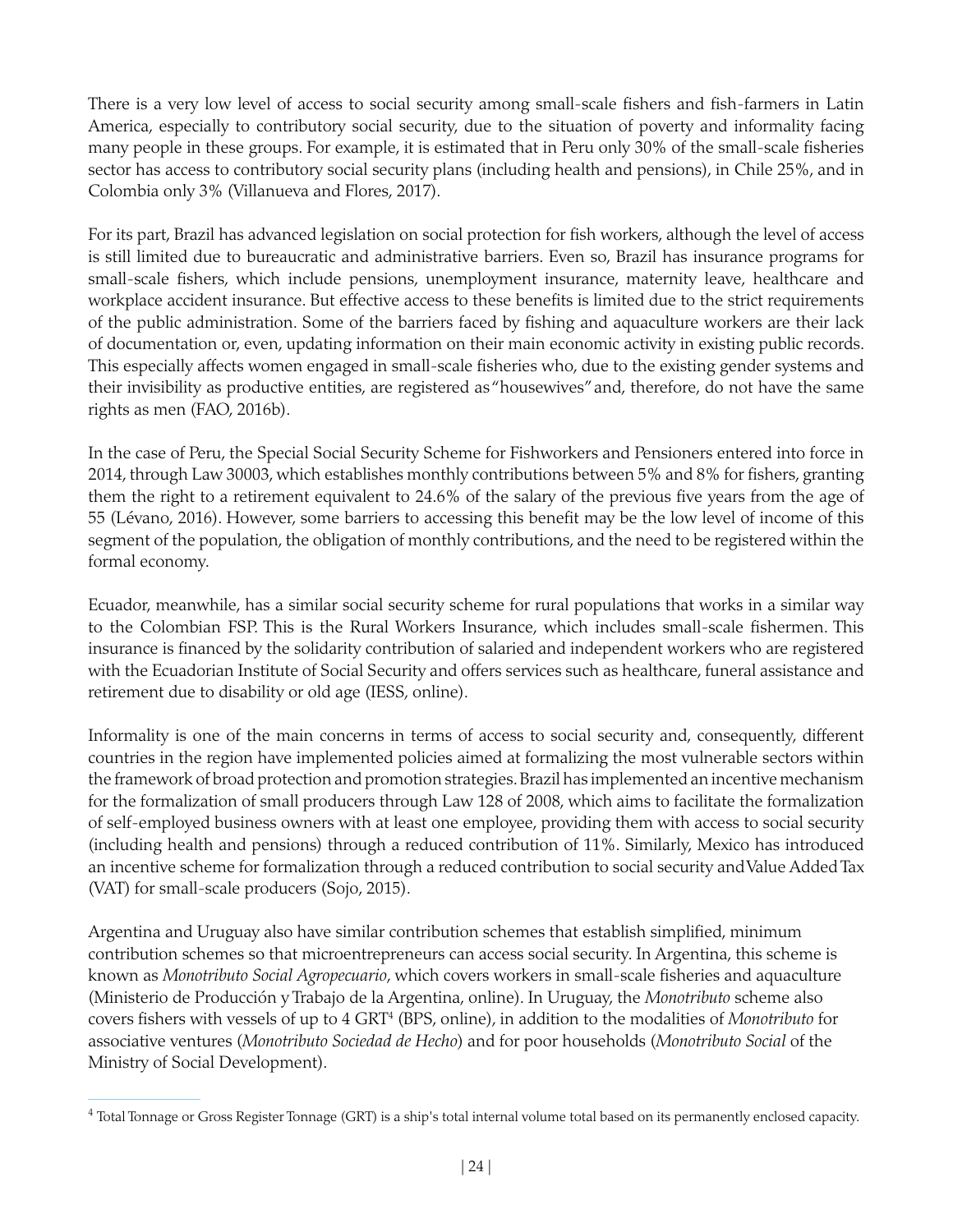### <span id="page-30-0"></span>**C. Non-contributory social protection programs**

In addition to the contributory and subsidized schemes, an important component of social protection in the last two decades in Latin America has been in the form of non-contributory programs, especially conditional cash transfer programs (CCTs) and state pensions. In terms of CCTs, the number of people who benefited from this type of program increased from less than one million people in 1996 to 132 million people by 2015, equivalent to 21% of the total population in the region (Cecchini and Atuesta, 2017). Meanwhile, the regional coverage of state pensions (including the elderly, people with disabilities and others) increased from about 1 million people in the early 1990s to more than 24 million in 2016 (ECLAC, 2018b). Although these two types of programs have not been designed to meet the specific needs of small-scale fisheries and aquaculture, they have benefited these groups given the high incidence of poverty and vulnerability among these households.

Conditional cash transfer programs that have had the broadest impact in Latin America and the Caribbean. The original objective of the CCTs is twofold — contributing to both economic well-being and the formation of human capital in vulnerable families (Cecchini and Madariaga, 2011). Under this model, the conditions for the delivery of monetary transfers are usually the fulfilment of routine medical check-ups and school attendance.

Initially, and before its expansion into large urban centres, a large part of the transfer programs were designed to exclusively serve rural populations (such as the former *Progresa*/*Oportunidades* - currently known as *Próspera* - program in Mexico, the *Tekoporâ* program in Paraguay, and the *Juntos* program in Peru), so that their positive impacts may have the potential to strengthen consumption, build human capital and encourage small investments by small-scale fishers and aquaculture producers in vulnerable situations. Although the positive impact of conditional and unconditional transfer programs on the population living in poverty has been demonstrated at the global and regional levels (Bastagli et al., 2016), specific impact evaluations are not available to measure the magnitude of the effects of these programs on household consumption and livelihoods of small-scale fishers and fish-farmers.

Various impact evaluations have demonstrated the effectiveness of transfer programs to reduce poverty in the region. According to World Bank (2016) estimates, although improvements in labour income continue to have a greater effect, cash transfers have been responsible for a 23% reduction in monetary poverty levels in Latin America during the decade from 2003 to 2013. An additional challenge is to verify the impact of these programs in the sustainable reduction of poverty from a multidimensional approach.

Monetary transfers can either have a reactive or proactive role in emergencies. Ecuador offers a case study of the former where, in the wake of the earthquake on April 16, 2016, monetary transfers were given to those affected through the existing infrastructure for social protection programs, such as the PTC Bono del Desarrollo Humano (Beazley, 2017). In the case of a proactive approach, transfers can be used to reduce liquidity constraints and encourage higher-risk investments, greater profitability and environmental sustainability (or discourage unsustainable practices), thereby strengthening the resilience of livelihoods so that poor households can better cope with emergencies. For example, although the Haitian National Program for the Fight against Hunger and Malnutrition was designed in 2010 to respond to an immediate humanitarian emergency, it also took a strategic long-term prevention perspective. Another example of a proactive program is the Uruguayan Agricultural and Livestock Fund, aimed at providing financial support, infrastructure and productive inputs to farmers whose production is affected by external shocks (FAO, 2017c).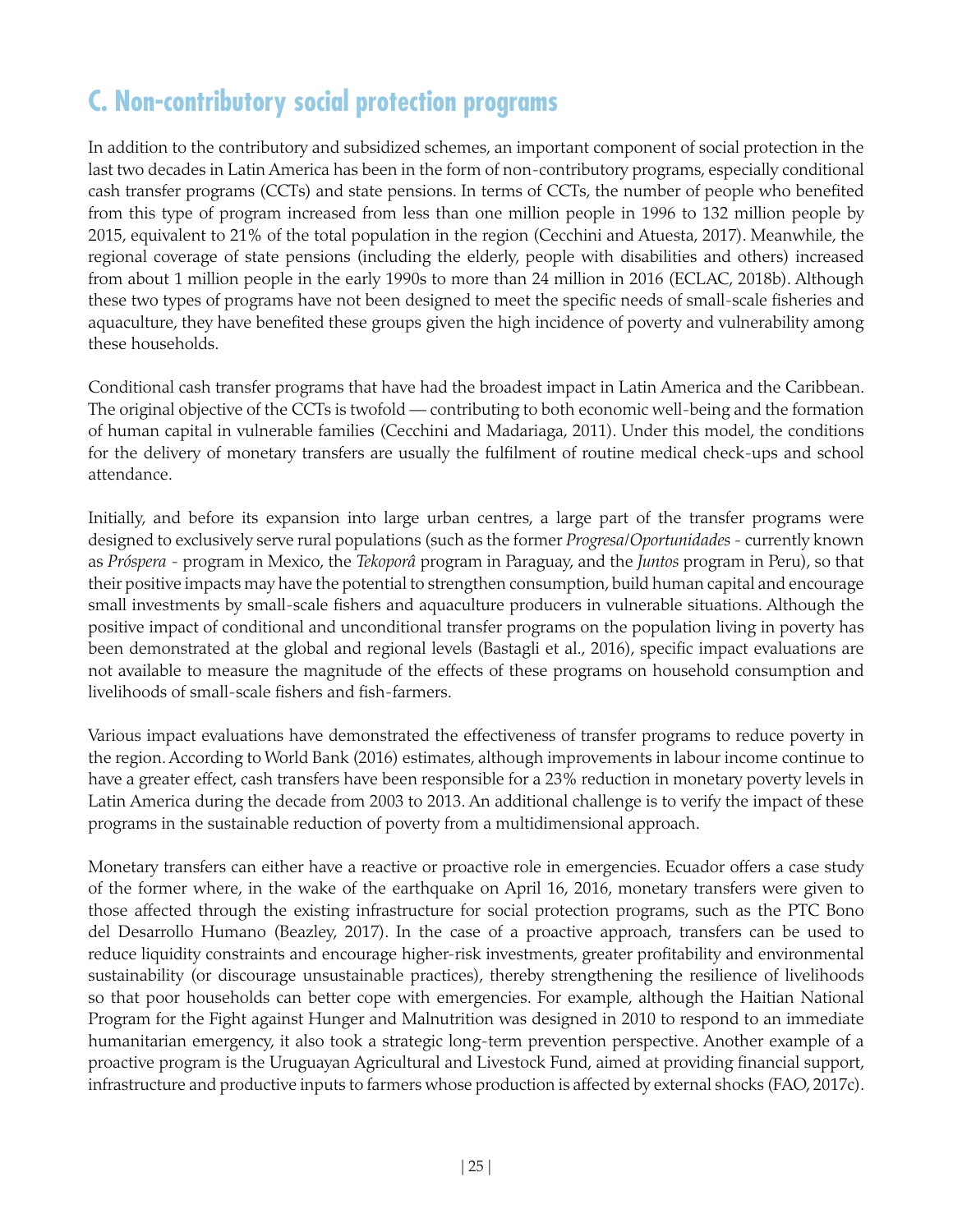<span id="page-31-0"></span>In Latin America and the Caribbean, there is insufficiently explored potential for the implementation of proactive social protection strategies in the case of emergencies for small-scale fisheries and aquaculture. One case in which this approach could be implemented is protection against the negative effects of El Niño on fishing and aquaculture activities. This phenomenon, which occurs periodically and is therefore predictable, represents an external shock for production and livelihoods in this sector.

In terms of state pensions, which are available in at least 18 countries in the region (World Bank, 2016), an important challenge is the strengthening of comprehensive and integrated social information databases to facilitate the selection and inclusion of older people in households dependent on small-scale fisheries and aquaculture. Different countries in the region have implemented identification systems such as SISBEN in Colombia, the Social Registry of Households in Chile and Brazil's Single Registry. These information systems could contribute to the identification of vulnerable people and households in the fisheries and aquaculture sector, as well as from the rural population in general, to strengthen their inclusion in social protection programs through coordinated actions between social and productive sectors.

In addition to pensions, some of these programs also provide insurance for disability and death. An example is Ecuador's Rural Workers Insurance program, which covers retirement due to disability of small-scale fishers and includes funeral expenses in the event of the death of a family member (IESS, online).

Finally, another important example of non-contributory social protection is in school feeding programs. During the 20th century, most countries in the region implemented school feeding schemes and measures to reduce food insecurity, absenteeism and school drop out rates, and improve learning. These programs have undergone significant changes since their initial conception, including in their objectives, coverage, institutional framework, mechanisms for social participation and monitoring and evaluation, among others, while showing flexibility to integrate sector-specific policies and achieve more complex social objectives (FAO, 2013b). Today, there is the potential to generate synergies between this type of program and programs to strengthen the productive and economic inclusion of the small-scale fisheries and aquaculture sector. The inclusion of products from small-scale fisheries and aquaculture in school feeding programs, through improved dietary guidelines and the implementation of local public procurement schemes, could generate positive spill-overs for the economic and social well-being of vulnerable rural populations, including increased incomes for small-scale fishers and aquaculture producers, and improved food security and nutrition for participants of school feeding schemes through the consumption of foods of high nutritional value.

### **D. Development and productive inclusion programs**

Finally, it is important to mention some of the main productive inclusion programs, which have the potential to be part of broad social protection strategies for the fisheries and aquaculture-dependent population.

Although, traditionally, productive inclusion programs are not considered part of the social protection system, when they are linked with social assistance programs within the framework of broad poverty reduction strategies, they can generate significant synergies in social protection and promotion. However, most of the inter-sectoral efforts in the region in this regard are focused on agricultural or livestock initiatives, probably due to the lower influence that specialized fishing agencies have within the productive institutional framework or the distribution of fishing agencies in different ministries or secretariats (for example, agriculture, economy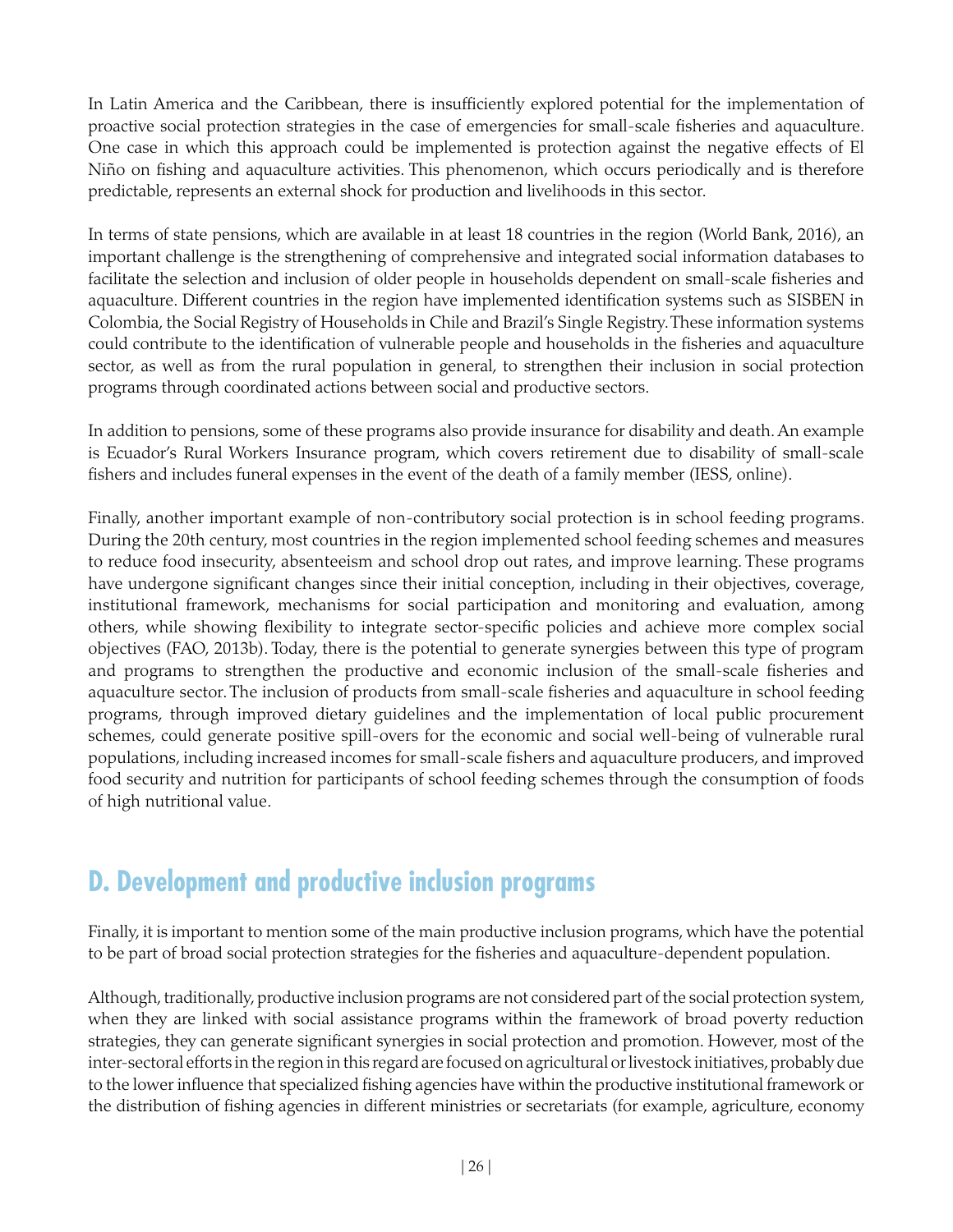<span id="page-32-0"></span>and production), making it difficult to include them in socio-productive strategies linked to the social protection system.

In the case of aquaculture, there are various development and productive inclusion programs in the region linked to the multiple activities of these households that are usually also engaged in agriculture: Paraguay has the National Sustainable Aquaculture Development Plan; Honduras has the Healthy Schools program aimed at providing training and implementing fish farming projects; Uruguay has the National Directorate of Aquatic Resources (DINARA), which provides free technical assistance to aquaculture producers, and fingerlings at subsidized prices; Panama and Mexico, for their part, promote family aquaculture as a tool for improving food security and overcoming poverty in rural areas; and, finally, Argentina created an Aquaculture Cluster in 2011 that seeks to bring together producers, technology providers and related companies (Rodríguez and Flores, 2014).

In terms of small-scale fisheries, most of the countries of the region have programs aimed at modernizing technology and providing commercial support to fishers. In Colombia, for example, the Rural Development Agency manages the project "Support for the Promotion of Small-Scale Fisheries and Aquaculture Projects at the National Level", which provides training and financing for the acquisition of equipment (ADR, 2017), while the Department for Social Prosperity (DPS) carries out productive inclusion projects focused on ethnic minorities engaged in small-scale fisheries. These projects include the provision of equipment and the promotion of fishers in value chains. Similar projects are present in other countries of the region. In Mexico, there are also initiatives such as the Institutional Program of INAPESCA 2013-2018, aimed at promoting research and technology transfer to improve the national productivity of fisheries and aquaculture (Secretaría de Gobernación de México, online).

### **E. Policies for the promotion of decent employment in small-scale fisheries and aquaculture**

The legal and institutional structures of Latin American and Caribbean countries have failed to adequately develop policies to promote decent employment, which usually take the form of norms in key areas such as hygiene and safety, working hours, minimum wage, worker organization, hiring regulations and child labour.

In general, existing legal frameworks have a marked urban bias and do not reflect the particularities of rural employment, such as seasonality, high informality, physical risks, different types of employment, the specific needs of each productive sector and the State's lower capacity for enforcement in rural territories. In this framework, the protection of decent employment for rural workers usually falls within the scope of general legal regimes, while specific regulatory instruments are developed in each country, with the notable exception of broad-ranging regimes for rural workers in Argentina (Agrarian Labour Law<sup>5</sup>) and the Oriental Republic of Uruguay (Statute for Rural Workers<sup>6</sup>).

In this context, small-scale fisheries and aquaculture are relatively small productive sectors within an economic sector that is already invisible from the point of view of labour rights in the region, which means

<sup>5</sup> Law 27 727 from 2011.

<sup>6</sup> Created in 1978 and updated in 2012.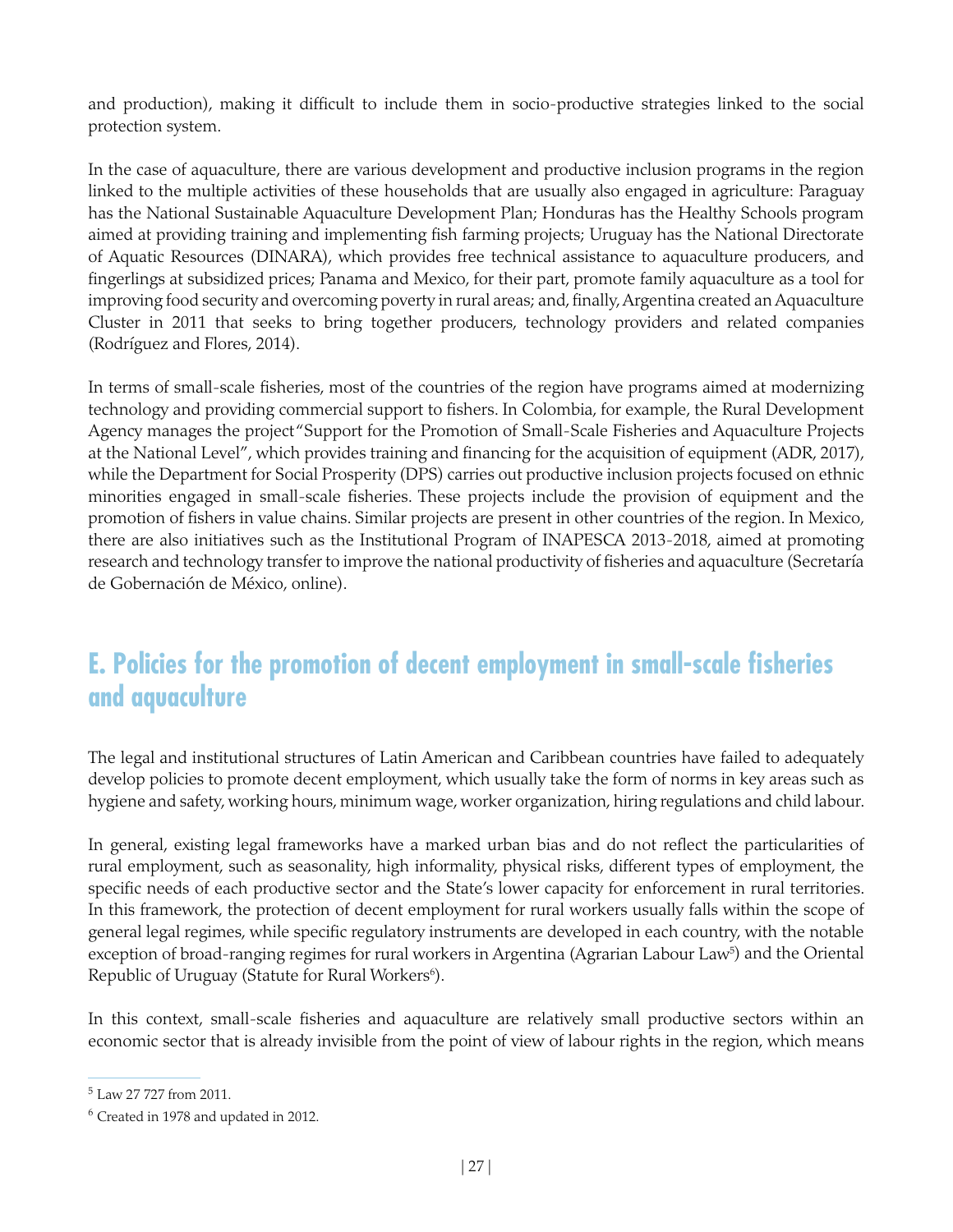progress in this area is limited to good practices in the regulation of specific aspects under existing fishing, aquaculture and agriculture laws, or alternatively, in national labour and social protection policies.

In the case of child labour, Costa Rica's Law 8 922, which prohibits hazardous and unhealthy work for adolescents, explicitly prohibits *"c) Any work or activities on the high seas, on ships of any scale and in the extraction of shellfish; d) Any work or activities performed underwater, diving or involving submersion [and] e) Any work or activities using agrochemicals in in the processing, repackaging, handling, transportation, purchasesale, application or disposal of waste"* due to the dangerousness of the conditions in which these activities are carried out, establishing a minimum fine of 19 monthly wages in case of non-compliance.

With regard to the minimum wage, the current Rural Worker Statute of Uruguay regulates key areas for all rural workers in the country, including those who work in the aquaculture and fishing sector, such as respect for the minimum wage set by the Council of Salaries and the alignment of the rural labour regime with provisions previously in force at the national level, such as an eight-hour working day and a 48-hour week, lunch breaks, one day of rest per week, preferably on Sunday, annual leave, holiday payments, and dismissals, among others. For its part, the 11th Chapter of Costa Rica's Labour Code specifically regulates work at sea and in the navigable waterways of the country, including norms for all fishing activities related to hiring, wage fixing, and compensation for illnesses and accidents. In particular, Article 120 establishes that *"(...) if the fisher is remunerated according to his share of the catch or piecework, the employment contract must indicate the amount of his participation and the method to be used for its calculation; if he is remunerated through a combination of salary and part of the catch, his minimum remuneration in cash shall be specified, which may not be less than the legal minimum wage".*

Regarding the strengthening of cooperatives, trade unions and associations of small-scale fishers and aquaculture producers, Chile's General Law on Fisheries and Aquaculture<sup>7</sup> establishes a series of conditions associated with not having incurred in anti-union practices and/or fines in the workplace for failure to renew fishing licenses, patents and concessions. Another example is the case of El Salvador, where Article 69 of the General Law on the Regulation and Promotion of Fisheries and Aquaculture (Decree 637, 20018 ) establishes preferential access to training and technical assistance programs of the Centre for the Development of Fisheries and Aquaculture (CENDEPESCA) by associations of small-scale fishers legally constituted during the first ten years of the Law. In the same way, the countries of the region have established fisheries governance mechanisms at the national and territorial levels (Marine Area Councils), including by law the participation of unions and cooperatives of artisanal fishers with different levels of functions and powers.

Another highly importance aspect for the protection and promotion of decent employment in the fisheries sector is the regulation of diving to ensure worker safety and timely attention to emergencies (FAO, 2017b). Many countries in the region have developed specific health and labour regulations in this area. In Chile, the Directorate General of Maritime Territory and Merchant Marine (DIRECTEMAR) regulates all types of diving in the country, including that carried out in the fishing and aquaculture sector. In Mexico, norm 014-STPS-2000 of the Ministry of Labour and Social Welfare establishes the safety and health conditions required to protect the health of workers exposed to the risks of diving activities. In the case of Honduras, diving is regulated through the Occupational Health and Safety Regulations for Underwater Fishing, established through Executive Agreement 116-01 of the Ministry of Labour and Social Security. In addition, the interinstitutional Commission to Address the Problem of Dive-fishing (CIAPEB) promotes actions that include

<sup>7</sup> Published in 1992 and modified in 2017.

<sup>8</sup> Reformed in 2011 and 2016.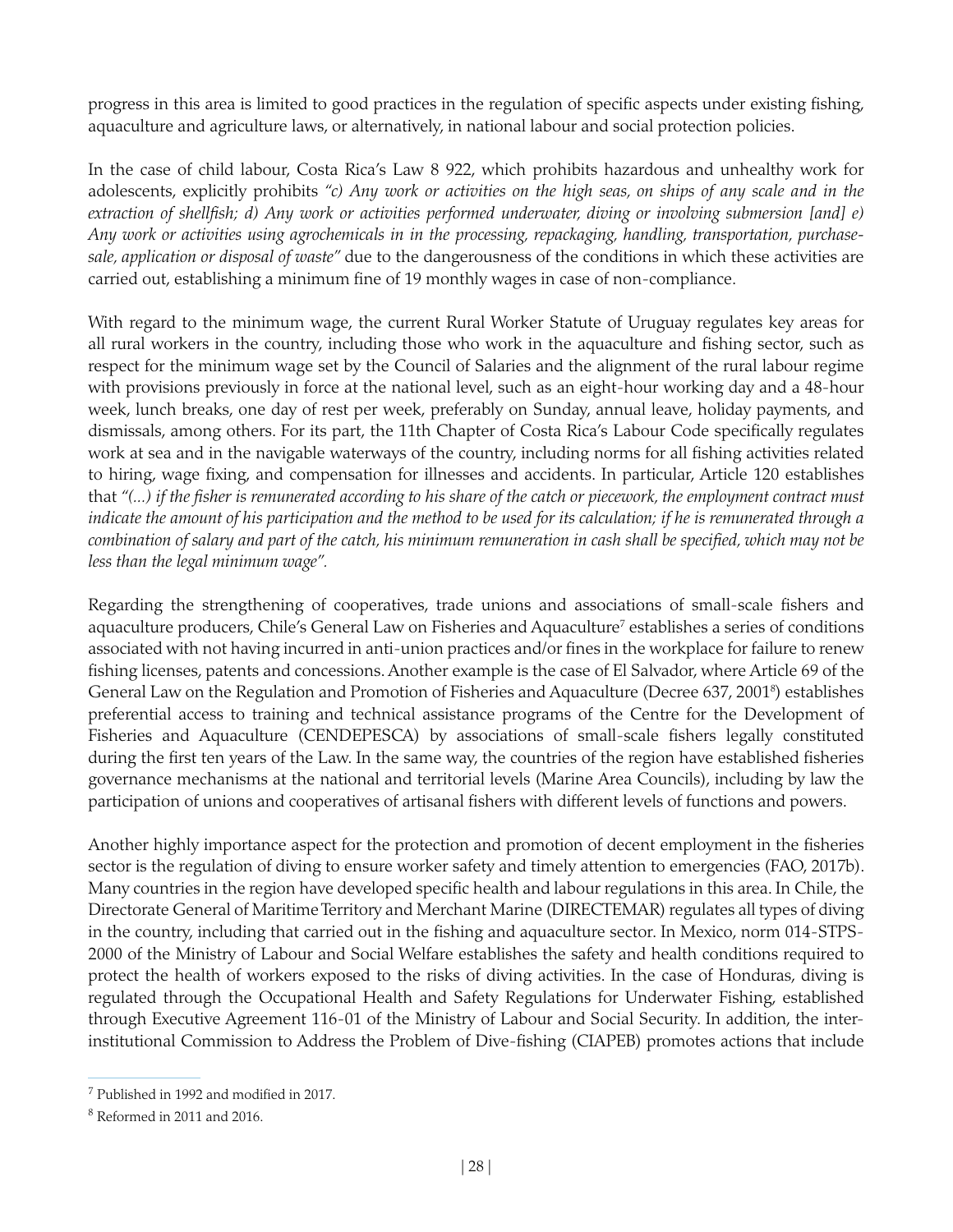a system of training and certification for divers engaged in fishing, the creation of the Hyperbaric Medical Corridor, the creation of a social security program for workers in marine fishing, a census of divers with disabilities, accidents and fatal incidents as a result of this activity, and reforms to sanitary regulations, among others.

Finally, a common aspect is the implementation of registries of small-scale fishers and aquaculture producers in most of the countries of the region. Beyond their functional utility for the management of productive assistance programs, the link between these tools and the promotion of decent employment standards lies in the potential for increased formalization, the management of incentives and sanctions with respect to access to benefits in case of non-performance, respect for the labour rights of workers, and the potential role of these information systems within the framework of comprehensive social protection systems, especially with regard to the implementation of semi-contributory social security schemes and social benefits.

Table 2 below gives a summary of the main social protection instruments for small-scale fishers and aquaculture producers in a situation of vulnerability.

| Area                              | Programs, laws,<br>policies                                                      | <b>Description</b>                                                                                                                                                                                                                  | Case studies                            |
|-----------------------------------|----------------------------------------------------------------------------------|-------------------------------------------------------------------------------------------------------------------------------------------------------------------------------------------------------------------------------------|-----------------------------------------|
| Contributory<br>social protection | Subsidized Health<br>System                                                      | Health insurance with a minimum contribution level for<br>individuals in a situation of poverty                                                                                                                                     | Colombia, Chile, Brazil<br>Mexico       |
|                                   | Subsidized and /<br>or Mixed Pension<br>Scheme                                   | Right to retirement for people in a situation of vulnerability<br>who have contributed to the pension system with a mini-<br>mum contribution during their economically active age,<br>including a state or solidarity contribution | Most of the countries in<br>the region  |
|                                   | Formalization and<br>expansion of the<br>contributory base of<br>social security | Simplified formalization schemes and contribution to<br>social security for micro-entrepreneurs and people in<br>vulnerable situations (Monotributos)                                                                               | Argentina, Brazil, Méxi-<br>co, Uruguay |
|                                   | Insurance against<br>the effects of clima-<br>tic variations                     | Insurance against the effects of extreme climatic variations                                                                                                                                                                        | Mexico and Costa Rica                   |

### TABLE 2. MAIN SOCIAL PROTECTION POLICIES AND PROGRAMS FOR SMALL-SCALE FISHERS AND AQUACULTURE PRODU-CERS IN LATIN AMERICA AND THE CARIBBEAN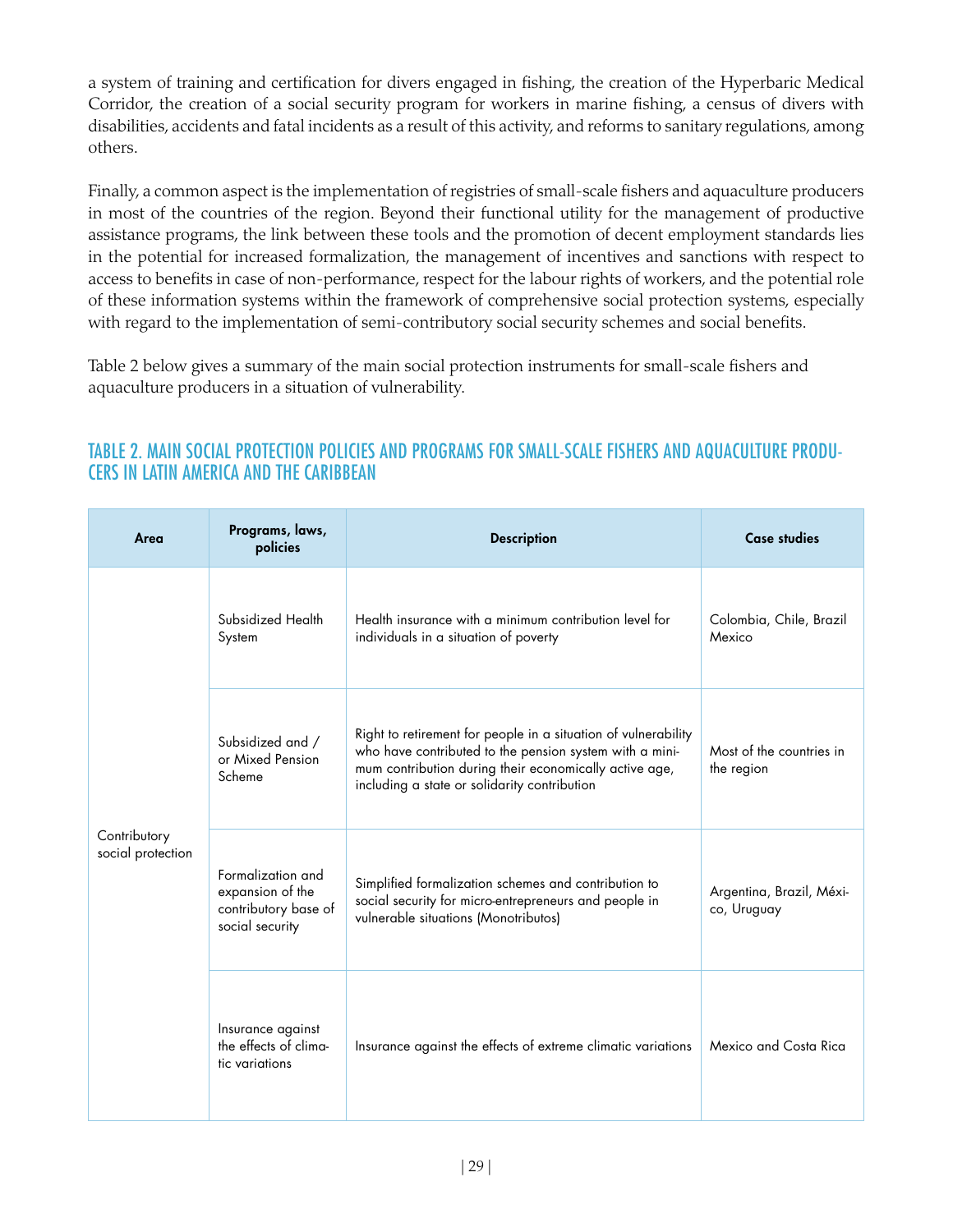| Non-contributory<br>social protection | Insurance or unem-<br>ployment transfers<br>during the closure<br>season                           | Grants monetary transfers to fishers who suspend their<br>work in periods in which environmental authorities restrict<br>fishing                                                                                                                                                                                             | Brazil (semi-contribu-<br>tory), Paraguay (non<br>contributory)                                                                                                  |
|---------------------------------------|----------------------------------------------------------------------------------------------------|------------------------------------------------------------------------------------------------------------------------------------------------------------------------------------------------------------------------------------------------------------------------------------------------------------------------------|------------------------------------------------------------------------------------------------------------------------------------------------------------------|
|                                       | Conditional cash<br>transfers                                                                      | Monetary transfers to poor or extremely poor households<br>with minors for the protection of family consumption and<br>construction of human capital in the subsidiary genera-<br>tion.                                                                                                                                      | Most of the countries in<br>the region                                                                                                                           |
|                                       | Transfers with a re-<br>active and proactive<br>approach                                           | Design of shock-responsive social protection programs<br>to react opportunely to emergencies and strengthen the<br>environmental, social and economic resilience of the rural<br>population before them proactively.                                                                                                         | Haiti, Ecuador and<br>Uruguay                                                                                                                                    |
|                                       | School feeding and<br>public purchases<br>from small-scale<br>fisheries and aqua-<br>culture       | Model of sustainable and healthy schools to strengthen<br>current school feeding programs in the region, including<br>food security, nutrition and dynamism objectives for local<br>economies.                                                                                                                               | School feeding pro-<br>grams in all the countries<br>of the region<br>Pilots of local public<br>purchases in most of the<br>countries of the region <sup>9</sup> |
|                                       | Non-contributory<br>Pension Scheme                                                                 | Social old-age pensions for people in situations of poverty<br>or vulnerability, regardless of whether they have contribu-<br>ted to the pension system during their economically active<br>age.<br>Welfare pensions for people in situations of poverty or<br>vulnerability in case of serious illness and / or disability. | Most of the countries in<br>the region                                                                                                                           |
| Productive inclu-<br>sion programs    | Technical assistance<br>programs, access<br>to financing and<br>transfer of producti-<br>ve inputs | Provision of inputs and equipment, training, business<br>strategies and linkage, financial inclusion mechanisms for<br>productive projects in fisheries and aquaculture.                                                                                                                                                     | Most of the countries in<br>the region                                                                                                                           |

<sup>9</sup> In Latin America and the Caribbean, the Brazil-FAO Cooperation Fund has led the implementation of public procurement projects from family farming for school feeding programs in 17 countries of the region. [http://www.fao.org/in-action/program](http://www.fao.org/in-action/program-brazil-fao/program-summary/en/)[brazil-fao/program-summary/en/](http://www.fao.org/in-action/program-brazil-fao/program-summary/en/)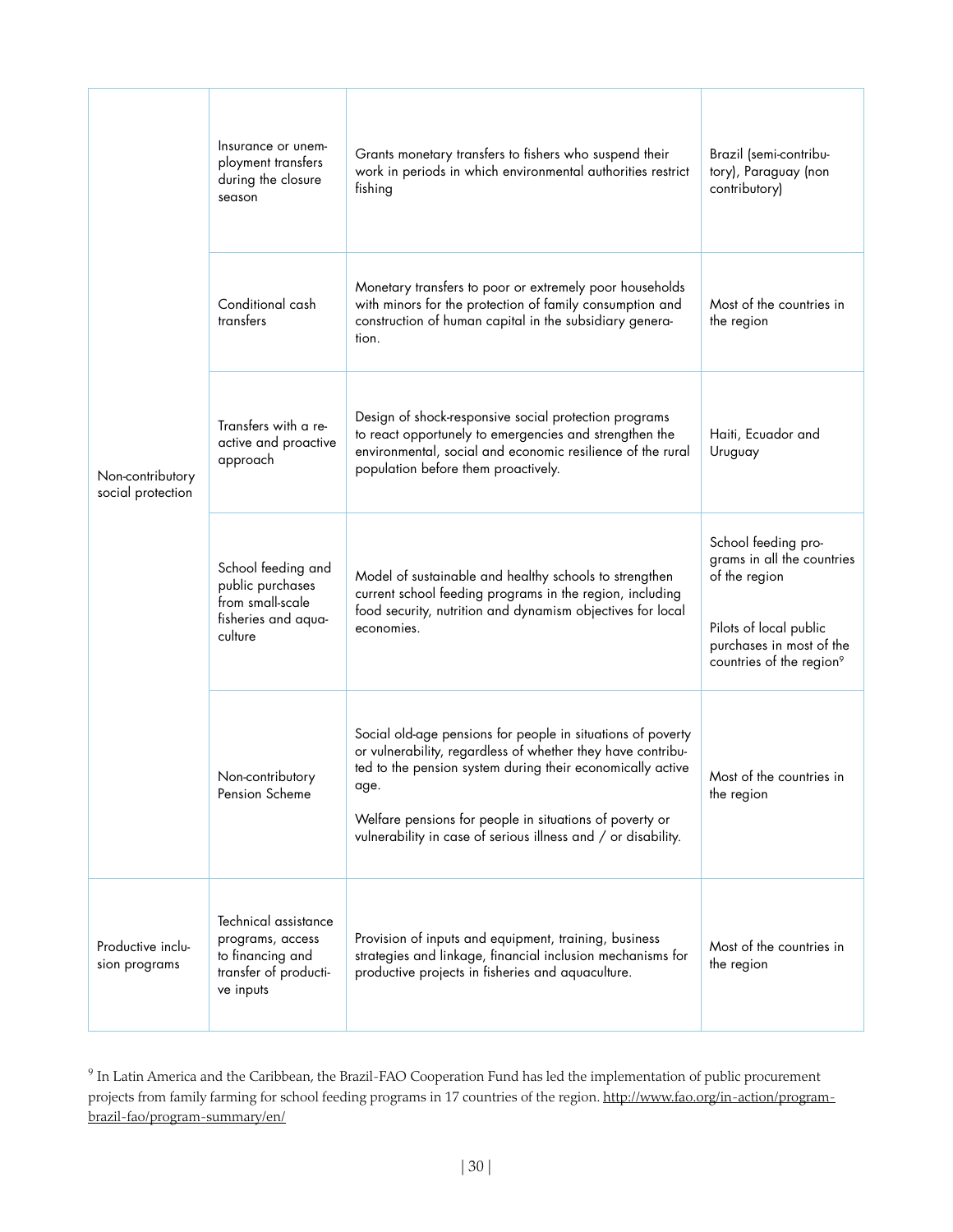| Decent employ-<br>ment | Registry of Sma-<br>Il-Scale Fishermen<br>and Aquaculture                                                  | Existence of specific state-run registries for small-scale<br>fishers, for their identification, formalization and manage-<br>ment in social and productive policies.                                                                                                                               | Most of the countries in<br>the region                       |
|------------------------|------------------------------------------------------------------------------------------------------------|-----------------------------------------------------------------------------------------------------------------------------------------------------------------------------------------------------------------------------------------------------------------------------------------------------|--------------------------------------------------------------|
|                        | Strengthening of<br>cooperatives, unions<br>and associations of<br>artisanal fishermen<br>and fish farmers | Provisions for the legal protection of fisher's and aquacul-<br>ture organizations, including strengthening their access to<br>rural services<br>Establishment of national and local fisheries councils,<br>with the formal and regulated participation of fishers and<br>aquaculture organizations | Chile, El Salvador<br>Most of the countries in<br>the region |
|                        | Child labour                                                                                               | Specific prohibitions for the involvement of children and<br>adolescents in fisheries and aquaculture activities, establi-<br>shing control mechanisms and fines for non-compliance.                                                                                                                | Costa Rica                                                   |
|                        | Minimum wage                                                                                               | Establishment of general labour regimes for rural workers<br>Establishment of specific provisions on minimum wage<br>fixing in national regulatory bodies                                                                                                                                           | Argentina, Uruguay<br>Costa Rica                             |
|                        | Special regulations<br>for diving                                                                          | Regulation of diving for fisheries and aquaculture (safety,<br>certification, training, prohibitions, among others)                                                                                                                                                                                 | Mexico, Honduras,<br>Chile                                   |

Source: FAO.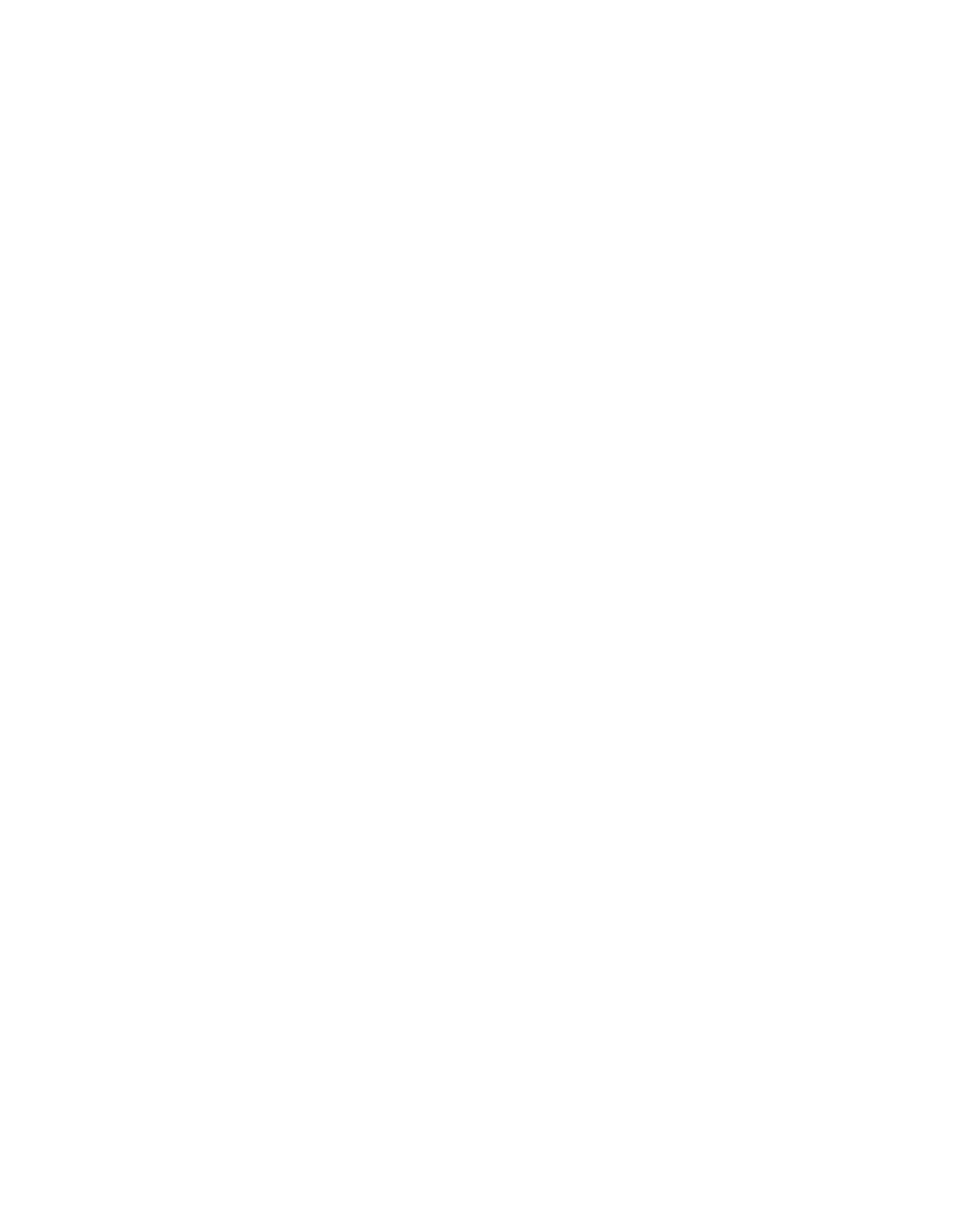

**3. A ROADMAP TO STRENGTHEN THE SOCIAL PROTECTION OF SMALL-SCALE FISHERS AND FISH-FARMERS IN LATIN AMERICA AND THE CARIBBEAN**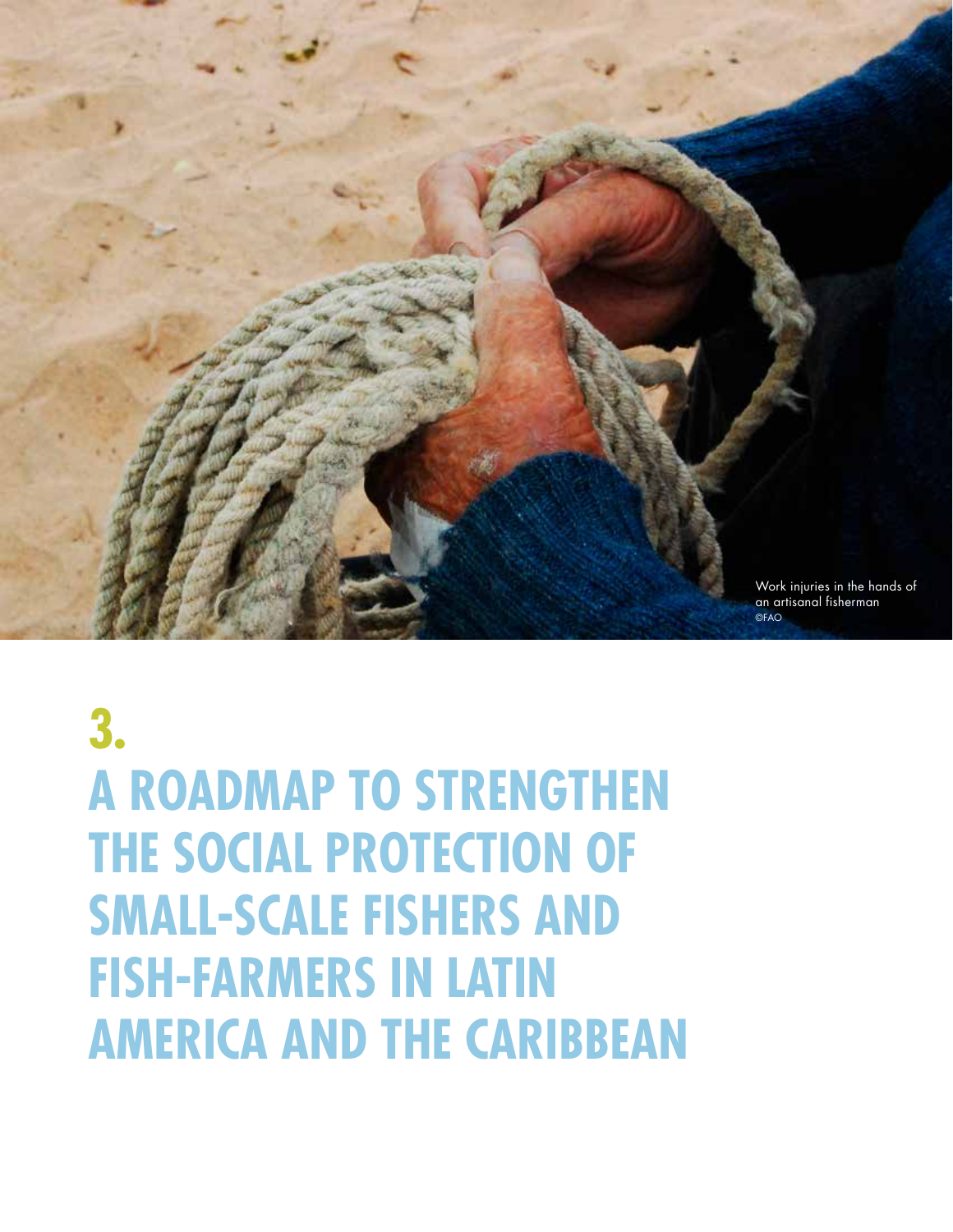### <span id="page-39-0"></span>**3. A ROADMAP TO STRENGTHEN THE SOCIAL PROTECTION OF SMALL-SCALE FISHERS AND FISH-FARMERS IN LATIN AMERICA AND THE CARIBBEAN**

As discussed previously, a comprehensive and inclusive social protection system includes concerted actions in social security, social assistance and the promotion of decent employment (FAO, 2017a; FAO, 2015a; Cecchini and Martínez, 2011). In the case of small-scale fisheries and aquaculture, creating comprehensive social protection systems in the region for the effective and adequate inclusion of those involved in these activities not only requires maintaining and expanding existing protection schemes focused on this population, but also higher levels of political, technical and operational coordination between fisheries authorities, ministries of agriculture, development and social protection, labour and social security, health and economy, among others.

Although there are different social protection programs and sector-specific policies in Latin America and the Caribbean, their selection criteria, scope and regulations limit the access of small-scale fishers and aquaculture producers, who also tend to be politically invisible, thereby ignoring their important economic, social and environmental role in food systems, the integral development of coastal areas, and the reduction of rural poverty. One of the main challenges, therefore, is to adapt and strengthen existing social and productive interventions to focus on more complex objectives in terms of poverty and rural development, including new and improved levels of coordination.

Another important limitation in access to social protection for small-scale fishers and aquaculture producers is informality, which hinders access to social security and, in many cases, makes this segment of the population invisible, which also affects their access to non-contributory social protection.

In line with the recommendation concerning the transition from the informal economy to the formal economy of the International Labour Organization (ILO, online), the formalization of fishers and aquaculture producers in a vulnerable situation is a first step to improve the information available about these groups and allow their participation in programs of social protection and productive inclusion. Among the factors that explain the persistent informality of this sector are *"[...] long and complex administrative processes"* (Rodríguez and Flores 2014: 53), as well as the lack of specific legislation according to the economic dimension and social vulnerability of workers in small-scale fisheries and aquaculture. Many of the environmental regulations for fisheries have been designed with large-scale economic activities in mind and with a significant impact on the environment. These regulations ignore the reality of small-scale and, by putting an unnecessary administrative burden on them, generate barriers that discourage their formalization. For example, it is estimated that between 70% and 90% of small-scale aquaculture producers in Brazil do not have operating permits (Rodríguez and Flores, 2014). One consequence of the precarious formalization (and, in turn, the lack of coordination with the registries of social programs) is the difficulty in identifying the segment dedicated to artisanal fisheries and aquaculture in a situation of vulnerability and, therefore, the difficulty of channelling them towards them comprehensive strategies of social protection and productive inclusion.

The situation of poverty in which many small-scale fishers and aquaculture producers live can in itself constitute a barrier to their formalization, due to the precariousness of these economies. In such circumstances,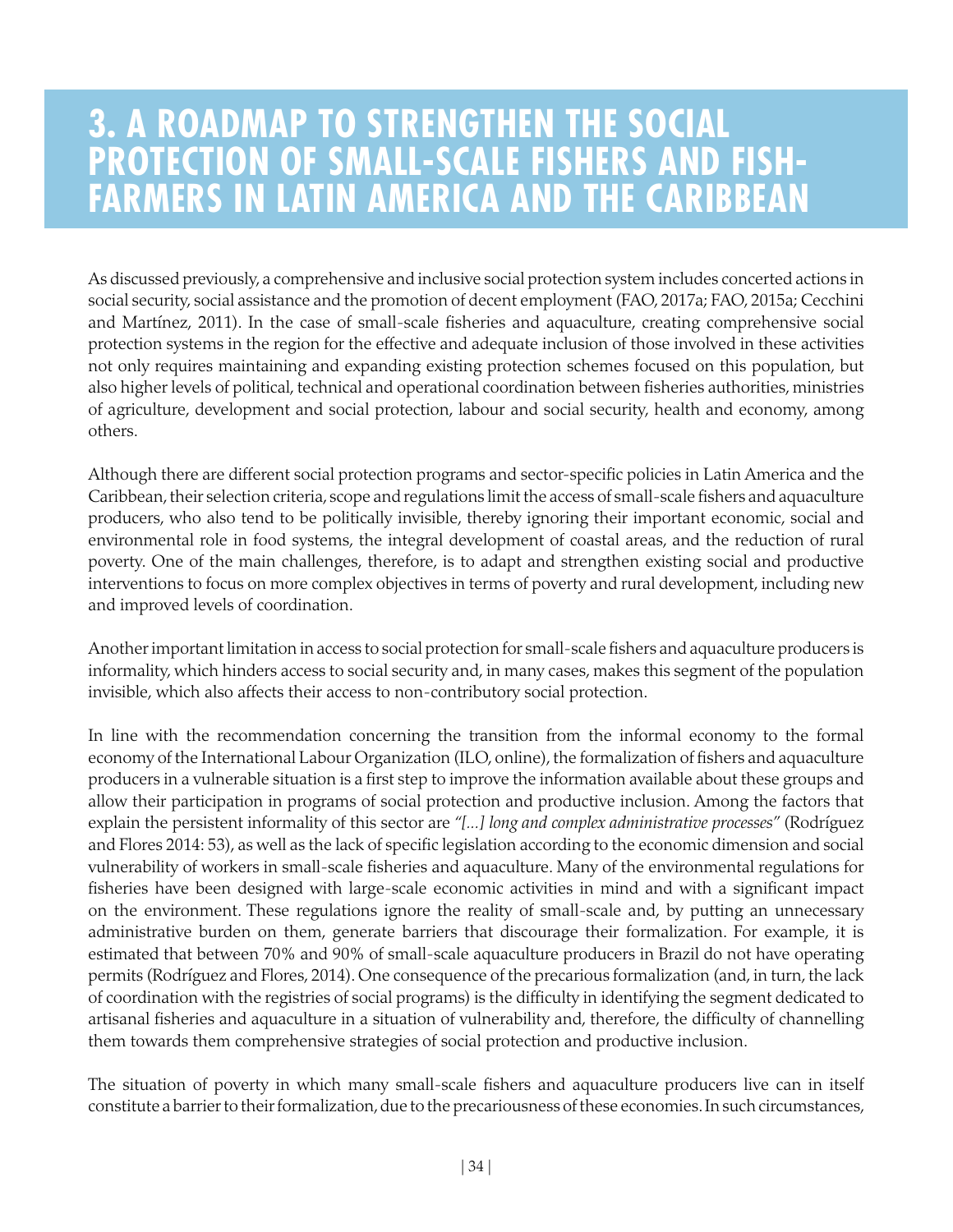additional efforts are required to identify the characteristics of these vulnerable populations and generate appropriate targeting and selection mechanisms, in order to expand the coverage of social protection programs, specifically to conditional and unconditional cash transfer programs, free medical attention, investments in human capital through training, and the transfer of production inputs together with training and assistance mechanisms (FAO, 2016a).

Another challenge is related to the dissemination and socialization of information about social protection programs and the timely response of institutions or implementing agencies. Given their isolation and high degree of vulnerability, international experience has shown that a significant proportion of small-scale fishers and aquaculture producers do not understand their social rights, especially if they are not members of cooperatives or associations. Regarding the timely response of institutions, in addition to encouraging informality, another consequence of excessive bureaucracy is complex administrative processes that delay response times in terms of social benefits (Béné et al. al., 2015).

Finally, it is worth mentioning the FAO *Voluntary Guidelines for Securing Sustainable to achieve Small- Scale Fisheries in the Context of Food Security and Poverty the Eradication*. These offer guidelines for the design of policies aimed at small-scale fishers in the region. The key principles are: 1) respect for human rights and dignity, 2) respect for cultures, 3) non-discrimination, 4) equity and gender equality, 5) equity and equality, 6) consultation and participation, 7) respect for the law, 8) transparency, 9) accountability, 10) economic, social, and environmental sustainability, 11) an integrated and holistic approach, 12) social responsibility, and 13) social and economic viability (FAO, 2015b). It should also be noted that the United Nations declared 2022 as the International Year of Small-Scale Fishing and Aquaculture, which represents an opportunity to work towards improving social protection in this sector at the highest level.

Box 2 summarizes the main recommendations to strengthen the social protection of individuals and households engaged in small-scale fishing and aquaculture dependent communities. It also includes actions beyond the social sector, considering the concept of the social protection "system" as a whole, as well as recommendations for initiatives with both short and long-term timeframes.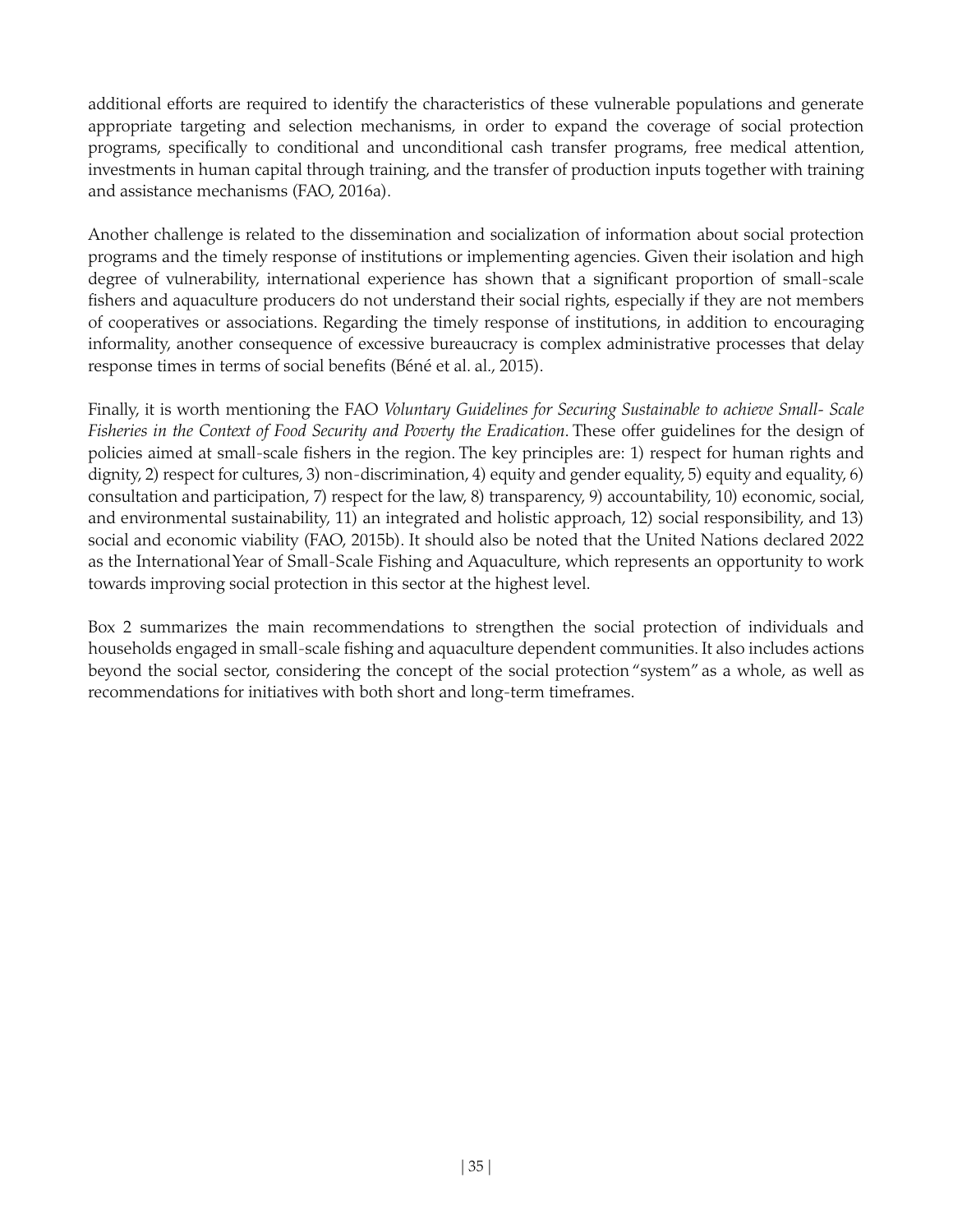### 1. INFORMATION SYSTEMS

#### 1.1 Improve information, registration and social protection systems for small-scale fishers and aquaculture producers

- è Collection and periodical updating of information organized by fisheries and aquaculture zones about all workers engaged in small-scale fisheries and aquaculture.
- è Simplify registration processes for small-scale fishers and fish farmers in order to reduce bureaucratic barriers to access.
- $\rightarrow$  Strengthen information collection regarding participants in social programs, including the identification of individuals and households dependent on small-scale fisheries and aquaculture, through intergovernmental coordination that allows interoperability among different administrative records (particularly between registries of small-scale fisheries and family farming) and the joint management of social and productive programs focused on this population.
- è Identify and categorize women engaged in small-scale fisheries and aquaculture according to socio-economic level and production to make visible their role along the entire fish value chain, with the objective of designing and implementing social protection programs aimed at addressing their specific needs and risks.

### 2. LAWS AND REGULATIONS

#### 2.1 Promote compliance through specific legislation for small-scale fisheries and aquaculture

- Identify the rights to social security and decent employment of small-scale fishers and aquaculture producers under the national legal and institutional frameworks, in accordance with international human rights standards and with special emphasis on the principle of equality and non-discrimination.
- **E** Decriminalization of small-scale fisheries through greater complexity in fisheries legislation to prevent this segment from falling into illegality, thus avoiding the deterioration of employment conditions, while improving access to social protection, income and security levels, among others.
- è Update legislation promoting decent employment in small-scale fisheries and aquaculture, taking into account that these tasks are among the most dangerous in the world, and that those who perform them are more exposed to occupational accidents. This process should include elements such as the prohibition of child labour, existence of a minimum wage, hiring regulations, safety and hygiene protocols, training, certification, and the promotion of participation in cooperatives and associations.

#### 2.2 Strengthen the promotion and protection of decent employment

- Supervision of compliance with legislation for the protection of decent employment throughout the fish-value chain, with a special emphasis on the fishing and capture process in the case of men and the processing and commercialization stage in the case of women, as well as diving and child labour.
- è Facilitate formalization processes through simplified and differentiated procedures for obtaining permits and licenses, expanding the geographical coverage of the entities responsible for these processes —particularly in the areas where the most vulnerable population resides— and developing communication strategies to inform the population about the nature of the process and the associated benefits.

### 3. NON-CONTRIBUTORY SOCIAL PROTECTION

- 3.1 Expand the coverage of non-contributory social protection to poor households that depend on small-scale fisheries and aquaculture, facilitating access to existing social assistance programs
	- è Strengthen access to conditional and unconditional cash transfers, old-age and disability pensions, and income compensation mechanisms in fishing closed seasons.
	- è Analyse and increase the technical provisions and measures for differentiated service provision for fisheries and aquaculture-dependent communities through local services, strengthening the coverage and adequacy of the social protection schemes for these specific rural livelihoods.
	- è Increase awareness, empowerment and government accountability for the population living in poverty regarding non-contributory social protection.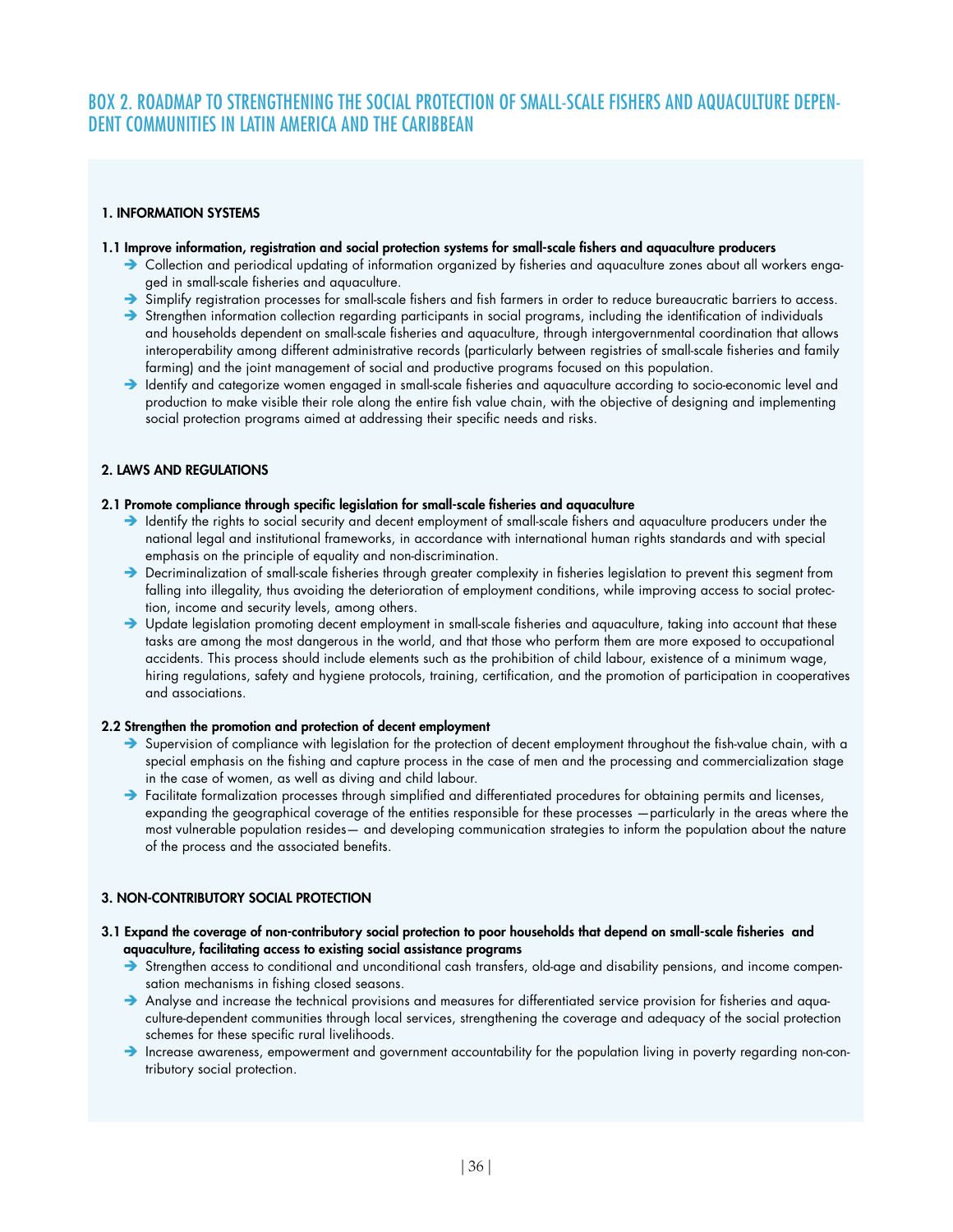#### 3.2 Strengthen synergies between social protection and productive inclusion interventions to benefit small-scale fisheries and aquaculture-dependent households

- è Improve the access of small-scale fisheries and aquaculture-dependent households to conditional and unconditional cash transfers and productive inclusion programs (technical assistance, transfers of assets and production inputs, among others), in order to generate impacts on consumption and productive investments.
- è Promote training and financial inclusion programs for small-scale fishers and aquaculture producers in coordination with access to non-contributory social protection programs, increasing their capacity for savings and productive planning.
- **•** Promote and facilitate the obtaining of fishing licenses for small-scale fishers.
- è Implement a new impact evaluation system to analyse the effects of non-contributory social protection and productive goods and services on households engaged in small-scale fisheries and aquaculture.

#### 3.3 Link social protection programs and other social benefits and institutions with public procurement mechanisms

- $\rightarrow$  Improve the food and nutritional security of children in a situation of vulnerability through the incorporation of products from small-scale fisheries and aquaculture in the different school feeding programs of countries in the region.
- è Strengthen the economic inclusion of small-scale fishers and aquaculture producers through the implementation of local public procurement mechanisms for school feeding programs and other local markets created by the State and the private sector.

#### 3.4 Establish and facilitate access to health services for fishers and aquaculture producers at the local level

- $\rightarrow$  Design and implement programs that aim to inform population groups about the risks inherent to their profession and help them develop plans to mitigate these risks.
- $\rightarrow$  Develop mechanisms to identify healthcare needs at the local level and expand coverage through greater coordination between the authorities in charge of social assistance and ministries of health to strengthen the presence of community health units.

#### 4. SOCIAL SECURITY AND PUBLIC SUBSIDIES

#### 4.1 Improve access to health insurance of the population engaged in small-scale fisheries and fish-farming

- $\rightarrow$  Analyse the contributory capacity of potential users, taking into account the payment limitations of individuals dependent on small-scale fisheries and aquaculture, according to their particular risks and needs.
- $\rightarrow$  Expand social security coverage through subsidized or semi-contributory health insurance schemes.
- $\rightarrow$  Develop mechanisms to incorporate the partners and families of fishers and aquaculture producers as beneficiaries in social security programs.
- $\rightarrow$  Eliminate barriers to access to health services in the informal sector, such as the requirement of excessive documentation, which discourages and limits access to healthcare in this segment.

#### 4.2 Develop semi-contributory pension schemes for small-scale fishers and aquaculture producers

- $\rightarrow$  Adapt national pension schemes to the contributory limitations of workers in the sector, taking into account the economic vulnerability of family farming in general, and small-scale fisheries and aquaculture in particular.
- è Develop simplified schemes to promote formalization and contribution to social security for micro-entrepreneurs and people in vulnerable situations (Monotributos) for small-scale fisheries and aquaculture.

#### 4.3 Develop semi-contributory mechanisms for unemployment insurance and/or non-contributory income transfers in closed seasons

- $\rightarrow$  Consider the contributory capacity and the vulnerability of small-scale fisheries and aquaculture households in the development of these mechanisms.
- $\rightarrow$  Encourage mechanisms that contribute to caring for the environment and generate incentives to respect environmental restrictions that allow the renewal of fisheries resources, and contribute to the stability of income throughout of the year.
- **Expand the coverage of these mechanisms in the informal sector to make them more effective.**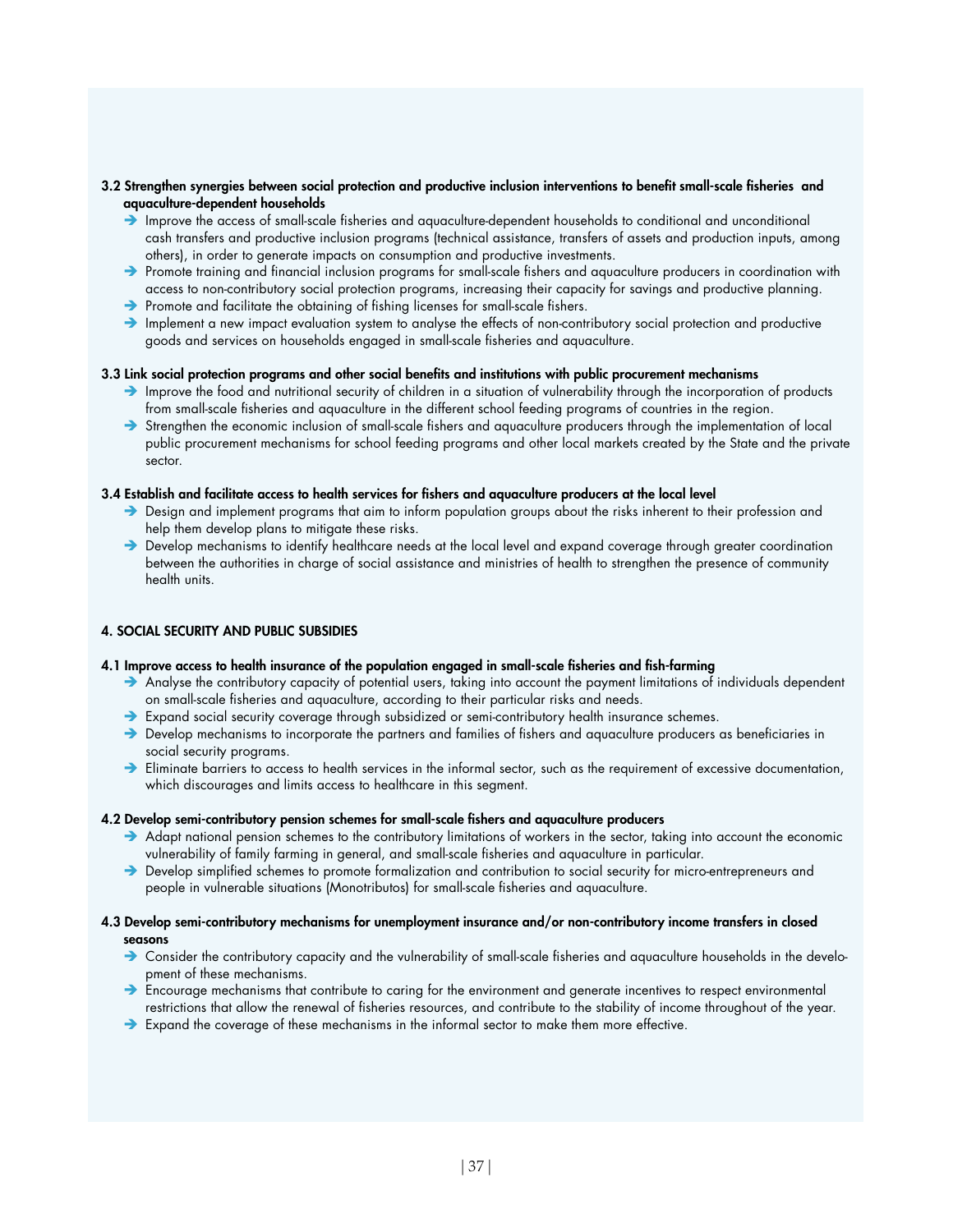### 5. PREVENTIVE AND PROACTIVE APPROACH

- 5.1 Protect the physical and economic security of small-scale fishers and fish-farmers against the threats of organized crime
	- $\rightarrow$  Increase the presence of law enforcement authorities in ports and areas of operation of small-scale fisheries with the highest rates of citizen insecurity.
	- è Promote community organization through the creation of neighbourhood-watch networks and the improvement of physical and social infrastructure.
	- è Strengthen coordination between the different actors in fishing areas: small-scale fisheries and aquaculture workers, port authorities and law enforcement.

### 5.2 Promote prevention and mitigation plans for the effects of climate change and other natural events that affect small-scale fishers and fish-farmers

- $\rightarrow$  Develop georeferenced maps of specific environmental risks, including the identification of households and productive units in each territory, with emphasis on coastal and riparian zones, based on administrative records of fisheries, aquaculture and social programs.
- è Develop insurance mechanisms for losses caused by natural and climatic events in fisheries and aquaculture.
- è Ensure the timely response in case of emergencies. To this end, it is especially important to link technical and operational agreements to national defence and civil protection services, social protection systems, and the governing bodies of fisheries and agriculture in each country.
- $\rightarrow$  In cases where markets are still operating, prioritize the swift and timely implementation of cash transfers in response to emergencies, as this allows affected people to meet their needs immediately.
- $\rightarrow$  Proactive cash transfers, inputs and assistance to promote sustainable production practices from the environmental point of view, reducing liquidity constraints and encouraging sustainable practices through income transfers, training and technology transfers to the fisheries and aquaculture sector.

### 6. POLITICAL PARTICIPATION

#### 6.1 Promote rural organizations in the fisheries and aquaculture sector at the national and local level

- **•** Promote the creation of management committees in fishing zones.
- è Ensure the protection of unions, cooperatives and other small-scale fisheries and aquaculture organizations in the face of anti-union, abusive and/or unfair practices.
- è Strengthen economic incentives for the creation and successful operation of cooperatives and associations of small-scale fishers and aquaculture producers.

### 6.2 Strengthen processes of political participation in decision-making related to small-scale fisheries and aquaculture

- $\rightarrow$  In the case of indigenous peoples whose livelihoods depend on small-scale fisheries and aquaculture, recognize and guarantee their right to give prior, free and informed consent in accordance with the standards of the international human rights system.
- è Strengthen public spaces for participation and consultation in the design, implementation and evaluation of social and productive programs for small-scale fisheries and aquaculture.

Fuente: FAO.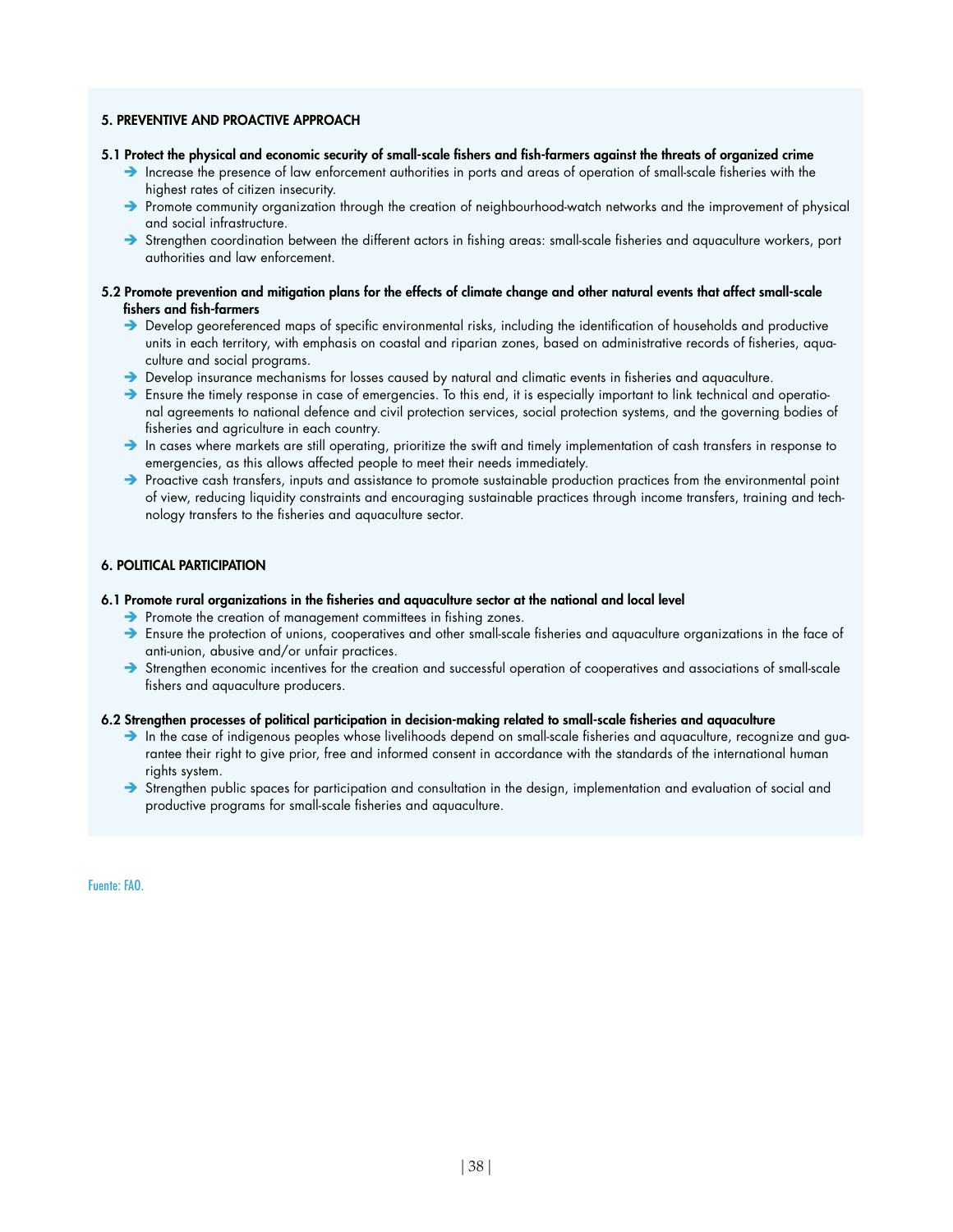### <span id="page-44-0"></span>**BIBLIOGRAPHY**

- Asociación Chilena de Seguridad (ACHS). Online. Prevención de Riesgos en Pesqueras y Acuicultura. (Available from: [http://www.achs.cl/portal/trabajadores/Capacitacion/CentrodeFichas/Documents/pre](http://www.achs.cl/portal/trabajadores/Capacitacion/CentrodeFichas/Documents/prevencion-de-riesgos-en-pesqueras-y-acuicultura.pdf)[vencion-de-riesgos-en-pesqueras-y-acuicultura.pdf](http://www.achs.cl/portal/trabajadores/Capacitacion/CentrodeFichas/Documents/prevencion-de-riesgos-en-pesqueras-y-acuicultura.pdf)). Retrieved: January 15, 2018.
- Agencia de Desarrollo Rural, Colombia (ADR). 2017. Proyecto: Apoyo al Fomento de Proyectos de Pesca Artesanal y Acuicultura de Recursos Limitados a Nivel Nacional. Programación Presupuestal, Inversión Vigencia 2015. Ficha de inversión, vigencia 2017.
- Autoridad Nacional de Acuicultura y Pesca, Colombia (AUNAP). Online. "344: Proyecto de Ley sobre Beneficios para Pesca Artesanal, Aprobado en Primer Debate". (Available from: [http://www.aunap.gov.co/](http://www.aunap.gov.co/index.php/sala-de-prensa) [index.php/sala-de-prensa\)](http://www.aunap.gov.co/index.php/sala-de-prensa). Retrieved: January 15, 2018.
- Banco de Previsión Social de la República Oriental del Uruguay (BPS). Online. Monotributo, Ley 18 083. (Disponible en: [https://www.bps.gub.uy/10111/\)](https://www.bps.gub.uy/10111/). Retrieved: March 3, 2018.
- Bastagli, F., Hagen-Zanker, J., Harman, L., Barca, V., Sturge, G. and Schmidt, T. 2016. Cash transfers: what does the evidence say? A rigorous review of programme impact and of the role of design and implementation features. London, Overseas Development Institute (ODI). (Available from: [https://www.odi.](https://www.odi.org/sites/odi.org.uk/files/resource-documents/10749.pdf) [org/sites/odi.org.uk/files/resource-documents/10749.pdf\)](https://www.odi.org/sites/odi.org.uk/files/resource-documents/10749.pdf).
- Beazley, R. 2017. Protección social reactiva frente a emergencias en América Latina y el Caribe, Caso de Estudio: Ecuador. PMA & Oxford Policy Management.
- Béné, C., Devereux, S. and Roelen, K. 2015. Social protection and sustainable natural resource management: initial findings and good practices from small-scale fisheries. FAO Fisheries and Aquaculture Circular, (1106). Rome. (Available from:<http://www.fao.org/3/a-i4620e.pdf>).
- Brasil-FAO. Online. Programa de Cooperación Brasil-FAO. (Available from: [http://www.fao.org/in-action/](http://www.fao.org/in-action/programa-brasil-fao/resumen/es/) [programa-brasil-fao/resumen/es/\)](http://www.fao.org/in-action/programa-brasil-fao/resumen/es/). Retrieved: September 29, 2018.
- Cecchini, S., and Atuesta, B. 2017. Programas de transferencias condicionadas en América Latina y el Caribe: tendencias de cobertura e inversión. ECLAC. Santiago. (Available from: [https://repositorio.cepal.](https://repositorio.cepal.org/bitstream/handle/11362/41811/1/S1700419_es.pdf) [org/bitstream/handle/11362/41811/1/S1700419\\_es.pdf](https://repositorio.cepal.org/bitstream/handle/11362/41811/1/S1700419_es.pdf)).
- Cecchini, S., and Madariaga, A. 2011. Programas de transferencias condicionadas: balance de la experiencia reciente en América Latina y el Caribe. ECLAC. Santiago. (Available from: [https://repositorio.cepal.org/](https://repositorio.cepal.org/bitstream/handle/11362/27854/S2011032_es.pdf) [bitstream/handle/11362/27854/S2011032\\_es.pdf\)](https://repositorio.cepal.org/bitstream/handle/11362/27854/S2011032_es.pdf).
- Cecchini, S., and Martínez, R. 2011. Protección social inclusiva en América Latina: una mirada integral, un enfoque de derechos. ECLAC. Santiago. (Available from: [https://repositorio.cepal.org/bitstream/han](https://repositorio.cepal.org/bitstream/handle/11362/2593/1/S2011914_es.pdf)[dle/11362/2593/1/S2011914\\_es.pdf\)](https://repositorio.cepal.org/bitstream/handle/11362/2593/1/S2011914_es.pdf).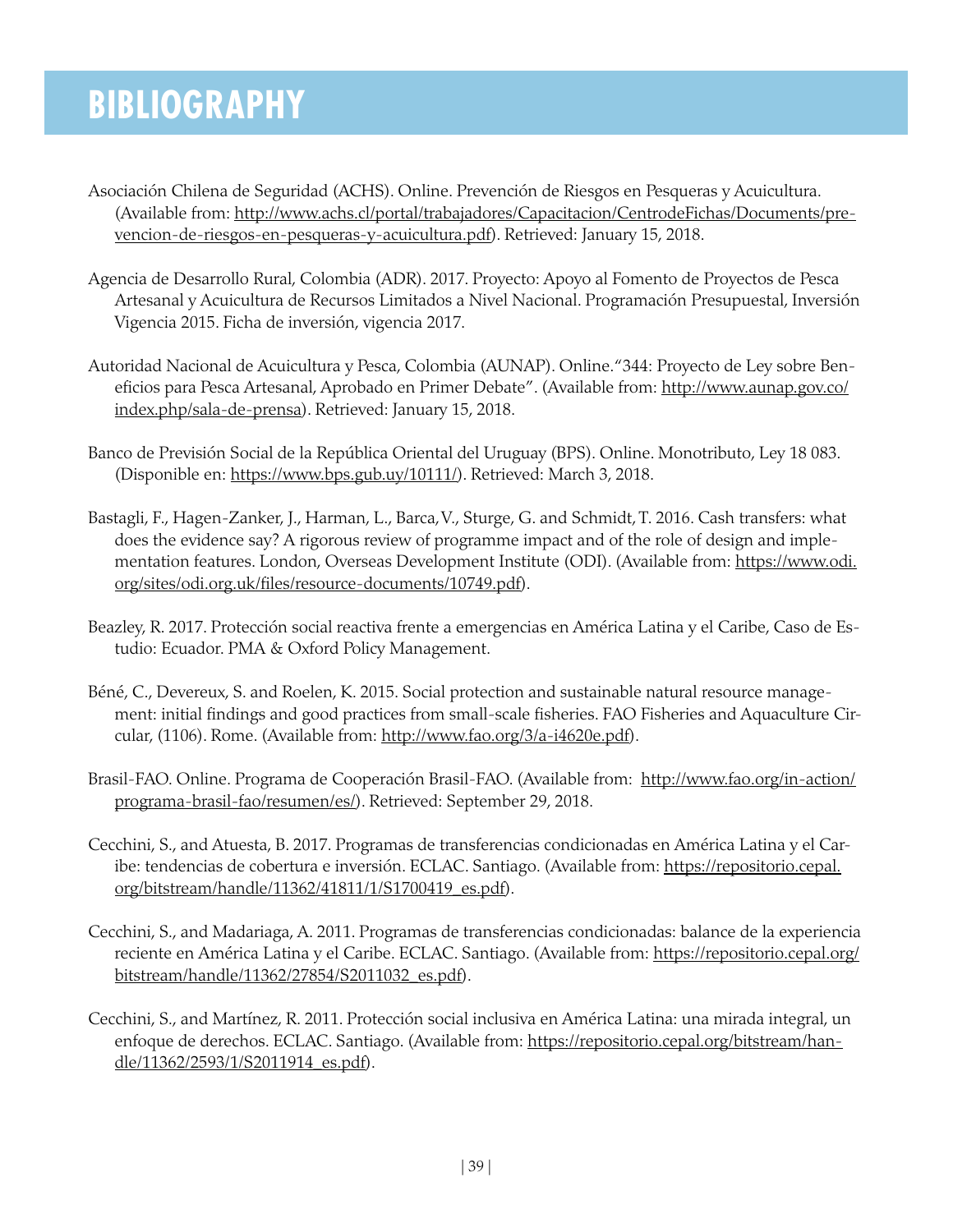- Cecchini, S., Filgueira, F., Martínez, R., and Rossel, C. 2015. Instrumentos de protección social: caminos latinoamericanos hacia la universalización. ECLAC. Santiago. (Available from: [https://repositorio.cepal.](https://repositorio.cepal.org/bitstream/handle/11362/38821/S1500279_es.pdf?sequence=) [org/bitstream/handle/11362/38821/S1500279\\_es.pdf?sequence=\)](https://repositorio.cepal.org/bitstream/handle/11362/38821/S1500279_es.pdf?sequence=)
- Center for Climate and Energy Solutions (C2ES). Online. "Hurricanes and Climate Change". (Available from: [https://www.c2es.org/content/hurricanes-and-climate-change/\)](https://www.c2es.org/content/hurricanes-and-climate-change/). Retrieved: January 15, 2018.
- Cho, R. 2016. "El Niño and Global Warming What's the Connection?". Earth Institute, Columbia University. (Available from: [http://blogs.ei.columbia.edu/2016/02/02/el-nino-and-global-warming-whats-the](http://blogs.ei.columbia.edu/2016/02/02/el-nino-and-global-warming-whats-the-connection/)[connection/\)](http://blogs.ei.columbia.edu/2016/02/02/el-nino-and-global-warming-whats-the-connection/). Retrieved: January 15, 2018.
- Confederación Nacional de Pescadores Artesanales de Chile (CONAPACH). 2015. Memoria CONAPACH. Diciembre 2011-Noviembre 2014. (Available from: [http://www.subpesca.cl/portal/618/articles-86375\\_](http://www.subpesca.cl/portal/618/articles-86375_recurso_1.pdf) [recurso\\_1.pdf](http://www.subpesca.cl/portal/618/articles-86375_recurso_1.pdf)). Retrieved: November 28, 2018.
- Defeo, O., Castrejón, M., Ortega, L., Kuhn, A. M., Gutiérrez, N. L., and Castilla, J. C. 2013. Impacts of climate variability on Latin American small-scale fisheries. Ecology and Society, 18(4). (Available from: [https://www.jstor.org/stable/26269407?seq=1#metadata\\_info\\_tab\\_contents\)](https://www.jstor.org/stable/26269407?seq=1#metadata_info_tab_contents).
- Departamento Administrativo Nacional de Estadística (DANE). Online. Censo Nacional Agropecuario 2014. (Available from: [http://www.dane.gov.co/index.php/estadisticas-por-tema/agropecuario\)](http://www.dane.gov.co/index.php/estadisticas-por-tema/agropecuario). Retrieved: January 10, 2018.
- Economic Commission for Latin America and the Caribbean (ECLAC). 2012. Efectos del cambio climático en la costa de América Latina y el Caribe: Impactos. División de Desarrollo Sostenible y Asentamientos Humanos 2012. Santiago. (Available from: [https://repositorio.cepal.org/bitstream/handle/11362/4004/1/](https://repositorio.cepal.org/bitstream/handle/11362/4004/1/S2012067_es.pdf) [S2012067\\_es.pdf\)](https://repositorio.cepal.org/bitstream/handle/11362/4004/1/S2012067_es.pdf).
- ECLAC. 2018a. Anuario Estadístico de América Latina y el Caribe, 2017 (LC/PUB.2018/2-P). UN Publication. Santiago. (Available from:<https://www.cepal.org/es/publicaciones/ae2017>).
- ECLAC. 2018b. Panorama Social de América Latina, 2017. UN Publication. Santiago. (Available from: [https://repositorio.cepal.org/bitstream/handle/11362/42716/7/S1800002\\_es.pdf](https://repositorio.cepal.org/bitstream/handle/11362/42716/7/S1800002_es.pdf)).
- ECLAC, Departamento Nacional de Planeación (DNP) and Inter-American Development Bank (IDB). 2014. Impactos Económicos del Cambio Climático en Colombia. Síntesis. Bogotá, Colombia. (Available from: [https://publications.iadb.org/handle/11319/6900\)](https://publications.iadb.org/handle/11319/6900).
- Food and Agriculture Organisation of the United Nations (FAO). 2013a. Cambio Climático, Pesca y Acuicultura en América Latina: Potenciales impactos y desafíos para la adaptación. Santiago. (Available from: [www.fao.org/publications](http://www.fao.org/publications)).
- FAO. 2013b. Alimentación Escolar y las posibilidades de compra directa de la agricultura familiar. Estudio de caso de ocho países. Santiago. (Available from: [http://www.fao.org/3/a-i3413s.pdf\)](http://www.fao.org/3/a-i3413s.pdf).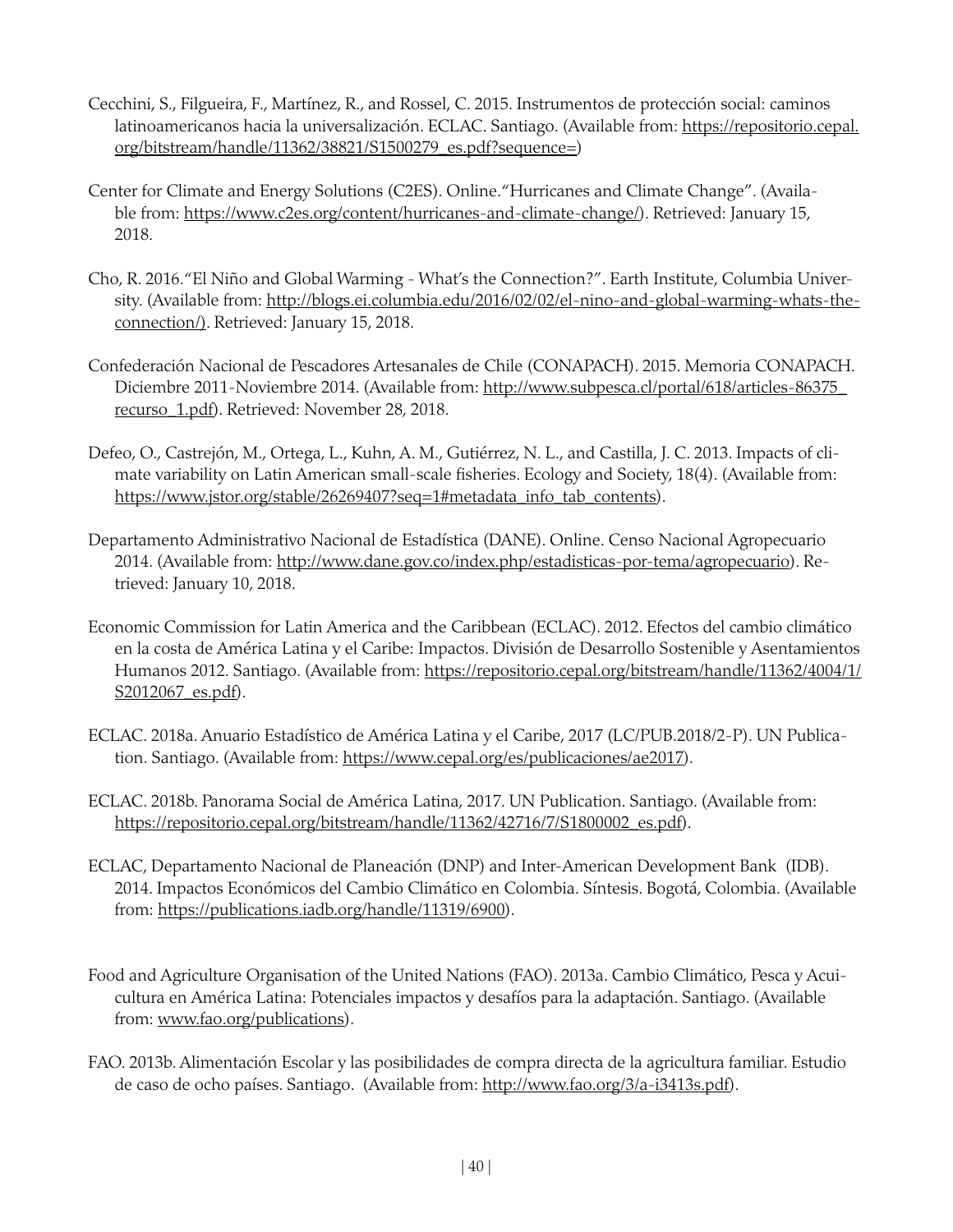- FAO. 2015a. The state of food and agriculture: Social protection and agriculture, breaking the cycle of rural poverty[:](http://www.fao.org/publications) Rome. (Available from: [http://www.fao.org/3/a-i4910e.pdf\)]( http://www.fao.org/3/a-i4910e.pdf))
- FAO. 2015b. Voluntary guidelines for securing sustainable small-scale fisheries in the context of food security and poverty eradication. Rome. (Available from: <http://www.fao.org/3/a-i4356en.pdf>)
- FAO. 2016a. The State of world fisheries and aquaculture: Contributing to food security and nutrition for all.Rome. (Available from: [http://www.fao.org/3/i5555e/I5555E.pdf\)]( http://www.fao.org/3/i5555e/I5555E.pdf). )
- FAO. 2016b. Scoping study on decent work and employment in fisheries and aquaculture: Issues and actions for discussion and programming. Rome. (Available from: [http://www.fao.org/3/a-i5980e.pdf\)]( http://www.fao.org/3/a-i5980e.pdf). )
- FAO. 2017a. FAO social protection framework. Promoting rural development for all. Rome. (Available from: [http://www.fao.org/3/a-i7016e.pdf\)]( http://www.fao.org/3/a-i7016e.pdf). )
- FAO. 2017b. El buceo en la pesca y la acuicultura en América Latina y el Caribe. Orientaciones operativas, legislativas, institucionales y de política para garantizar condiciones de empleo decente. Santiago. (Available from: <http://www.fao.org/3/a-i7331s.pdf>). Retrieved: March 14, 2018.
- FAO. 2017c. Social Protection and Resilience: Supporting livelihoods in protracted crises and in fragile and humanitarian contexts. FAO & Institute of Development Studies (IDS). Rome. (Available from: [http://](http://www.fao.org/3/a-i7606e.pdf) [www.fao.org/3/a-i7606e.pdf](http://www.fao.org/3/a-i7606e.pdf)). Retrieved: March 14, 2018.
- FAO. Online. Plataforma de Seguridad Alimentaria y Nutricional (SAN). "PREVIDÊNCIA RURAL". (Available from: <http://plataformacelac.org/programa/92>). Retrieved: January 15, 2018.
- FAO. Online. Plataforma de Seguridad Alimentaria y Nutricional (SAN). "Programa de Asistencia a Pescadores del Territorio Nacional". (Available from:<http://plataformacelac.org/programa/225>). Retrieved: January 15, 2018.
- FAO. Online. Safety for fishermen. (Available from:<http://www.fao.org/fishery/safety-for-fishermen/en/>).
- FAO, ECLAC and ILO. 2012. Políticas del mercado de trabajo y pobreza rural en América Latina. Tomo I. Santiago de Chile: FAO.
- Field, C. B. 2014. The Intergovernmental Panel on Climate Change IPCC. Cambio climático 2014: Impactos, adaptación y vulnerabilidad-Resumen para responsables de políticas. Contribución del grupo de trabajo II al quinto informe de evaluación del Grupo Intergubernamental de Expertos sobre el Cambio Climático. Ginebra: Organización Meteorológica Mundial. (Available from: [http://www.ipcc.ch/news\\_](http://www.ipcc.ch/news_and_events/docs/factsheets/FS_what_ipcc.pdf) [and\\_events/docs/factsheets/FS\\_what\\_ipcc.pdf](http://www.ipcc.ch/news_and_events/docs/factsheets/FS_what_ipcc.pdf))
- Flores, A. 2013. Diagnóstico de la Acuicultura de Recursos Limitados (AREL) y de la Acuicultura de la Micro y Pequeña Empresa (AMYPE) en América Latina. FAO, Serie Acuicultura en Latinoamérica, 7, 26. Rome. (Available from: [http://www.fao.org/docrep/field/009/as235s/as235s.pdf\)](http://www.fao.org/docrep/field/009/as235s/as235s.pdf)
- Godoy, C., Mojica, H., Ríos, V. and Mendoza, D. (2016). El Rol de la Mujer en la Pesca y la Acuicultura en Chile, Colombia, Paraguay y Perú: Integración, Sistematización y Análisis de Estudios Nacionales. FAO. Santiago. (Available from[:](http://www.fao.org/publications) [http://www.fao.org/3/a-i5774s.pdf\)]( http://www.fao.org/3/a-i5774s.pdf). )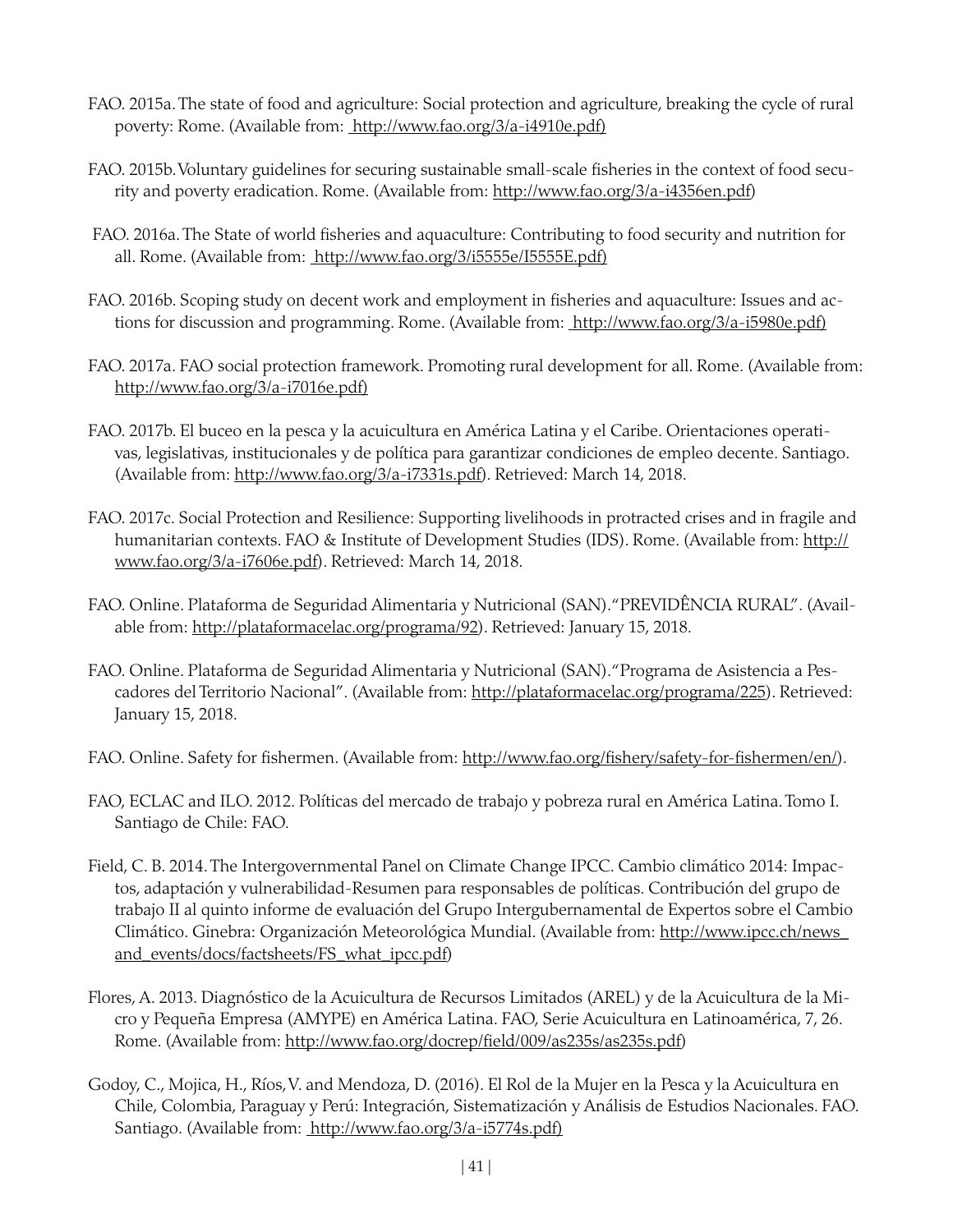- Instituto Ecuatoriano de Seguridad Social (IESS). Online. Seguro Campesino. (Available from: [https://](https://www.iess.gob.ec/es/seguro-campesino) [www.iess.gob.ec/es/seguro-campesino](https://www.iess.gob.ec/es/seguro-campesino)). Retrieved: January 15, 2018.
- International Labour Organisation (ILO). Online. Work in Fishing Convention, C188. (Available from: [https://www.ilo.org/dyn/normlex/en/f?p=NORMLEXPUB:12100:0::NO::P12100\\_ILO\\_CODE:C188\)](https://www.ilo.org/dyn/normlex/en/f?p=NORMLEXPUB:12100:0::NO::P12100_ILO_CODE:C188). Retrieved: March 2, 2018.
- ILO. Online. Recommendation No. 204 concerning the Transition from the Informal to the Formal Economy (Available from: [https://www.ilo.org/ilc/ILCSessions/104/texts-adopted/WCMS\\_377774/lang--en/](https://www.ilo.org/ilc/ILCSessions/104/texts-adopted/WCMS_377774/lang--en/index.htm) [index.htm](https://www.ilo.org/ilc/ILCSessions/104/texts-adopted/WCMS_377774/lang--en/index.htm)). Retrieved: October 3, 2018.
- Instituto Nacional do Seguro Social de Brasil (INSS). Online. "Seguro-Desemprego do Pescador Artesanal". (Available from: <https://www.inss.gov.br/beneficios/seguro-desemprego-do-pescador-artesanal/>). Retrieved: January 15, 2018.
- Lévano, R. 2016. Sistemas Previsionales en Países de América Latina: Régimenes Pensionarios Generales y Especiales. Informe Temático No. 36/2015-2016, Congreso de la República del Perú.
- Ministerio de Agricultura (MARD) y FAO. 2015. Política Integral para el Desarrollo de las Pesca Sostenible en Colombia. (Available from: [https://www.minagricultura.gov.co/ministerio/direcciones/Documents/](https://www.minagricultura.gov.co/ministerio/direcciones/Documents/Politica_Integral_de_Pesca_MADR_FAO_julio_de_2015.pdf) Politica Integral de Pesca MADR FAO julio de 2015.pdf)
- Ministerio de Producción y Trabajo/Agroindustria, Argentina. Online. Monotributo Social Agropecuario para la Agricultura Familiar. (Available from: [http://www.agroindustria.gob.ar/sitio/areas/d\\_registros\\_y\\_](http://www.agroindustria.gob.ar/sitio/areas/d_registros_y_monotributo_agropecuario/msa/) [monotributo\\_agropecuario/msa/](http://www.agroindustria.gob.ar/sitio/areas/d_registros_y_monotributo_agropecuario/msa/)). Retrieved: March 3, 2018.
- Ministerio de la Producción, Perú. 2016. Diagnóstico del Sector Pesquero y Acuícola Frente al Cambio Climático y Lineamiento de Adaptación. (Available from: [http://www.produce.gob.pe/documentos/pes](http://www.produce.gob.pe/documentos/pesca/dgsp/publicaciones/diagostico-pesquero/Tomo-1.pdf)[ca/dgsp/publicaciones/diagostico-pesquero/Tomo-1.pdf](http://www.produce.gob.pe/documentos/pesca/dgsp/publicaciones/diagostico-pesquero/Tomo-1.pdf))
- Ministerio de la Producción, Perú. Online. Promulgan Ley que crea seguro para pescadores independientes. (Available from: [http://www.produce.gob.pe/index.php/knoticiasitem/576%C2%ADpromul](http://www.produce.gob.pe/index.php/k2/noticias/item/576%C2%ADpromulgan%C2%ADley%C2%ADque%C2%ADcrea%C2%ADseguro%C2%ADpara%C2%AD pescadores%C2%ADindependientes http)[gan%C2%ADley%C2%ADque%C2%ADcrea%C2%ADseguro%C2%ADpara%C2%AD%20pesca](http://www.produce.gob.pe/index.php/k2/noticias/item/576%C2%ADpromulgan%C2%ADley%C2%ADque%C2%ADcrea%C2%ADseguro%C2%ADpara%C2%AD pescadores%C2%ADindependientes http)[dores%C2%ADindependientes%20http](http://www.produce.gob.pe/index.php/k2/noticias/item/576%C2%ADpromulgan%C2%ADley%C2%ADque%C2%ADcrea%C2%ADseguro%C2%ADpara%C2%AD pescadores%C2%ADindependientes http)). Retrieved: January 22, 2018.
- Moya, A. 2016. Programas para la reducción de la pobreza rural en Colombia: una evaluación de las sinergias entre Oportunidades Rurales y Familias en Acción. En: Maldonado, Moreno-Sánchez, Gómez & Jurado, "Protección, producción, promoción: explorando sinergias entre protección social y fomento productivo rural en América Latina". Bogotá: Universidad de los Andes, Facultad de Economía, CEDE, FIDA.
- Oliveira, P. K., Cavalli, R. S., Kunert Filho, H. C., Carvalho, D., Benedetti, N., Rotta, M. A., and Stech, M. R. 2017. Occupational health and safety in aquaculture: insights on Brazilian public policies. Journal of agromedicine, 22(2), 148-158.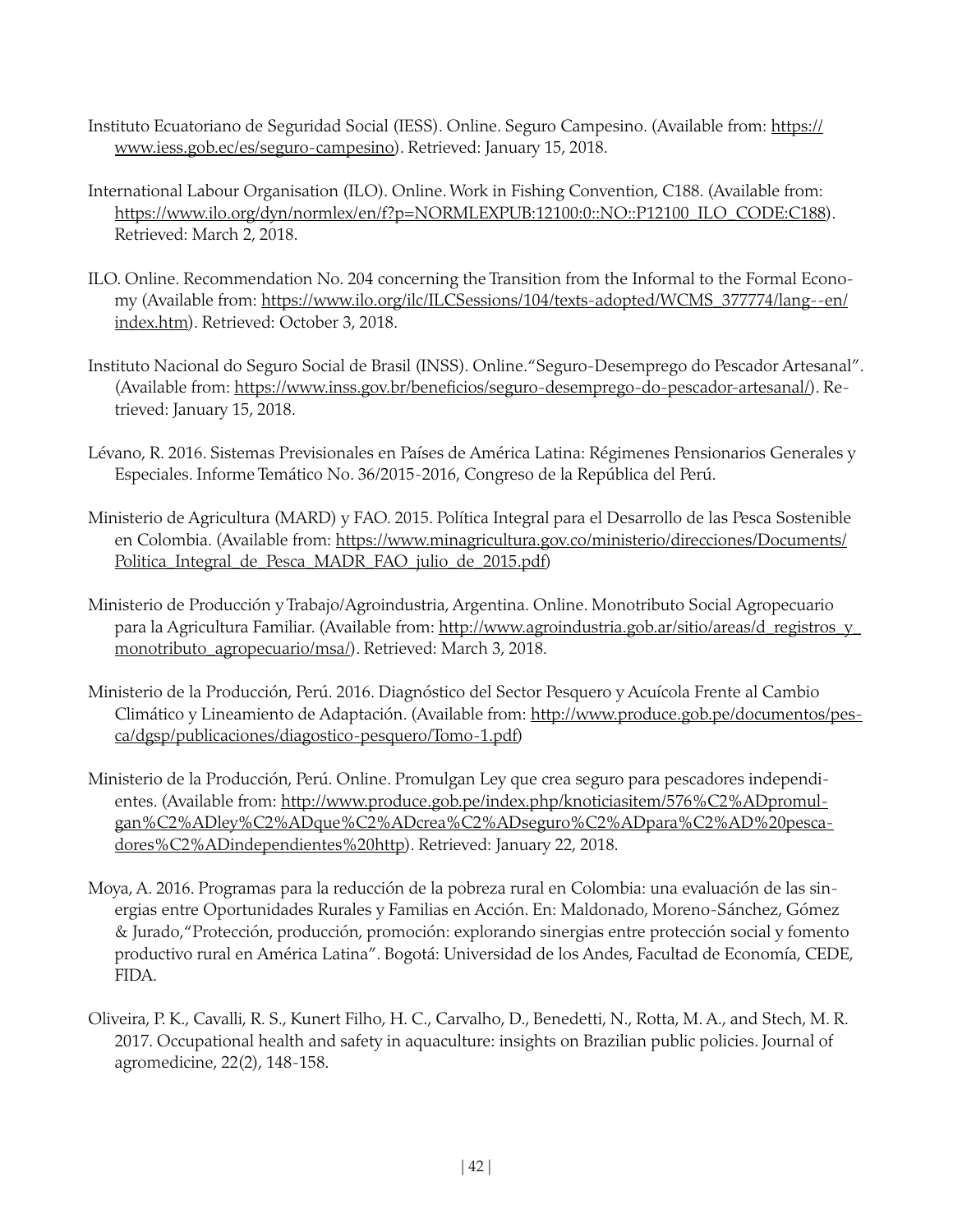- Quesada, M. 2017. Sistema de protección social contributiva y no contributiva para Pesca Artesanal y AREL en El Salvador. Estudio de Consultoría elaborado para la Organización de las Naciones Unidas para la Alimentación y la Agricultura (FAO). Unpublished.
- Rodríguez, H. and Flores, A. 2014. Acuicultura de pequeña escala y recursos limitados en América Latina y el Caribe: Hacia un enfoque integral de políticas públicas. Informe FAO-RLC, FAO.
- Rossel, C. 2012. Protección social y pobreza rural en América Latina, VII Seminario internacional: Seguridad Alimentaria, Pobreza Rural y Protección Social en América Latina y el Caribe. (Available from: <http://www.fao.org/3/a-au333s.pdf>)
- Sarmiento, F. 2017. Ley No. 30 636, Seguro Obligatorio Del Pescador Artesanal. Ministerio de la Producción. Unpublished.
- Secretaría de Acción Social, Paraguay (SAS). Online. "Programa de Asistencia a Pescadores del Territorio Nacional". (Available from:<http://www.sas.gov.py/pagina/60-asistencia-a-pescadores.html>). Retrieved: January 15, 2018.
- Secretaría de Gobernación de México. Online. Programa Institucional del INAPESCA 2013-2018. (Available from: [http://www.dof.gob.mx/nota\\_detalle.php?codigo=5356331&fecha=14/08/2014\)](http://www.dof.gob.mx/nota_detalle.php?codigo=5356331&fecha=14/08/2014). Retrieved: March 14, 2018.
- Solórzano-Chavez, E., Solís-Rivera, V. and Ayales-Cruz, I. 2016. Empleo rural decente en el sector de pesca artesanal y de pesca semi-industrial en Costa Rica. FAO. (Available from[:](http://www.fao.org/publications) [http://www.fao.org/3/a](http://www.fao.org/publications). )[i6519s.pdf\)](http://www.fao.org/publications). )
- Sojo, A. 2015. Including informal economy workers in contributory social protection: Current challenges in Latin America. International Social Security Review, 68(4), 69-92.
- Villanueva, J. and Flores, A. 2016. Contribución de la Pesca Artesanal a la Seguridad Alimentaria, el Empleo Rural y el Ingreso Familiar en Países de América del Sur. FAO. (Available from: [http://www.fao.org/3/b](http://www.fao.org/3/b-i5768s.pdf)[i5768s.pdf](http://www.fao.org/3/b-i5768s.pdf))
- Villanueva, J. and Flores, A. 2017. The contribution of small-scale fisheries to food security and family income in selected countries of South America. FAO, internal working document, unpublished.
- World Bank. 2016. Social protection for the harder road ahead. Containing the social costs of lower growth in Latin America and the Caribbean. Washington D.C. (Available from: [http://documents.worldbank.](http://documents.worldbank.org/curated/en/582321468188664832/pdf/100298-WP-P153361-Box393228B-PUBLIC-WB-The-Harder-Road-Ahead.pdf) [org/curated/en/582321468188664832/pdf/100298-WP-P153361-Box393228B-PUBLIC-WB-The-Hard](http://documents.worldbank.org/curated/en/582321468188664832/pdf/100298-WP-P153361-Box393228B-PUBLIC-WB-The-Harder-Road-Ahead.pdf)[er-Road-Ahead.pdf\)](http://documents.worldbank.org/curated/en/582321468188664832/pdf/100298-WP-P153361-Box393228B-PUBLIC-WB-The-Harder-Road-Ahead.pdf)
- World Food Programme (WFP). Online. Programas de Alimentación Escolar Logrando programas de alimentación escolar sostenibles y de calidad en América Latina y el Caribe. (Available from: [http://es.wfp.](http://es.wfp.org/sites/default/files/es/file/programas_de_alimentacion_escolar_en_america_latina_y_el_caribe.pdf) [org/sites/default/files/es/file/programas\\_de\\_alimentacion\\_escolar\\_en\\_america\\_latina\\_y\\_el\\_caribe.pdf\)](http://es.wfp.org/sites/default/files/es/file/programas_de_alimentacion_escolar_en_america_latina_y_el_caribe.pdf). Retrieved: January 15, 2018.